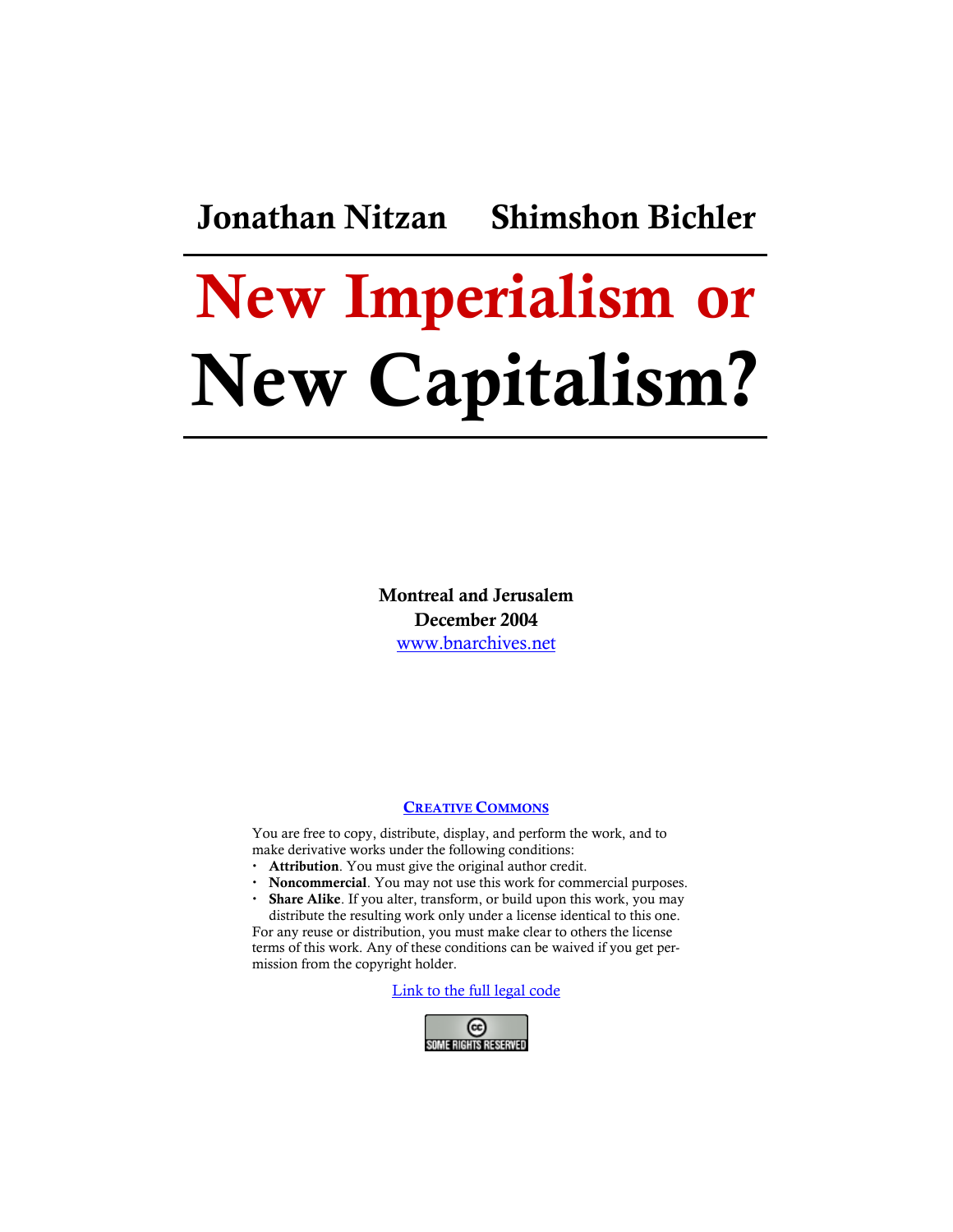# **ABSTRACT**

Over the past century, the institution of 'capital' and the process of its 'accumulation' have been fundamentally transformed. By contrast, the theories that explain this institution and process have remained largely unchanged. The purpose of this mimeograph is to address this mismatch. Using a broad brush, we outline a new, *power* theory of capital and accumulation. We use this theory to assess the changing meaning of the corporation and the capitalist state, the new ways in which capital gets accumulated and the specific historical trajectory of twentieth-century capitalism up to the present.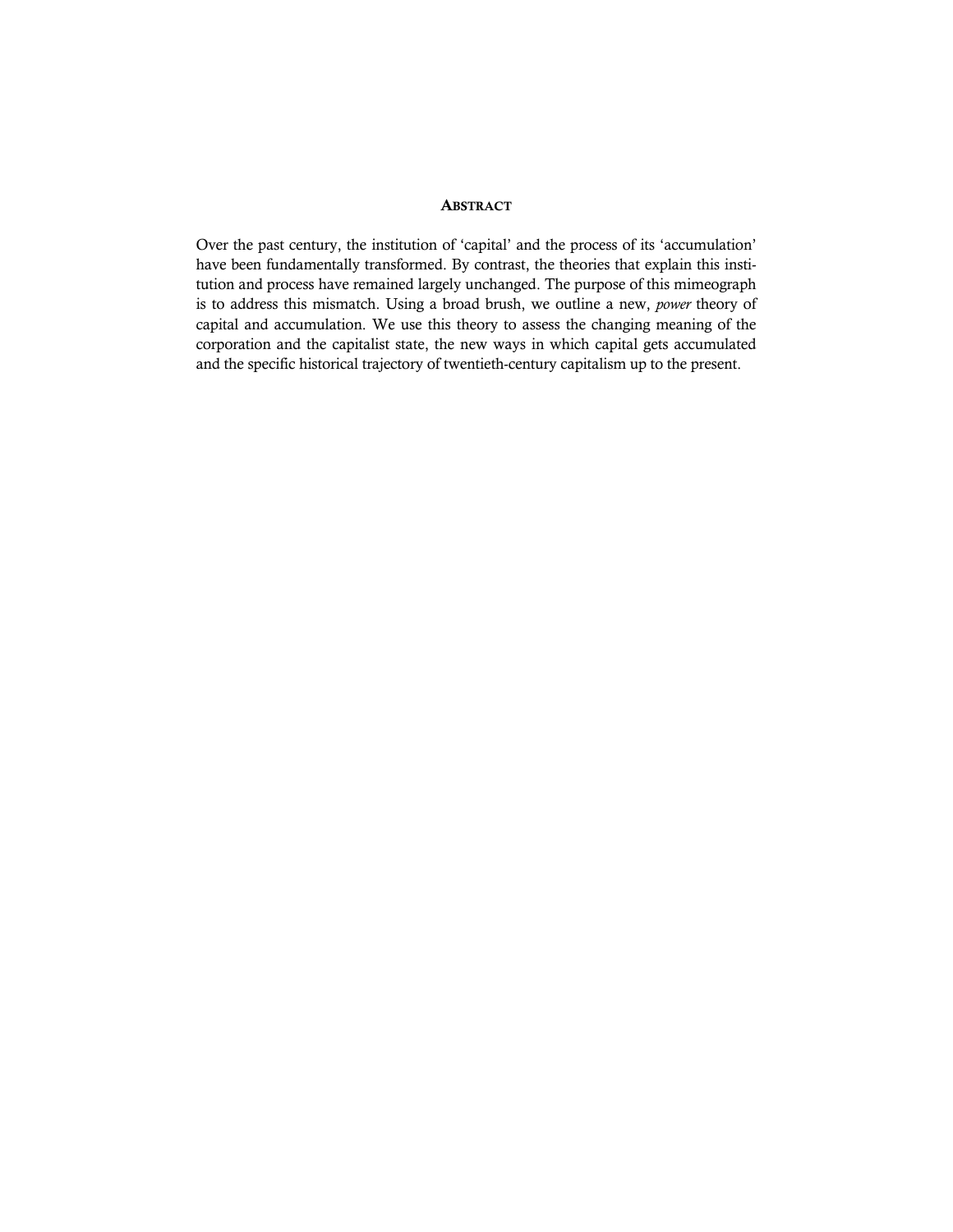# New Imperialism or New Capitalism?

Jonathan Nitzan and Shimshon Bichler<sup>[1](#page-2-0)</sup> Montreal and Jerusalem, December 2004 [www.bnarchives.net](http://www.bnarchives.net/)

# 1. THE U-TURN

The early years of the twenty first century seem to mark a significant change in global affairs. During the 1980s and 1990s, the world was marching to the tune of 'neoliberalism,' or so it seemed. With communism declining and eventually disintegrating, the entire globe finally opened up for business. Military conflict waned, defence spending dropped sharply and the focus shifted from 'war profits' to 'peace dividends.' The old ideological battles were over. History had 'ended,' giving way to a multicultural 'global village.' Borders were knocked down, trade and capital mobility soared to unprecedented heights, immigration – legal and illegal – proliferated and tourism became the leading growth sector. Governments the world over deregulated their economies. Privatization was hailed as the new path to 'efficiency' and state assets were sold at fire sale prices. Budget deficits were curtailed and 'sound finance' became the new orthodoxy.

This new trajectory, argued its advocates, created a 'new economy' of inflationless growth. High technology and global integration promised a continuous supply-side boom, while cheap labour in 'emerging markets,' global 'competition' and resolute central bankers assured that the boom would not be spoiled by 'bottlenecks' and rising prices. The panacea seemed so secure that most academics abandoned political economy. Instead, they invented a more exciting creature called 'civil society,' which they then 'deconstructed' with a new anti-philosophy called 'postmodernism.' The whole package was given a fashionable logo: 'globalisation.'

But then in 2001 the trajectory suddenly changed. The wave of cross-border capital flow has subsided and U.S. economic policy has turned from orthodoxy to profligacy. Multilateralism has given way to unilateralism. In issues ranging from the environment to trade agreements to war, the U.S. government seems to be walking its own course. Protectionism is no longer a dirty word, and there is even talk of 'intracapitalist conflict.' The promotion of capitalist peace has given way to pre-emptive

 $\overline{a}$ 

<span id="page-2-0"></span><sup>1</sup> Shimshon Bichler teaches political economy at universities and colleges in Israel ([shim100@hotmail.co.il\)](mailto:shim100@hotmail.co.il). Jonathan Nitzan teaches political economy at York University in Toronto ([nitzan@yorku.ca](mailto:nitzan@yorku.ca)). Their publications are available from *The Bichler & Nitzan Archives* ([http://www.bnarchives.net](http://www.bnarchives.net/)).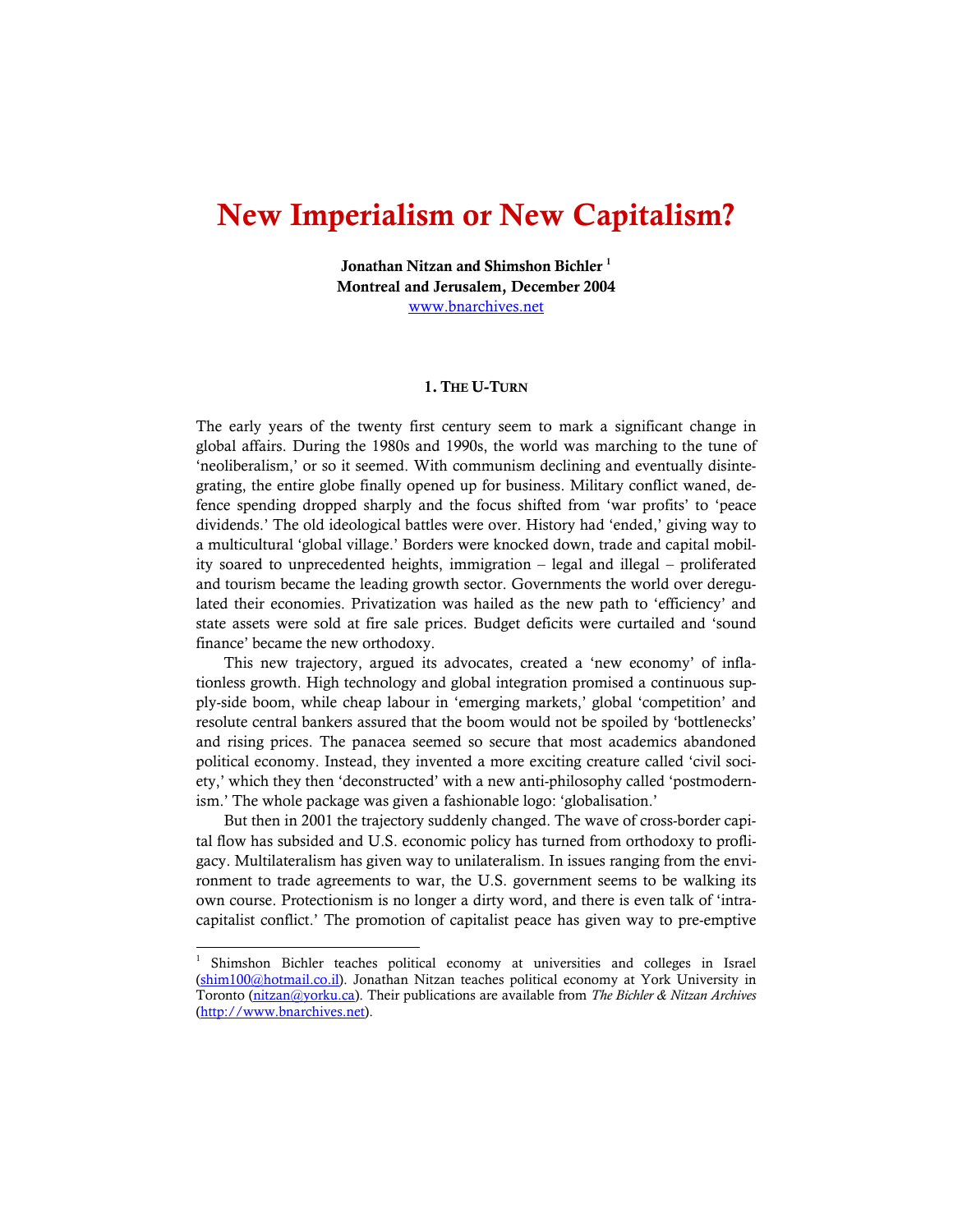strikes and rising military spending. Oil crises have re-emerged from oblivion and the ghost of stagflation has came back to haunt even the free marketers.

And as the world changed, so did the slogans. Talk of 'free markets' gave way to theories of 'terrorism.' Instead of 'multiculturalism,' there was now a 'clash of civilizations.' In lieu of 'competition' came new 'crusades' and 'infinite wars,' McJihads against McDonald's. Analysts of the 'new economy,' having lost their rating with the melting stock market, were overtaken by the old pundits of 'realpolitik' and 'national security.'

# Why Have the Pundits Got it Wrong?

 $\overline{a}$ 

Although the experts have been quick to endorse the U-turn, the truth is that few if any anticipated it and most remain puzzled by its trajectory. What account for this lack of foresight and lingering confusion? How could so many analysts and theorists, both radical and conservative, continue to project neoliberal globalisation when the tide was clearly turning against it? What prevented them from foreseeing the coming bellicosity and the new wars, the rising oil prices, and the returning threat of stagflation?

The issue here goes beyond 'prediction.' It is not that the experts gave us the wrong answers, but that they failed to ask the right questions. Of the many unasked questions, the most burning concern the institution of *capital*. The sad fact is that, these days, most of those who write on social affairs – global or local – know little about capital accumulation and care even less. And those who do deal with accumulation – namely the economists, including many Marxists – often use antiquated categories and theories that no longer fit present-day realties.

To a large extent, the reason for this neglect lies in the victory of post-modern 'discourse.' Post-liberal and post-fascist writers find it more academically lucrative to 'deconstruct' issues of ethnicity, culture, religion and gender than to deal with the boring 'texts' of political economy. Naturally, this subsidised preference keeps them away from anything remotely connected to capital – their 'alter'/'other' on which they want to know nothing. By contrast, post-Marxists retain the rhetoric of the 'labour theory of value,' paying customary tribute to the icons of 'surplus value,' 'exploitation,' 'falling tendency of the profit rate,' and 'productive capital,' among others. But these concepts have become sacrosanct deities. Most post-Marxists have lost any desire to question their meaning. Worse still, with 'texts' having substituted for reality and the 'imaginary' for facts, many post-Marxists increasingly keep their work clean of any trace of empirical research. $2$ 

<span id="page-3-0"></span> $2^2$  A recent Marxist conference in which one of us (Nitzan) was a discussant illustrates the new spirit. I criticized one of the presenters on my panel for dealing with pseudo-facts. She provided a theory for why neoliberalism has made the world more unstable – yet without first demonstrating that the world *indeed* has grown more unstable. I used several charts with fairly simple indicators for unemployment, growth rates and the stock market to show that the neoliberal period of the 1980s and 1990s was neither more nor less unstable than the earlier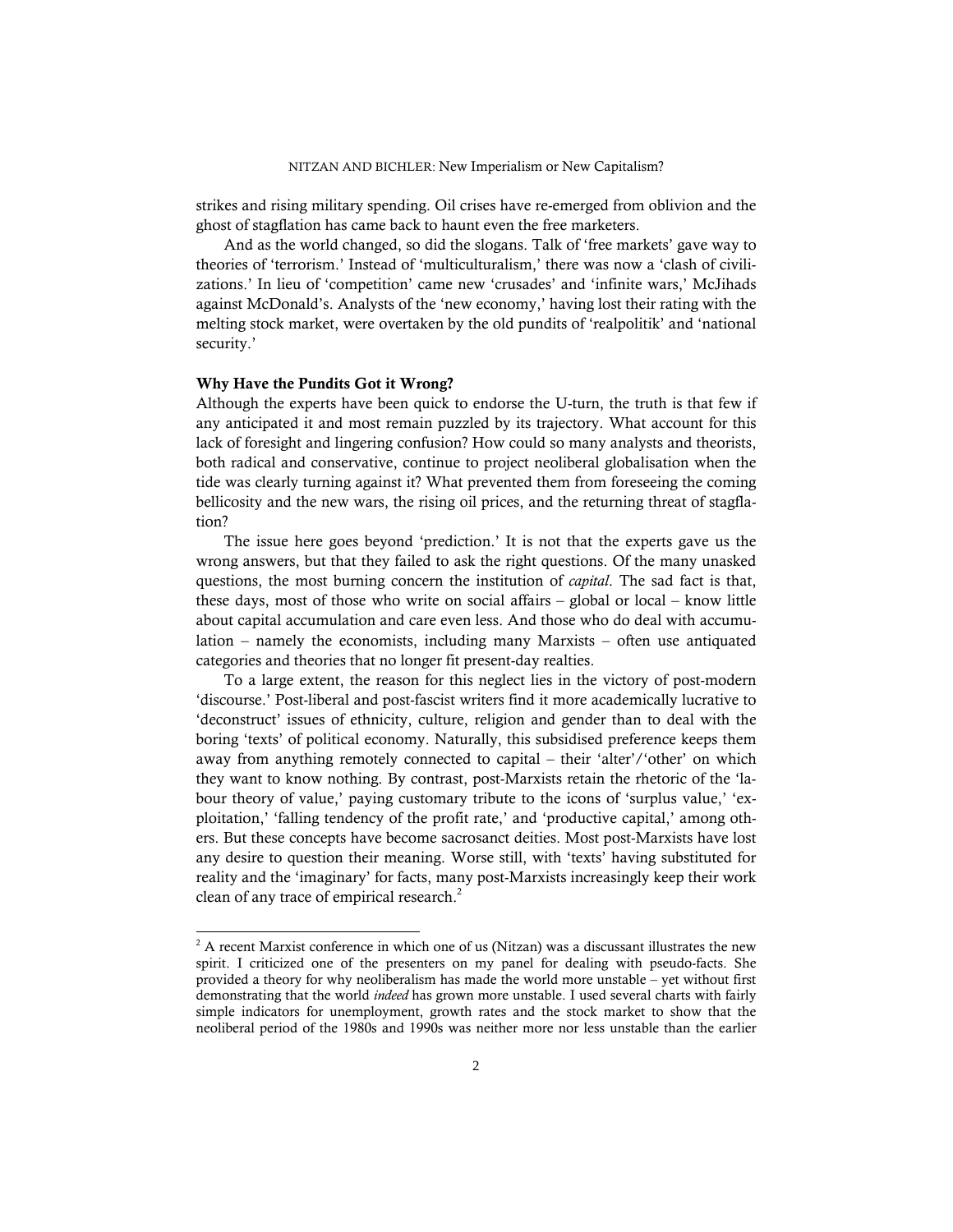# Toward a Different Theory of Accumulation

Unfortunately, capital rules the world, perhaps more effectively than ever, so those who ignore it are bound to misunderstand it (although, admittedly, they often continue to enjoy it). Capital also keeps changing, which means that those who do theorize it have to constantly rethink their concepts and to contrast those concepts with the changing reality.

The aim of this mimeograph is twofold. We seek to develop a different understanding of what capital is and what constitutes accumulation, and, simultaneously, to use this new concept as a basis for reinterpreting contemporary capitalism, including its present U-turn. To set the stage, we begin in Section 2 by briefly critiquing contemporary explanations of the current U-turn in world affairs.

Section 3 argues that the common shortcoming of these explanations lies in their inadequate concepts of 'value' based on utility or abstract labour. The consequences of this inadequacy are twofold. First, by leaving the 'underlying' units of accumulation ambiguous if not unobservable, the theory is unable to explain what accounts for the 'observed' accumulation of money values. Second, by defining value in material terms, the theory keeps political economy inherently bifurcated, with 'politics' inherently external to the supposedly 'economic' reality of accumulation.

Sections 4, 5 and 6 outline an alternative, *power* theory of value. The theory builds on three related features. First, it emphasizes 'differential accumulation' rather than 'absolute' accumulation; that is, the augmentation of power measured by relative asset growth rather than the amassment of utility or abstract labour embodied in material objects. Second, it stresses the importance of 'dominant capital' groups rather than capital 'in general' versus capital 'in competition'; in so doing it brings to the fore the political power that lies at the very heart of accumulation. And, third, it points to two key 'regimes of differential accumulation' that rely on corporate merger (breadth) and stagflation (depth) rather than on green-field growth and price stability. This theory yields a completely different understanding of what constitutes accumulation and how it occurs – not 'in connection' to politics, but as *the* central political process in capitalism. It also offers a ready template for empirical investigation – one that theories of capital based on utility or abstract labour cannot offer.

Section 7 examines the twentieth century history of differential accumulation. It identifies the pendulum swings between breadth and depth, as well as the long-term imperative toward the globalisation of ownership and the transnationalization of the capitalist ruling class.

Section 8 situates the current U-turn within this framework. It argues that the current wars do not signal a return to old style state-centric 'imperialism,' but rather

 $\overline{a}$ 

postwar years. My statistical intervention was not challenged. Instead, it was deemed irrelevant: 'What are facts?!' lashed back the flabbergasted theorist (yes, in these very words). Facts were time consuming, problematic and ambiguous. Worse still, they were merely 'constructed' by rulers to impose their power, so why bother?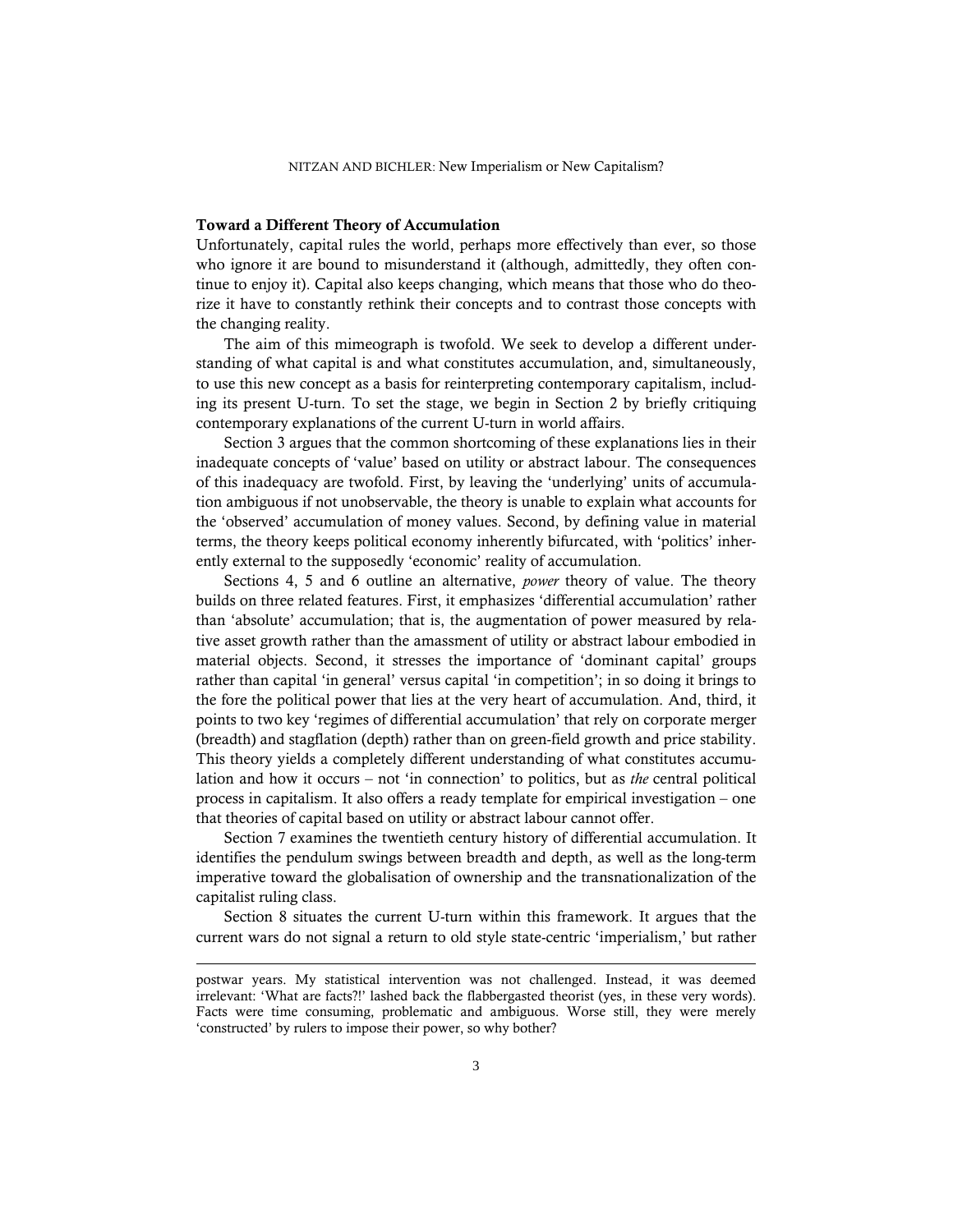are part of a new cycle of depth accumulation by an increasingly global 'dominant capital.'

# 2. THE CONVENTIONAL CREED

The sharp U-turn from 'growth' and 'peace' to 'stagflation' and 'wars' has been accompanied by a heated debate. The main contention is ideological. Whereas during the period of the global village the focus was on the costs and benefits of 'globalisation,' now that the slogans changed, the dispute centres on the pros and cons of 'American imperialism.' Endless effort has been put into concluding that the U-turn has been 'good' or 'bad' for humanity, depending on the preference. By contrast, far less energy has been spent in arguing basic concepts and establishing simple facts. What do the terms 'globalisation' and 'American imperialism' precisely mean? Has the world indeed shifted from the former to the latter? How should we quantify the costs and benefits? Who, exactly, pays the cost and who reaps the benefits? Apparently, these are questions that most experts do not feel compelled to investigate too closely, or even ask.

# Neoliberal Wars

Over the past few years, many 'free market' strategists have become staunch supporters of the new wars. Their newly-found bellicosity is certainly significant. Until not long ago, most of them believed that peace and prosperity were brought by 'liberalism' and 'democracy' and that war and poverty were the consequence of 'Bolshevism,' 'socialism' and other tyrannies. So why the sudden change?

It all started with the fall of the Soviet Union. Over night, the world had become 'unipolar'; unipolar worlds are known for their instability; and instability is known to give strategic experts a change of heart. Presently, the centre of global instability is the Middle East. The region is home to religious fundamentalism, anti-liberal culture and plenty of weapons – conventional and otherwise. The region is also home to two thirds of the world's oil reserves and one third of its daily output. Previously, superpower rivalry kept the lid on this toxic brew. But now, with the Soviet Union gone, the mix of oil, fanaticism and weapons is simmering, threatening both democracy and neoliberal prosperity. Evidently, the free countries of the world have no choice but to take up arms. The only way to defuse the Middle East threat once and for all is direct military intervention and, if need be, outright conquest. In the now-famous words of *New York Times* columnist Thomas Friedman: 'For globalization to work, America can't be afraid to act like the almighty superpower it is. . . . The hidden hand of the market will never work without the hidden fist . . . and the hidden fist that keeps the world safe for Silicon Valley's technologies is called the US Army, Air Force, Navy and Marine Corps' (1999: 373). And so a new hybrid was born: *neoliberal wars.*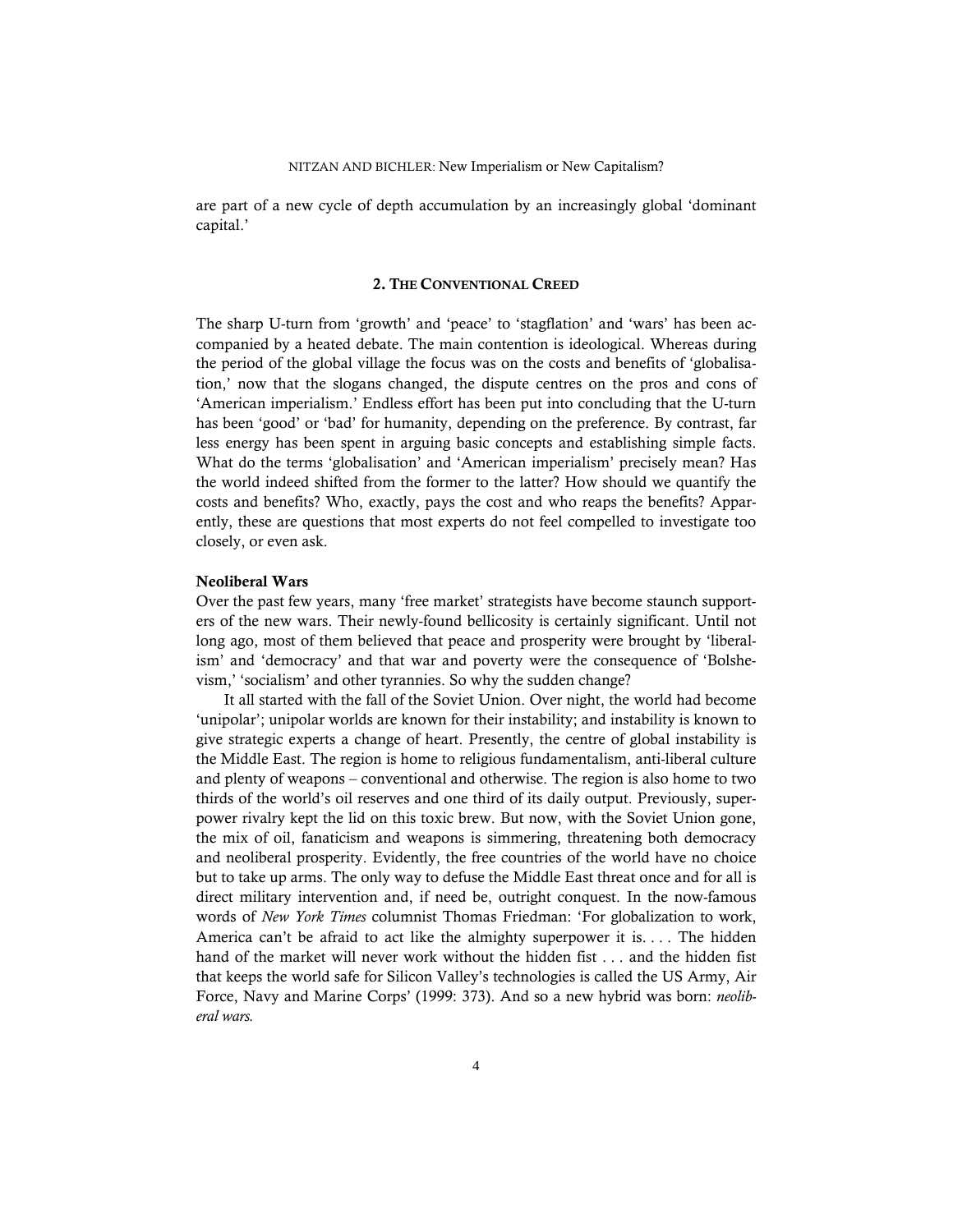Radicals were quick to denounce the invasions of Afghanistan and Iraq – for much the same reason that the new marketeers loved them. For the most part, they, too, accepted that the new wars were part of a neoliberal 'American imperialism' – only that, in their view, this imperialism was deplorable since it spelled the continued 'exploitation' and 'oppression' of the 'post-colonial' third world.

Unfortunately, few of those who espouse this position seem able to clearly define the concepts they use and show how these concepts explain the way 'American imperialism' *actually* works. Is 'American imperialism' a new breed of imperialism, or is it merely the contemporary reincarnation of what earlier took the form of Cold War imperialism, nineteenth-century British imperialism, Islamic imperialism and Roman imperialism? Has there ever been a non-imperial capitalism, or is capitalism simply a form of imperialism? Who exactly are the 'rulers' and 'subjects' of this imperialism? Is the 'American state' in the driver's seat – and if so, what constitutes that 'state'? The Federal government? The White House? The Pentagon? The American people? The Western countries? The governments of those countries? The transnational corporations? The IMF and World Bank? Bill Gates? All of the above? Does the 'American empire' serve the interest of capital – and if so, what exactly is this 'interest'? Does the 'American Empire' serve capital 'in general,' or only one of its 'fractions'? What criteria should we use to answer these questions? In what sense, precisely, are developing countries 'exploited' and 'oppressed'? By 'whom' and to what 'extent'? by the 'American empire'? Is China 'dependent' on and exploited by the United States, or is it the other way around? How do we decide? Can the labour theory of value help us measure this 'exploitation'? And if not – how do we know?

These questions – once the basic staple of critical Marxism – seem to have disappeared. Few Marxists answer them and even fewer bother to raise them. Have these issues all been settled? Do they no longer matter? Or, perhaps asking them is simply too dangerous for what is now commonly referred to as the Marxist 'tradition'?

#### The American Empire

Ellen Meiksins Wood (2002), for example, confidently defines 'globalisation' as the 'economic imperialism of capital,' with the United States as its 'hegemon.' This new imperialism, she says, no longer has formal colonies and instead leverages itself through a system of sovereign nation states. Indeed, 'It has, in fact, been a major strategy of capitalist imperialism even to create local states to act as conduits of capitalist imperatives' (p. 24). Unfortunately, many of these states are not sufficiently integrated into the system, and there is a constant risk that some of them will rebel against the 'rule of global capital.' In order to minimize this risk and keep these states subordinated, there is a need for 'a new doctrine of extra-economic, and especially military coercion.' And since 'even US military power cannot be everywhere at once . . . the only option is to demonstrate, by frequent displays of military force, that it can go anywhere at any time, and do great damage.' Thus, the overriding purpose of waging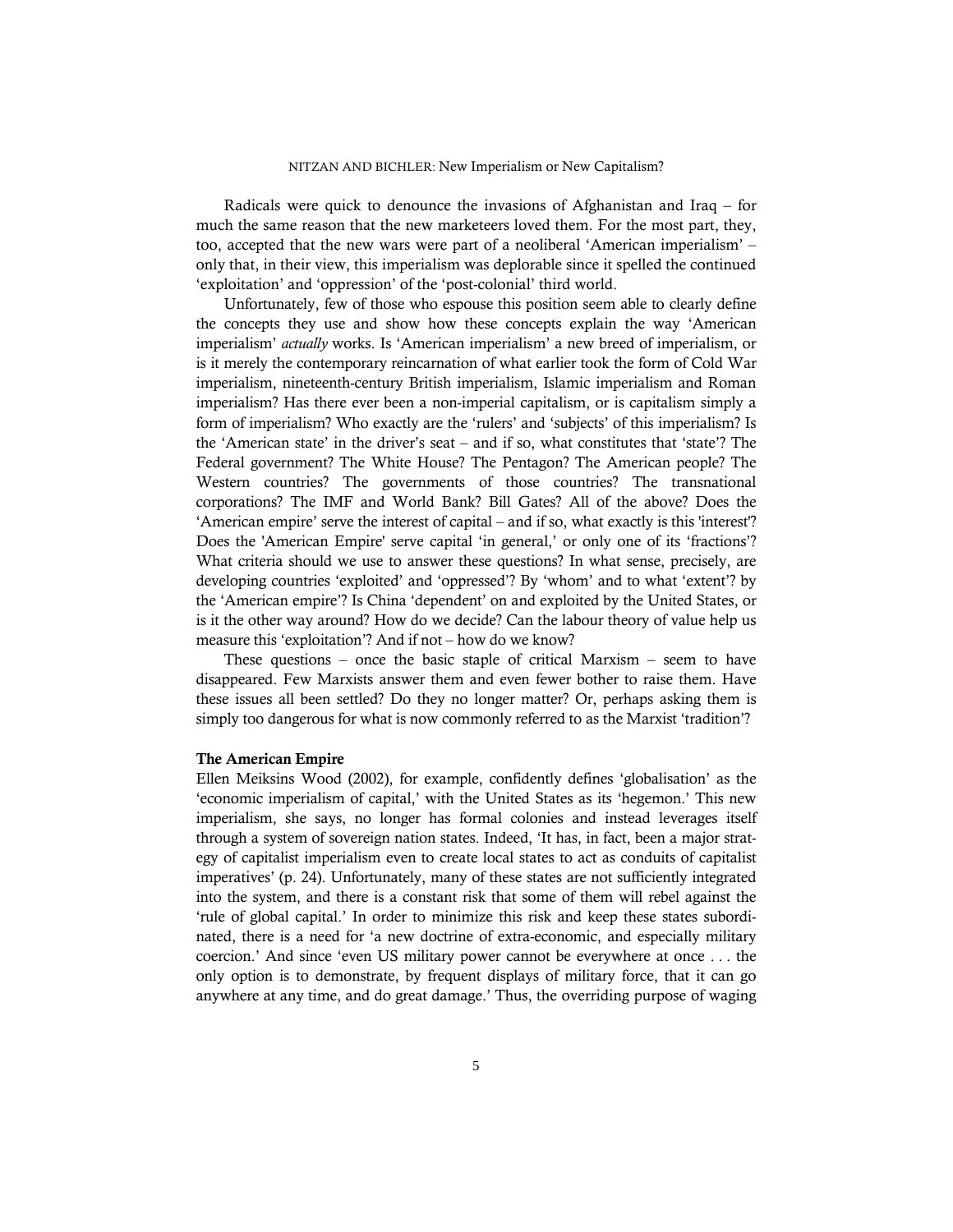war now, declares Meiksins Wood, is not to conquer new territory as such, but to 'demonstrate US hegemony' (pp. 19, 24-26).

Many of those who fought hard against colonialism may be surprised to learn that they did so in the interest of the 'American Empire.' And the empire certainly seems to be in trouble. In the early 1950s, before academia discovered Gramscian 'hegemony,' a planeload of U.S. operatives was enough to topple Mossadegh and establish an Iranian regime friendly to the foreign oil companies. This was the pinnacle. From then on, the yield on U.S. 'hegemony' fell rapidly. In the early 1970s, a peasant army kicked the almighty American military out of Vietnam. By the early 2000s, a whole 'coalition' of armies, equipped with 'smart' weapons, 'high-tech' communication and state-of-the-art 'surveillance' seems unable to restore even the semblance of order in small peripheral country called Iraq.

Contrary to Meiksins Wood's assertion, the U.S. military *cannot* 'go anywhere at any time, and do great damage.' In fact, with the exception of a surprise nuclear attack, there are very few places it can go to without putting itself at serious risk. Can the U.S. successfully attack China, India, Nigeria, Mexico, Russia, or Brazil? Even small renegade states such as Syria, Iran and North Korea do not seem overly impressed by American threats, while tiny underground militias show little hesitance in attacking U.S. assets around the world. Surely, the United States can 'conquer' Grenada, or Haiti. But do such conquests 'demonstrate US hegemony,' or are they evidence of American decline?

In the 1950s, macroeconomic indicators attested the superpower status of America. The country ran a balanced budget and enjoyed a current account surplus; its commodities flooded the world and it owned one half of the world's foreign assets; the dollar was unchallenged and the public debt, accumulated mostly during the two world wars, remained stable at around \$1 trillion. From the late 1960s onward, though, there has been a marked deterioration in all of these categories. The trade surplus inverted into a growing deficit; the budget balance ballooned into a massive deficit; The ownership of foreign assets by U.S. residents was halved to one quarter of the world total; and government debt rose to over \$7.5 trillion – the world's largest. These developments were accompanied by the collapse of Bretton Woods, the establishment of the G7, the appearance of the Euro and currency baskets and, most recently, a move toward an Asian financial union – all challenges to the U.S. dollar.

# Informal Empire

According to Leo Panitch and Sam Gindin, to characterize 'imperial decline' in this way would be grossly misleading. In their view, the 'American empire,' like the British Empire in its early development, is largely 'informal,' built on the 'economic and cultural penetration of other states' and 'sustained by political and military coordination with other countries' (2003: 8). In this context, measurements based on formal state boundaries cannot reveal the underlying, informal power secured by *interstate* penetration.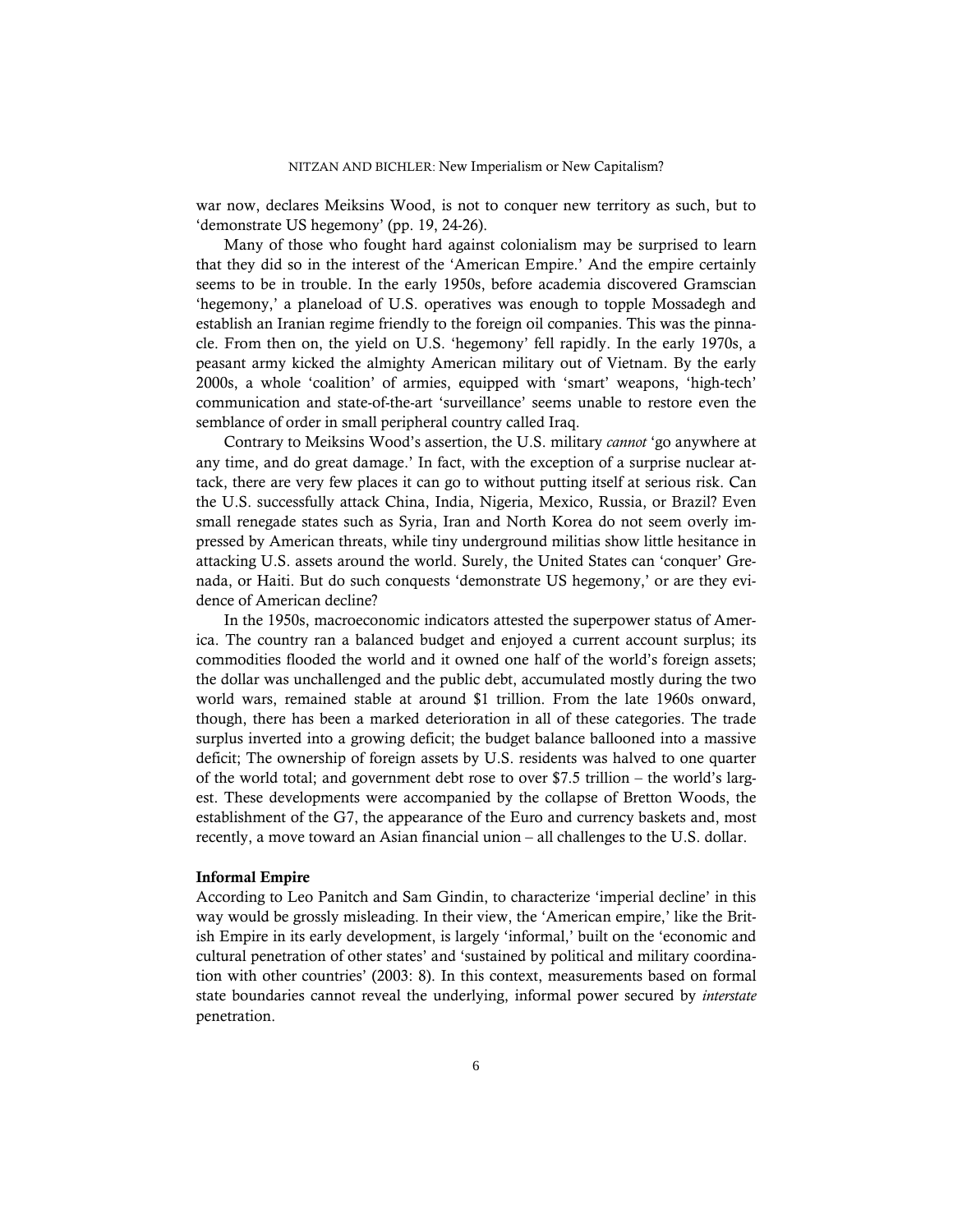This comparison, though, is misleading, in that it ignores a very big difference between the two cases. With the British Empire, capital penetrated mostly in *one* direction, from the core to the periphery. By contrast, in the American case capital moves in *both* directions – inward as well as outward.

But that is no cause for imperial concern. On the contrary, say Panitch and Gindin. These very developments, they argue, 'sustain the American economy's ability to have privileged access both to the world's savings and to cheaper goods' (i.e., the ability to run ever increasing current account deficits financed by ever growing capital inflow). The reason the Americans can enjoy this panacea, Panitch and Gindin continue, is that global integration puts everyone in the same boat and therefore limits the incentive for rivals to trigger a crisis. Global integration means 'that a crisis of the dollar is not an "American" crisis that might be "good" for Europe or Asia, but a crisis of the system as a whole, involving severe dangers for all.' Finally, according to Panitch and Gindin we should not be mislead by the mere ownership of assets: 'To suggest, as Arrighi does, that because the holders of American Treasury bills are now primarily in Asia we are therefore witnessing a shift in the regional balance of power, is to confuse the distribution of assets with the distribution of power.' (2004: 26- 27).

This logic makes the American empire truly unbeatable. Consider the following questions. If ballooning deficits and debt are signs of imperial strength (more debtfinanced consumption for Americans), should we conclude that falling deficits and debt are signs of imperial weakness? Or could we treat both as signs of strength? Similarly, if the dollar crisis is 'systemic,' and therefore harmful also to other countries and regions, should we then conclude that a strong dollar is systemic as well, and therefore good for everyone, not just the American empire? Finally, if the distribution of global assets in favour of Asia is not a sign of power as Giovanni Arrighi argues, what *is* a sign of power? How could American investment in China and Chinese investment in the United States *both* be evidence of American power? During the Industrial Revolution, the rise of the European bourgeoisie and the decline of its aristocracy were accompanied by a redistribution of income from landed rent to industrial profit and financial interest. Do such links no longer matter? Have we reached the point where class processes are no longer related to income? Has power been divorced from the distribution of ownership? Perhaps – but then why talk about the 'logic of accumulation' and the 'rule of capital'? If the United States continued to borrow every year the equivalent of 5 per cent of GDP, at what point would this borrowing start to weaken its 'informal empire'? Has this power not been weakened already? How do we know[?3](#page-8-0)

1

<span id="page-8-0"></span> $3$  'Let us be blunt about it,' says Martin Wolf (2004), 'The US is now on the comfortable path to ruin. It is being driven along a road of ever rising deficits and debt, both external and fiscal, the risk of destroying the country's credit and the global role of its currency. It is also, not coincidentally, likely to generate an unmanageable increase in US protectionism. Worse, the longer the process continues, the bigger the ultimate shock to the dollar and levels of domestic real spending will have to be. Unless trends change, 10 years from now the US will have fiscal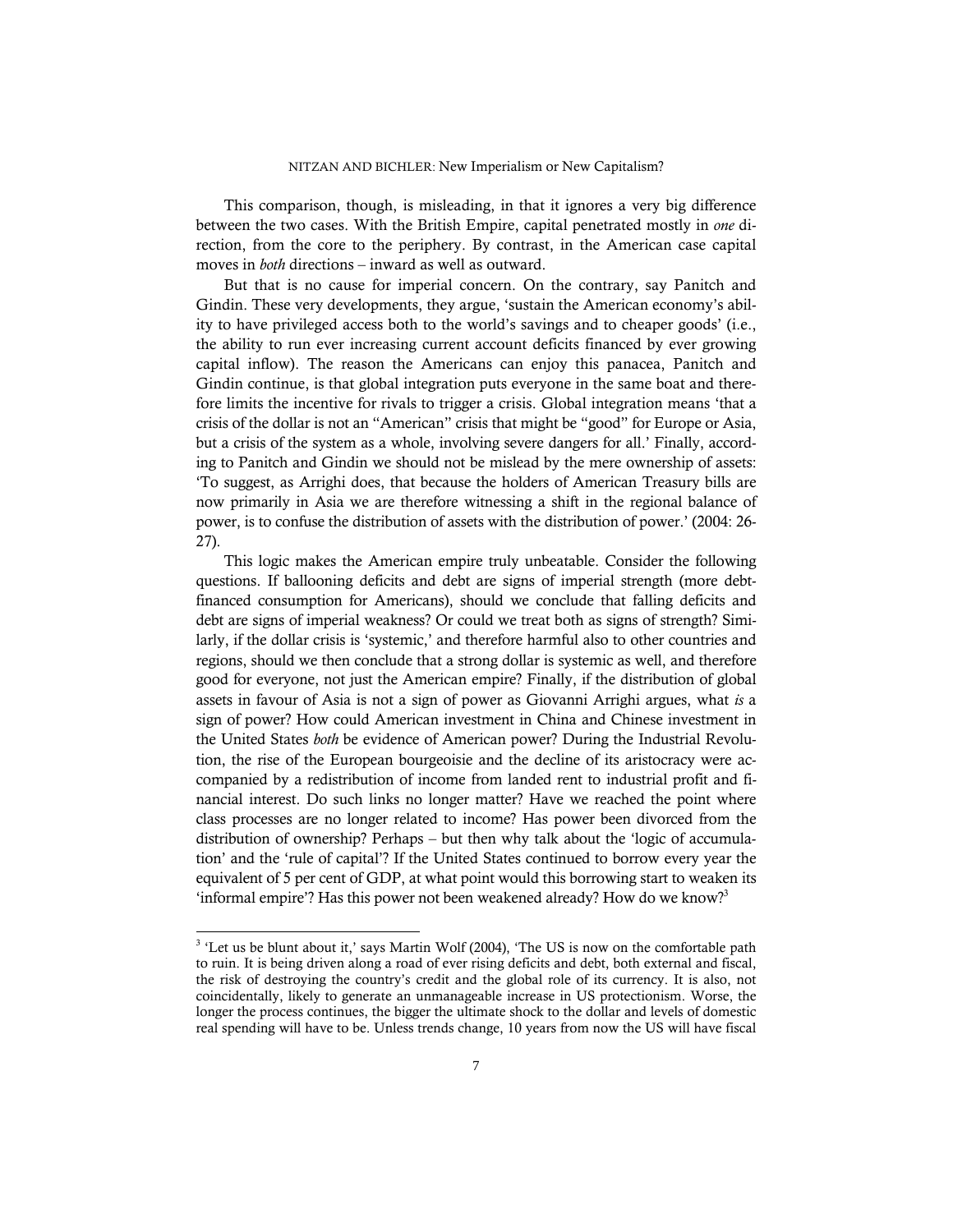#### Accumulation by Dispossession

-

American weakness is the starting point of David Harvey's version of the 'New Imperialism' (2003). The United States, he asserts, 'lost its superiority in production after 1970 and may well now be losing financial dominance, leaving it with military might alone.' It is this loss of superiority that explains the new global bellicosity (p. 82-83).

The theoretical underpinnings of Harvey's claim can be summarized as follows. Accumulation takes two basic routes, he says. The first route is 'expanded reproduction.' Expanded reproduction creates new value, of which the surplus part gets 'accumulated.' The process, of course, is far from smooth. Indeed, left to its own devices and to Marx's theory of the falling rate of profit, expanded reproduction tends to produce 'crises of overaccumulation.' Capitalists have several options to deal with such crises. They can accept redistribution in favour of workers to help absorb the excessive surplus; they can let their capital devalue; or they can go for a 'spacio-temporal fix' – a term that Harvey invented to describe geographical expansion into previously noncapitalist areas and forms of reproduction on the one hand, and long term, mainly infrastructural investments on the other.

Naturally, of the three options, the most acceptable to capitalists is Harvey's 'fix.' And, yet, unfortunately for capitalism, the 'fix' generates its own contradictions: eventually, it recreates 'overaccumulation' wherever it is being applied. In the international context, this recreation leads to intensified competition between a growing number of countries, all burdened by their own 'overaccumulation' and all seeking outlets for their excessive surpluses.

This increasing congestion pushes capitalism toward the second route of 'primitive accumulation,' or, in Harvey's vocabulary, 'accumulation by dispossession.' In contrast to expanded reproduction where accumulation occurs through the appropriation of newly created surplus, dispossession relies on the appropriation of existing surplus. Whereas 'expanded reproduction' works through the seemingly peaceful mechanism of the market, 'accumulation by dispossession' relies on power, with the use of numerous techniques, ranging from stock market manipulation, through debt crises, to the commodification of nature and open military conquest.

Historically, expanded reproduction and accumulation by dispossession have oscillated countercyclically, according to Harvey. During the latter half of the nineteenth century, 'overaccumulation' at the core led to dispossesion through imperialist expansion. Britain was increasingly challenged by other overaccumulators, and the conflict eventually culminated in two world wars. The emergence in 1945 of the United States as the new hegemon made expanded reproduction once more the main engine of global capitalism. But since the 1970s, with Europe and Japan making a comeback and, more recently, with East Asia developing its own 'overaccumulation,' the pressure for 'accumulation by dispossession' re-emerged. The new wars in the Middle East are the newest manifestation of this predatory process. The United States is trying to

debt and external liabilities that are both over 100 per cent of GDP. It will have lost control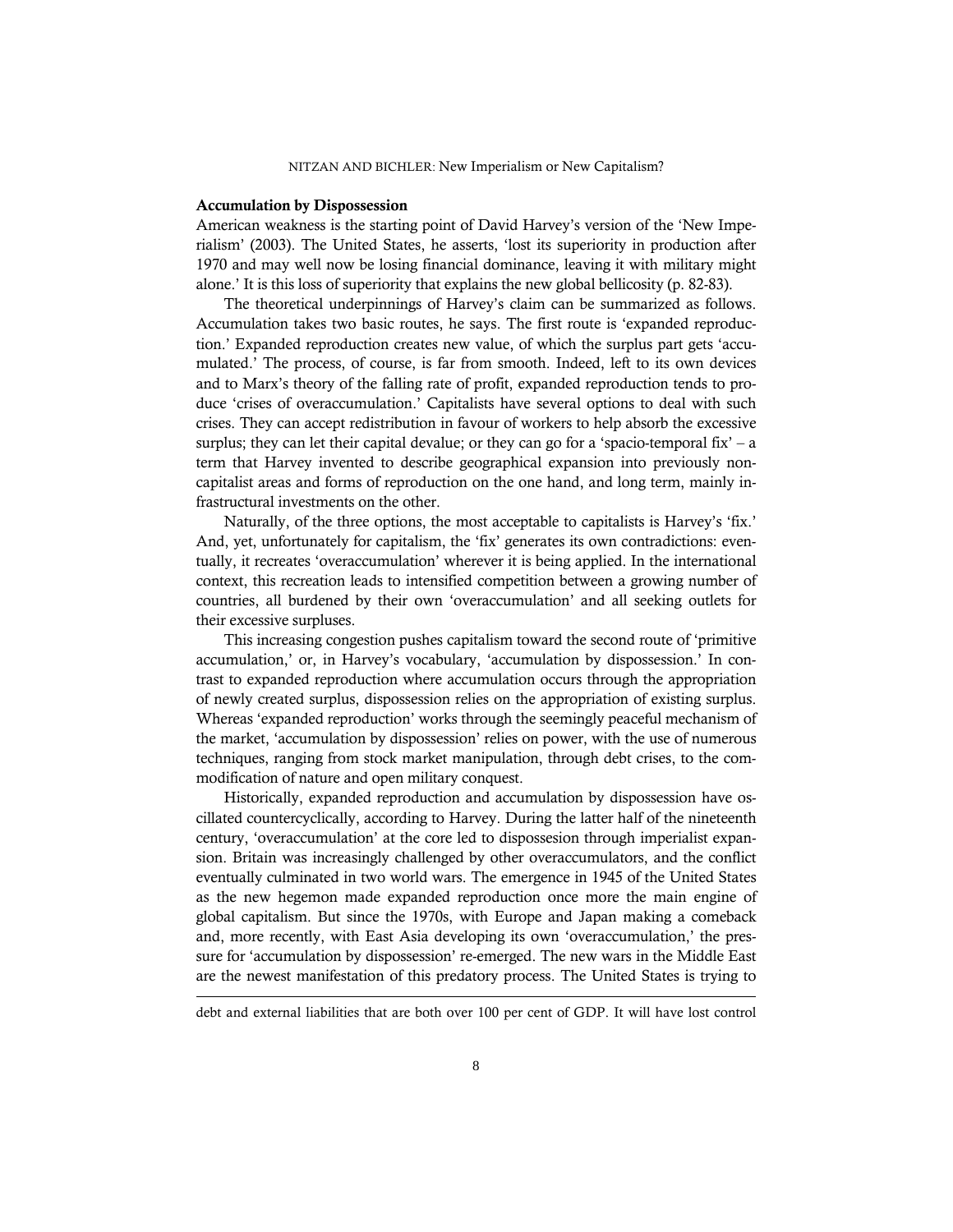arrest its hegemonic decline, and it is 'looking to control oil supplies as a means to counter the power shifts threatened within the global economy' (pp. 80-81).

Besides the new vocabulary, the argument adds little substance to existing theories of imperialism, particularly those articulated by the Monopoly Capital school. But there is a difference. Earlier theorists of monopoly capitalism, such as Kalecki (1943a; 1943b; 1967), Tsuru (1956), Steindl (1952), Baran and Sweezy (1966) and Magdoff (1969; 1972), took great pain to *both* theoretically conceptualize and empirically investigate the processes of accumulation they wrote about; regardless of whether they were right or wrong, their research methods stand as beacons for generations to come. Harvey, by contrast, does neither.

Instead, he begins by setting up two parallel worlds. The first world, that of 'expanded reproduction,' works according to the rules of Marx's general theory of accumulation. This is where 'value,' 'surplus value,' 'accumulation,' and 'overaccumulation,' are determined. The other world, that of 'accumulation by dispossession,' obeys none of these rules. This separation stands in theory. In practice, though, the two worlds get mixed up, and according to Harvey that mixture makes it hard to 'discern how the stern laws of economics work behind all the smoke and mirrors' (p. 79).

Stated in passing, the problem reads like a mere 'technicality.' It is not. Harvey confidently asserts that 'Global capitalism has experiences a chronic and enduring problem of overaccumulation since 1970s' (p. 64). But then, being unable to separate the 'stern laws of economics' from the 'smoke and mirrors,' how does he know that the problem – assuming there was one – indeed was one of 'overaccumulation'? In order to draw such conclusion, he needs, first, to define and empirically measure 'accumulation' in the context of 'expanded reproduction'; second, to explain and empirically illustrate actual cases of 'normal' accumulation; third, to empirically show how concrete instances of 'overaccumulation' differ from this 'normal' accumulation; and, last but not least, to show how, in a world 'distorted' by 'smoke and mirrors,' he can disentangle the effect of 'accumulation by dispossession' from that of 'overaccumulation.'

Harvey does none of those things. Having no data at his disposal, he sends the reader to Robert Brenner (2002), whose empirical work presumably constitutes evidence for the 'overaccumulation crisis.' Unfortunately, this latter work provides no such evidence. Brenner does supply plenty of data. But his data measure rates of profits and other earthly indicators, not labour values; and since these indicators reflect both the 'stern laws' and the 'smoke and mirrors,' they cannot prove anything about the *underlying* 'overaccumulation' in the realm of 'expanded reproduction.' Moreover, it is clear, even from Brenner's conventional account, that U.S. rates of

 $\overline{a}$ 

over its economic fate.'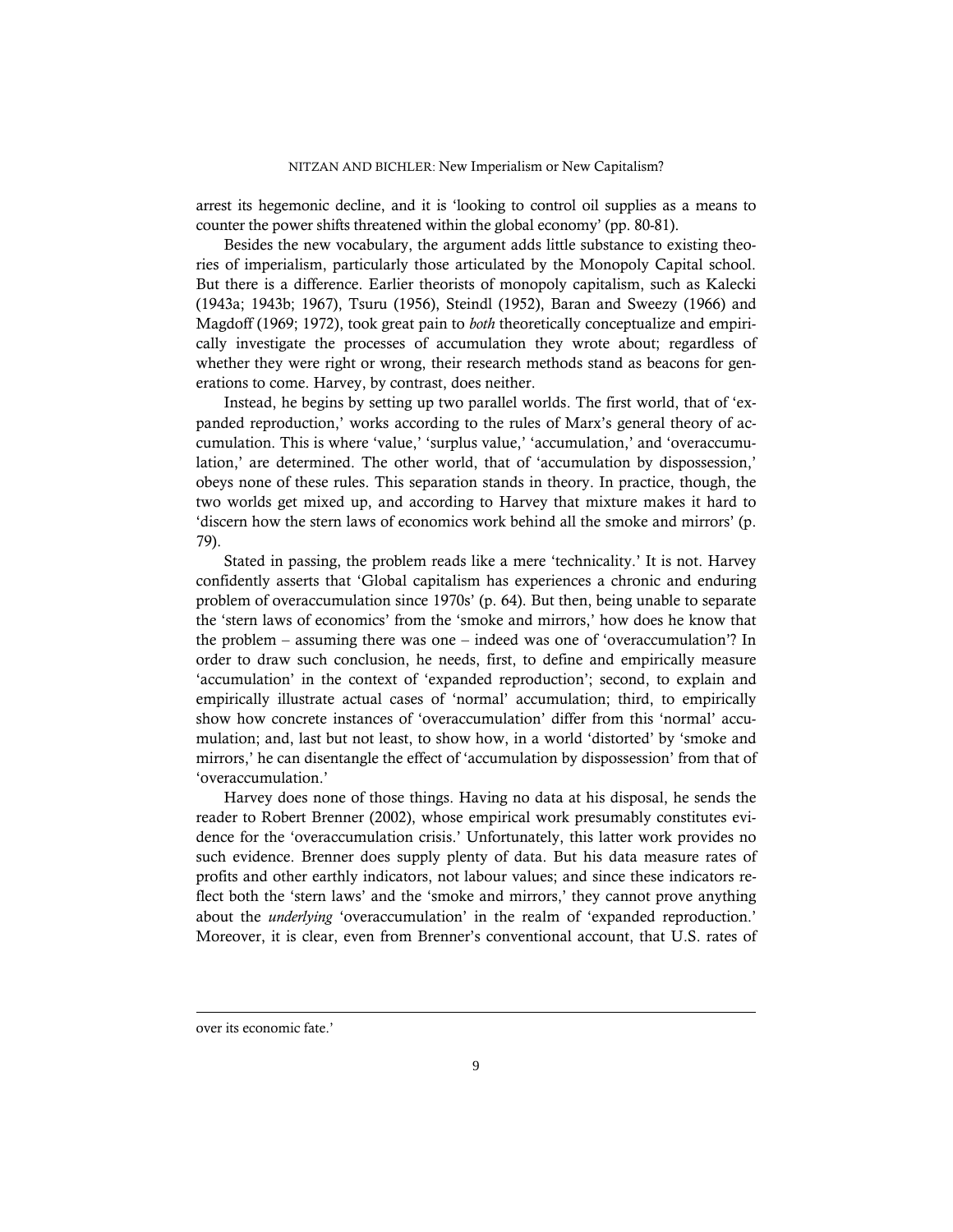profit have been on an *uptrend* since the early 1980s – which makes one wonder how this could constitute evidence of 'enduring' overaccumulation. [4](#page-11-0)

Finally, there is the issue of oil. Harvey seems to accept at face value the realist belief that 'American power' depends on 'controlling' the global oil valve, with his own added bit that this control represents 'accumulation by dispossession.' And maybe both of these claims are correct, only that Harvey does not explain how and why. Suppose the U.S. government were in control of oil. Would it stop selling it to China and Japan? Probably not. Would it raise the price? Perhaps – but, then all firms – 'American' and 'non-American' – would have to pay the higher price, so where would the imperial gain come from? Would the government give discounts to U.S. companies, and if so, how would it prevent them from re-selling the oil at the higher world price? How should we compute the cost to the 'American empire' of gaining 'control' over global oil? What if the cost exceeded the benefit? Should we then speak of '*decumulation* by dispossession'? Who, exactly, paid this cost and who reaped the benefits? Again, there may be convincing answers to each of these questions, but Harvey does not even ask them.

#### 3. CAPITAL ACCUMULATION: THEORY IN PARALYSIS

In our view, the paralysis of Marxist theory is rooted in the simple fact that most Marxists have stopped thinking about the concept that matters most: *capital.* True, scholarly and popular Marxism is replete with references to the 'logic of capitalism,' the 'interest of the capitalist class' and the inevitability of 'accumulation crises.' But for the most part, these references are lip service. With the exception of a few diehards, most have ceased to question the theoretical meaning of accumulation and investigate its actual gyrations.

Radicals justly criticize liberal theories for espousing concepts and frameworks that no longer relate to the real world. And indeed, neoclassical economics has remained more or less unchanged for a century. But can we not say the same thing about Marxism? Of course, there have been endless debates and numerous innovations, but the fundamental categories and processes that Marx set up in his *Das Kapital* have remained pretty much intact. Over the past century, Marxists have provided plenty of new answers. But what we really need are new questions.

 $\overline{a}$ 

<span id="page-11-0"></span><sup>&</sup>lt;sup>4</sup> It is unclear whether Harvey believes his theory could indeed be 'proven,' let alone 'refuted.' In his *Limits to Capital* (1982) he plays both cards: 'While the idea of value as an accounting tool or as an empirically observable magnitude plainly had to be abandoned,' he says, 'it could still be treated as a "real phenomena with concrete effects". . . . It could be constructed as the "essence" that lay behind the "appearance", the "social reality" behind the fetishism of everyday life.' The question is whether this 'essence' generates a world view that is both *systematic* and *refutable*. No one can 'see' an electron, but quantum physics has been able to use the concept as a basis for systematic predictions. Can we do the same with value? Can we use it to predict prices, production, or anything else? Can value analysis ever fail?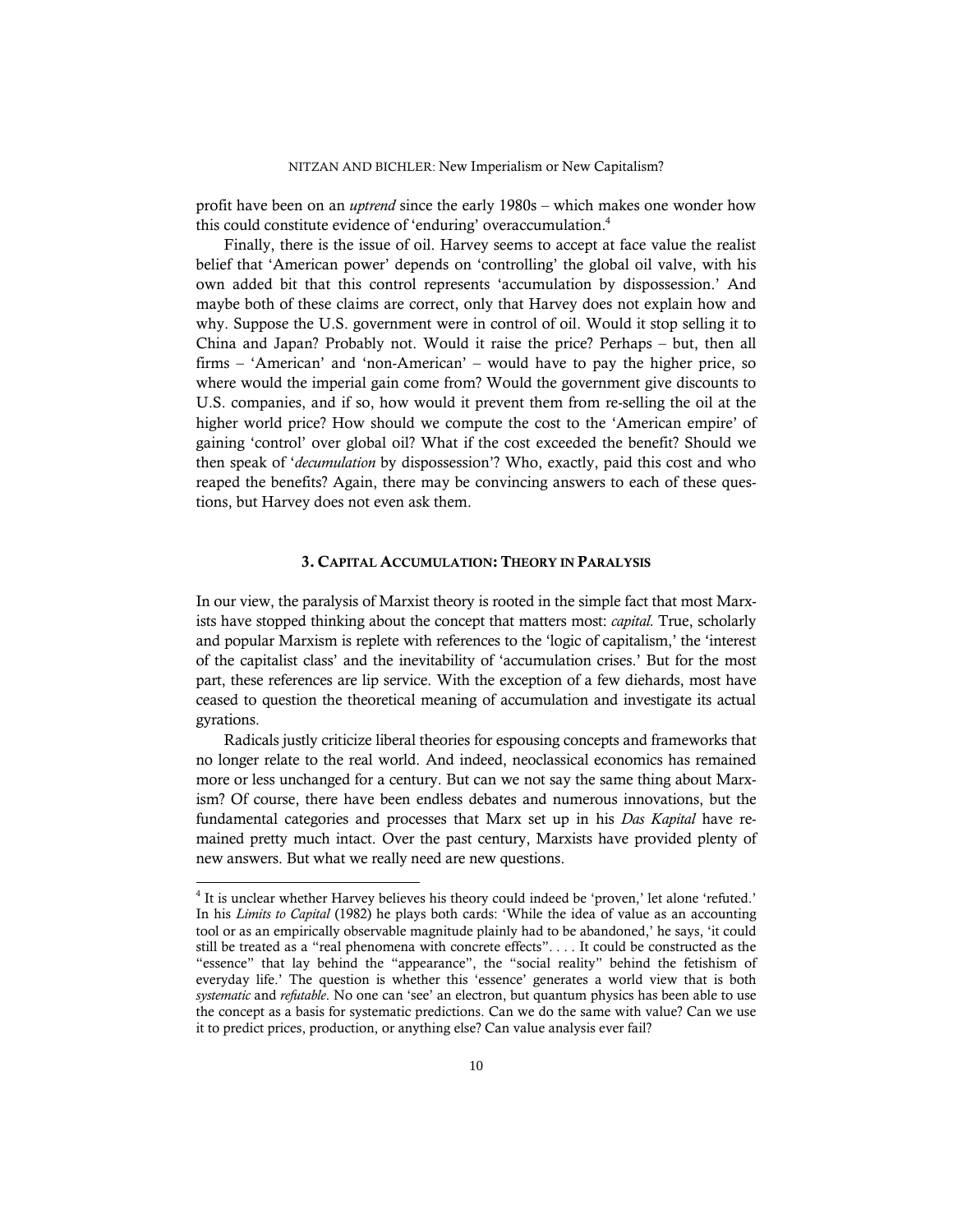And the most burning question is simple enough: 'What exactly is capital?' Presently, there are two answers to this question, each based on a long-standing myth: the liberal myth of 'utility' and the Marxist myth of 'abstract labour.' Both myths have had a historical mission. The first helped justify the rising bourgeois order, the second was a weapon to fight it. Both have run their course. They both need to be challenged.

#### Capital Without Power

The form of capital is unambiguous. Capital appears to us as a money-yielding asset, whose 'quantity' is simply the amount it is worth in dollars and cents. There is a heated debate between neoclassicists and Marxists over what makes something an 'asset' and what determines its monetary 'magnitude,' but the general boundaries of this debate are clearly demarcated. In particular, both sides agree that capital is a 'material' substance whose essence is rooted in the 'reality' of production and consumption. This agreement completely divorces the analytical category of capital from power, with devastating consequences for political economy.

The 'material' essence of capital on the one hand and the processes of 'power' on the other are embedded in two parallel worlds – 'economics' and 'politics.' Liberals use this duality to justify the rule of capital and demand less 'political intervention' in the name of more 'economic efficiency'; radicals try to do the opposite by showing how bourgeois politics 'bolsters' capitalist economics; and in both cases, the duality keeps the analysis of capitalism inherently bifurcated and hopelessly fractured.

Consider this bifurcation more closely. In their analysis, orthodox economists have tended to abstract from power altogether. As Joseph Schumpeter put it, capital for them 'consisted of goods,' and specifically of 'produced means of production' (1954: 632-3). Since John Bates Clark's *The Distribution of Wealth* (1899), the 'magnitude' of capital is thought of as being intimately connected to the productive output of capital, measured in 'utils.' The link works as follows. The income of the capitalist is assumed to be proportionate to the output of her capital; the ratio of income to capital sets the rate of return; and the rate of return determines the pace at which capitalists can add to, or accumulate, their capital stock (with all quantities measured in so-called 'real,' material terms).

The process of accumulation is entirely 'economic.' Being fully governed by perfect competition and equilibrium, it leaves no room for power. The only way for power to enter the picture is from the *outside*. The 'intrusion' of power is said to run havoc by 'distorting' accumulation and undermining 'efficiency' – and yet, miraculously, it has no bearing on the substance of capital itself.

This 'immunity' to power is fully reflected in the way national statisticians conceive of and 'measure' capital (a category that they often refer to, more benignly, as 'wealth'). According to the U.S. Department of Commerce, 'wealth, in the broadest sense, consists of resources with the capacity to produce output and income' (1999: M-3). And since output and income are supposedly made of universal, time-invariant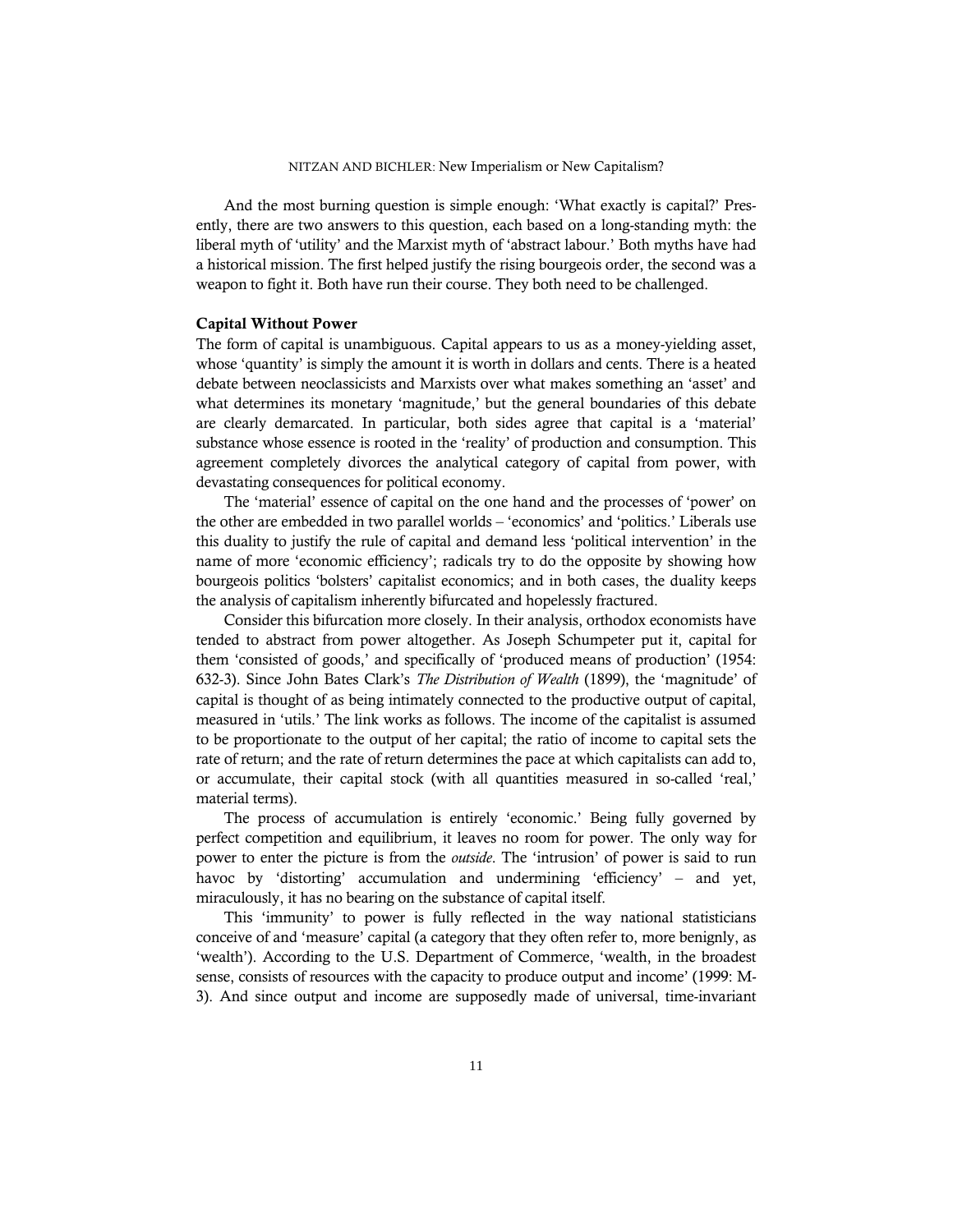'utils,' the wealth that produces these 'utils' must also be made of the same universal building blocs.

Based on this logic, a piece of 'capital' circa 2000 BC is quantitatively comparable to a piece of 'capital' dated 2000 AD; we can say, for example, that a modern tractor is 92,135 times 'bigger' than an ancient plough. Similarly with various 'capitals' at a given point in time. For the statisticians, machines, software, structures, automobiles, houses, schools, military hardware and religious buildings are all 'wealth.' Presumably, they all generate output and income measured in universal 'utils,' and, therefore, they areall quantitatively comparable.<sup>5</sup> This quantitative equivalence is strictly restricted to the realm of 'productivity' and is completely independent of power. Whether the wealth is produced by slaves, serfs, workers, free human beings or perpetual motion is entirely irrelevant to its quantity.

In contrast to the neoclassicists, Marx saw capital as impossible without power. Means of production, he said, became capital only when they were privately owned for the purpose of making profit, and private ownership could not exist unless backed by power. Furthermore, power mattered a great deal for the actual process of accumulation. Mediated through the class struggle, power affected both the rate of profit and the level of production, and hence the volume of profit that can be ploughed back as investment for the purpose of accumulation.

But like in the neoclassical case, here, too, power has no bearing on the 'magnitude' of capital as such. That magnitude, conceived as 'value,' is equal to the abstract labour time socially necessary for producing the capital. And once the capital has been produced, power no longer matters. From that point onward, its value (or process of devalorization) depends only on the pace of depreciation (through wear and tear) and the rate of technical change (through obsolescence). Granted, power remains crucial for the broad understanding of capitalism, and processes related to class, ideology, monopolization, finance, state institutions and imperialism are still central to Marxist analyses. But unless these processes affect depreciation or technology, they are irrelevant for the value of capital itself. [6](#page-13-1)

And so emerged a theoretical "no-man's land" separating power from capital. Fernand Braudel, who saw 'capitalism' as a power system distinct from the 'market,'

-

<span id="page-13-0"></span><sup>&</sup>lt;sup>5</sup> These comparisons are made regularly and with great 'precision' (assuming you accept their underlying premise). Thus, according to the U.S. Department of Commerce's 'Fixed Asset Tables,' in 2002 the country's fixed assets, measured in terms of their ability to generate 'utils,' consisted of 16.1 per cent private equipment and software, 23.3 per cent private non-residential structures, 39.7 per cent residential structures and 20.9 per cent government assets. The statisticians also knew to tell us by how much each type of 'asset' had grown over time. According to the same tables, from 1972 and 2002 the 'quantity' of 'util-generating wealth' embedded in engines and turbines rose by 47 per cent; in religious structures by 49 per cent; in education structures by 69 per cent; in missiles by 99 per cent; and in aircraft by 195 per cent. 6

<span id="page-13-1"></span> $\delta$  It is significant to note here that Marxists were unable to come up with their own measures for capital based on labour values, primarily due to the hurdle of reducing concrete to abstract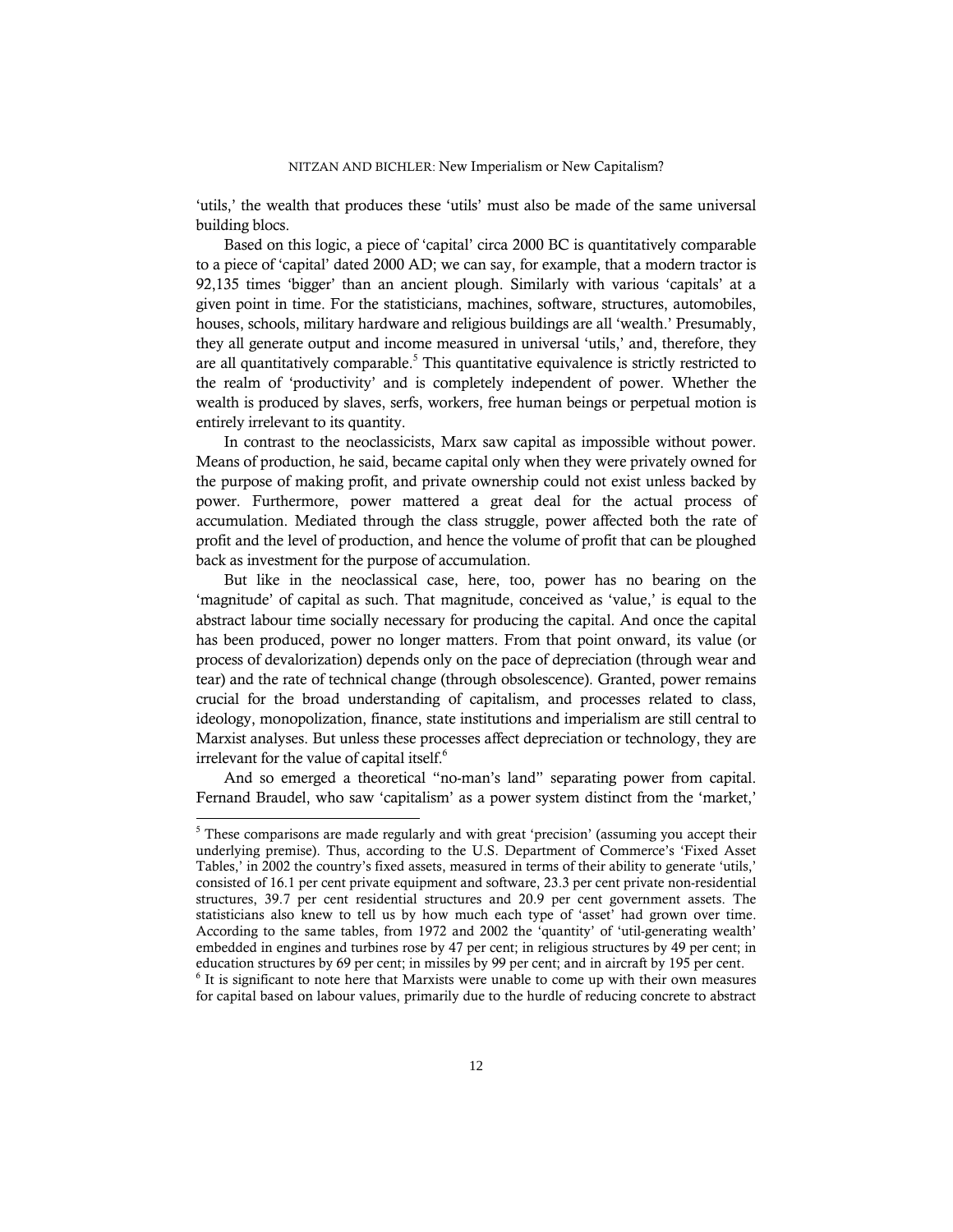was forced, for lack of alternative, to fall back on the 'reality' of capital goods, that, in his words, 'can after all be grasped, touched, and unequivocally defined' (1985: Vol 2, p. 242).

Is there a solution? Can power be incorporated into the Marxist and neoclassical 'definitions' of capital? In our view, the answer is negative. Political economy, both mainstream and radical, has been deeply influenced by the mechanical worldview of Kepler, Galileo, Hobbes, Locke, Hume, Leibniz, and, above all, Newton. Following Newton, the basic governing 'mechanism' of political economy is 'equilibrium' (and its deviant, 'disequilibrium'). Equilibrium, in turn, requires a common unit, an underlying, immutable 'substance' that everything else is made of. In the physical world this basic unit is hydrogen; in the economy, it is 'abstract labour' or 'utility.'

Thus, when Milton Friedman declares that 'there is no such thing as a free lunch,' he simply echoes Antoine Lavoisier, the eighteenth century French tax collector who invented the Law of Conservation of Matter. With this Law in mind, political economists, both Marxist and neoclassical, came to believe that there was 'intrinsic equivalence' in production and exchange. Abstract labour and utility, like all 'matter,' could neither disappear into nor be created out of thin air. For Marx, who approached the process from the input side, the commodity's value was transformed labour: the live 'abstract labour' expended in producing the capital 'reappeared' as dead 'abstract labour' in the newly produced capital. Similarly for the neoclassicists, who view the process from the output side: as the quantity of capital depreciates, the lost utils 'resurface' in the goods and services being produced.<sup>7</sup>

The answer of both theories to the question 'what is capital?' lies in this transformation. In both cases, the pecuniary appearance of capital is merely the mirror image of its 'material' substance, made of utils or abstract labour. The 'financial' liabilities on the right-hand side of the balance sheet derive their value from – and in final analysis, are equivalent to – the 'productive' assets on the left-hand asset.

This belief makes it clear why both definitions of capital *have to* exclude power. Given that the institutions of power are qualitative, not quantitative, and since power is considered external to the productive substance of capital, it follows that power can only be 'related' to capital, from the 'outside'. It can never make it into its basic definition.

#### Utility, Abstract Labour, or the *Nomos*?

 $\overline{a}$ 

But what if this belief is wrong? What if intrinsic equivalence does *not* exist? In order to know one way or the other, we need to be able to measure utils and labour values. We

labour without relying on wages. And, so, in their empirical work they continue to use the official, neoclassical statistics, complete with its utilitarian, non-dialectical biases. 7

<span id="page-14-0"></span> $\sigma$  Of course, in each theory input or output are just the starting point, and the 'conservation' continues through subsequent cycles in the input-output chain.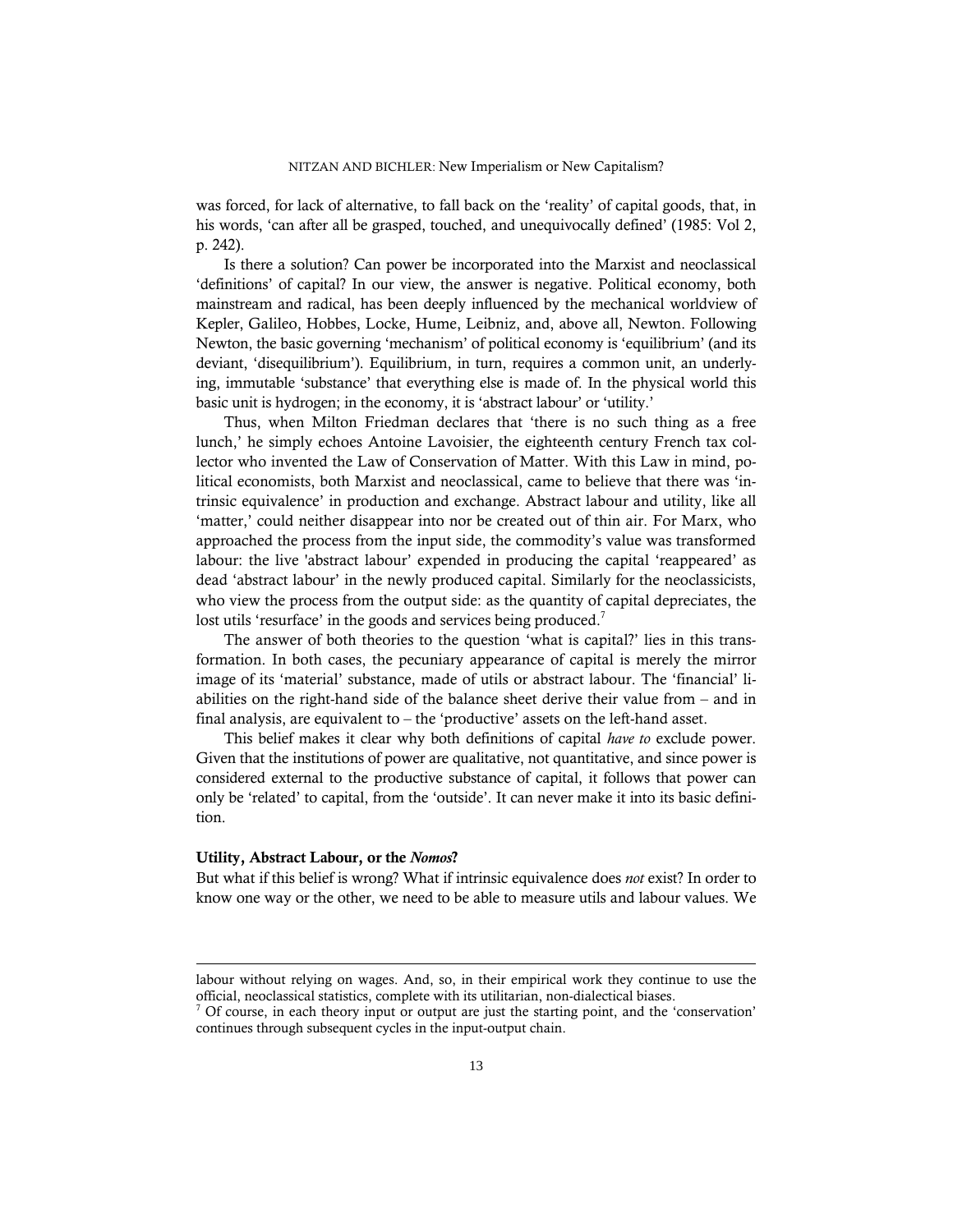also need to identify equilibrium (since equivalence does not work in disequilibrium). And, unfortunately, political economists have been able to do neither.<sup>8</sup>

According to Thorstein Veblen, this inability lies in their failure to comprehend the 'holistic' quality of the social process in general and the 'industrial system' in particular. In his view, which resembles both Alfred Whitehead's process philosophy and David Bohm's hologramic metaphors, social production is a qualitatively changing'joint process,' interleaved over time and space.<sup>9</sup> There is no way to objectively 'unbundle' this process into a *quantitative* input-output schema, even on paper, and therefore no way to explain prices by 'abstract labour' or 'utility.'

To illustrate the unbundling problem, try to imagine the entire process, from start to finish, of producing a pharmaceutical drug, a modern automobile, or a Hollywood movie. Even if we could somehow observe and measure utils or abstract labour, still, is there a way of knowing which input 'contributes' how much to which output? Do we even know all the 'inputs' and all the 'output'? What is the 'starting point' of the production process – say, of an automobile? The excavation of the raw materials? The design of the automobile? The invention of the computer used in that design? The invention of the computer language? Of binary mathematics? Of the zero? How far and to what degree does any one input affect the various possible outputs? For instance, how does modern chemistry 'feed into' the production of drugs, automobiles and movies? Can we measure the 'extent' of this impact? The truth is that we do not know, and – if Veblen, Whitehead and Bohm are right – we *cannot* know. We cannot unbundle a 'package' whose components could not be specified to begin with.<sup>[10](#page-15-2)</sup>

1

<span id="page-15-0"></span><sup>&</sup>lt;sup>8</sup> In order to denote the 'substance' of capital in universal units, political economists would need to overcome three obstacles, all of which are insurmountable. First, they would have to explain how we could convert qualitatively different outputs into universal 'utils' (in the neoclassical case), or qualitatively different forms of concrete labor into homogenous units of 'abstract labor' (in the Marxist case). Second, they would have to identify the particular utils produced by a particular type of capital (neoclassical), or the exact number of abstract labor hours that went (on average) into making a particular type of machine (Marxist). And, third, they would have to show that the capital measurements they came up with were indeed unique; in other words, that the 'substance' of a *specific* factory, when measured as 'capital,' has one quantity, and *one quantity only*. On the impossible 'conversion' of quality into quantity, see for example Castoriadis (1984), Nitzan (1989) and Bichler and Nitzan (2001). The issue of input-output indeterminacy was pointed out by Steadman (1975; 1977). The problem of providing a unique measure of 'real' capital was first identified by Veblen (1904; 1908c) and Wicksell (1935), and later gave rise to the 'Cambridge Controversies' of the 1950s and 1960s (Cf. Robinson 1953-54; Sraffa 1960; Harcourt 1969).

<span id="page-15-1"></span>Veblen has been forgotten by many older political economists and is totally unknown to most younger ones. His two key books, *The Theory of Business Enterprise* (1904) and *Absentee Ownership* (1923), should be made required reading for every student (and teacher) of political economy. On process philosophy, see Whitehead (1978). For the metaphoric use of holograms, see Bohm (1983) and Bohm and Peat (2000).

<span id="page-15-2"></span><sup>&</sup>lt;sup>10</sup> In that sense, Neo-Ricardians attempts to show that the internal contradictions of neoclassical production functions and Marxist value equations were superfluous (cf. Sraffa 1960; Steedman 1977). These latter critiques were logically brilliant and politically expedient.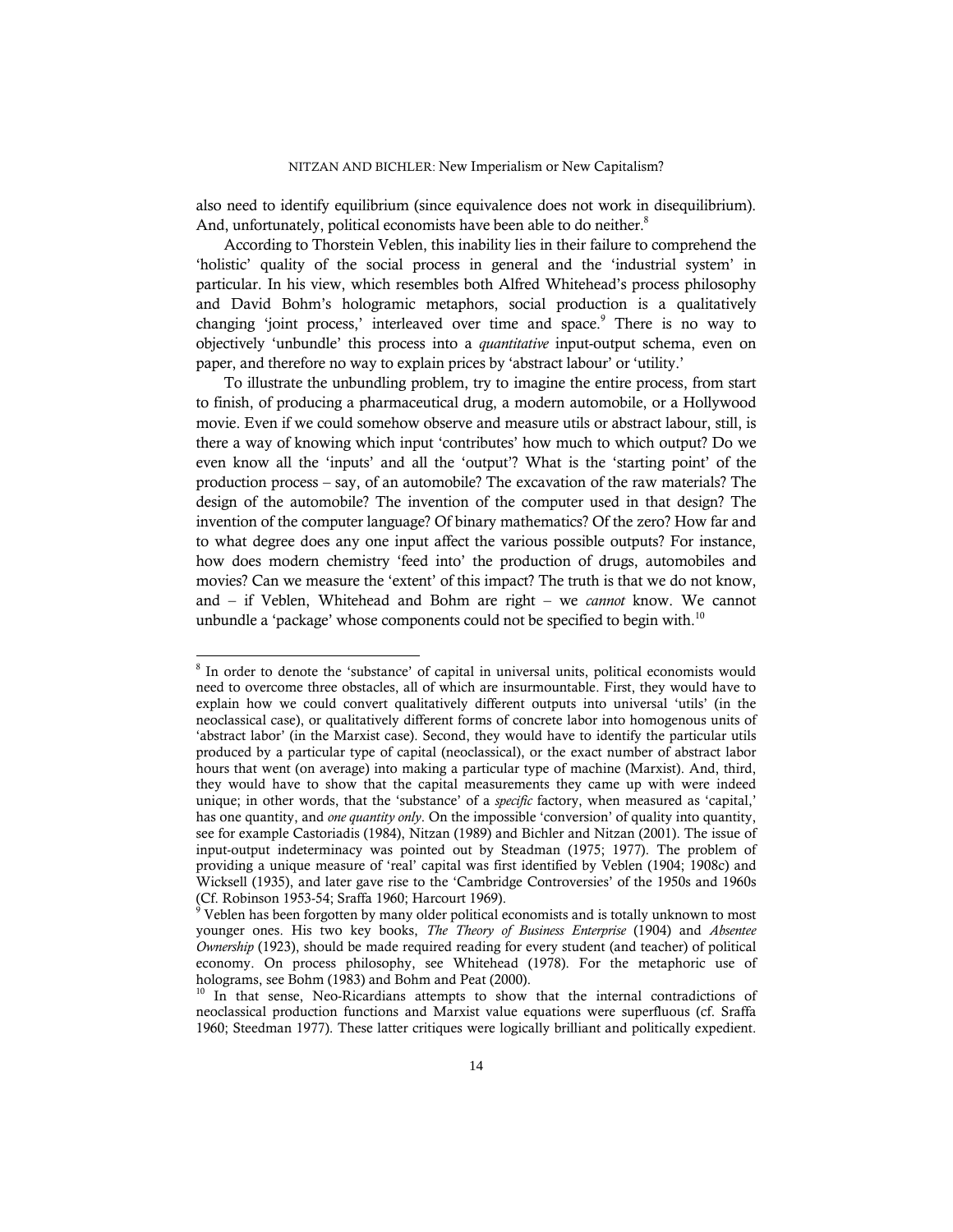So we are back to square one, if not square zero. We still do not know what makes something capital and what determines its magnitude in dollars and cents. Worse still, now we no longer have the principle of 'intrinsic equivalence' to build on. Is this rejection not detrimental to the very possibility of political economy? By giving up the 'material' basis of capitalism, are we not cutting the branch we sit on? Indeed, is there anything else – other than utility or labour value – with which we can explain the quantitative order of prices, exchange and distribution?

The short answer is yes. There is an alternative. According to Cornelius Castoriadis (1984), this alternative was articulated some 2,500 years ago, by Aristotle. Equivalence in exchange, Aristotle argued, came not from anything intrinsic to commodities, but from the *nomos*. It was rooted not in the 'material' sphere of consumption and production, but in the broader social-legal-historical institutions of society. It was not an 'objective' substance, but a human creation. $11$ 

And when we think about this question without theoretical blinders, this 'loose' determination is not that difficult to fathom. Consider the ratio between the price of petroleum and the wages of oil rig workers; between the value of Enron's assets and the salaries of accountants; between General Electric's rate of profit and the price of jet engines; between Halliburton's earnings and the cost of 're-building' Iraq; between Viacom's taxes and advertisement rates. Why should we insist that these ratios are somehow determined by relative 'utility' or relative 'abstract labour time'? Why should we believe in quanta that could not be shown to 'exist,' and that no one – not even those who need to know them in order to set prices – has the slightest idea of what they are? Is it not possible that these ratios are simply the outcome of social struggles and cooperation?

Most political economists prefer to stir clear of such 'loose' determination. The ideological stakes are simply too high. If prices and distribution were not determined by objective productive contributions, neoclassicists would have nothing with which to explain income and justify profit. Similarly for the Marxists: without labour values there is no objective basis to condemn capitalist 'exploitation.'

Unfortunately, and as already noted, this insistence on 'objective' determination is mostly a formality. In practice, political economists are entirely dependent on a very 'loose' determination of prices and distribution. In the neoclassical case, this dependency is evident when economists set up perfectly competitive equilibrium models – and then fit them to reality with the generous help of endless 'distortions' (in the know-all language of the news agencies: 'oil prices have risen *because* of excess demand from China'; and a day later, '*despite* excess demand from China, oil prices have fallen amid easing security concerns at Ras Tanura'). Marxists do the very same

 $\overline{a}$ 

But from a Veblenian perspective they were redundant: in practice, the equations they sought

<span id="page-16-0"></span>to criticize *could not even be written*.<br><sup>11</sup> We are deeply indebted to Akiva Orr for introducing us to the work of Cornelius Castoriadis. Orr carries on the spirit of Castoriadis – both in his activism and in his profound writings on philosophy, history, science and democracy [\(www.autonarchy.org.il\)](http://www.autonarchy.org.il/).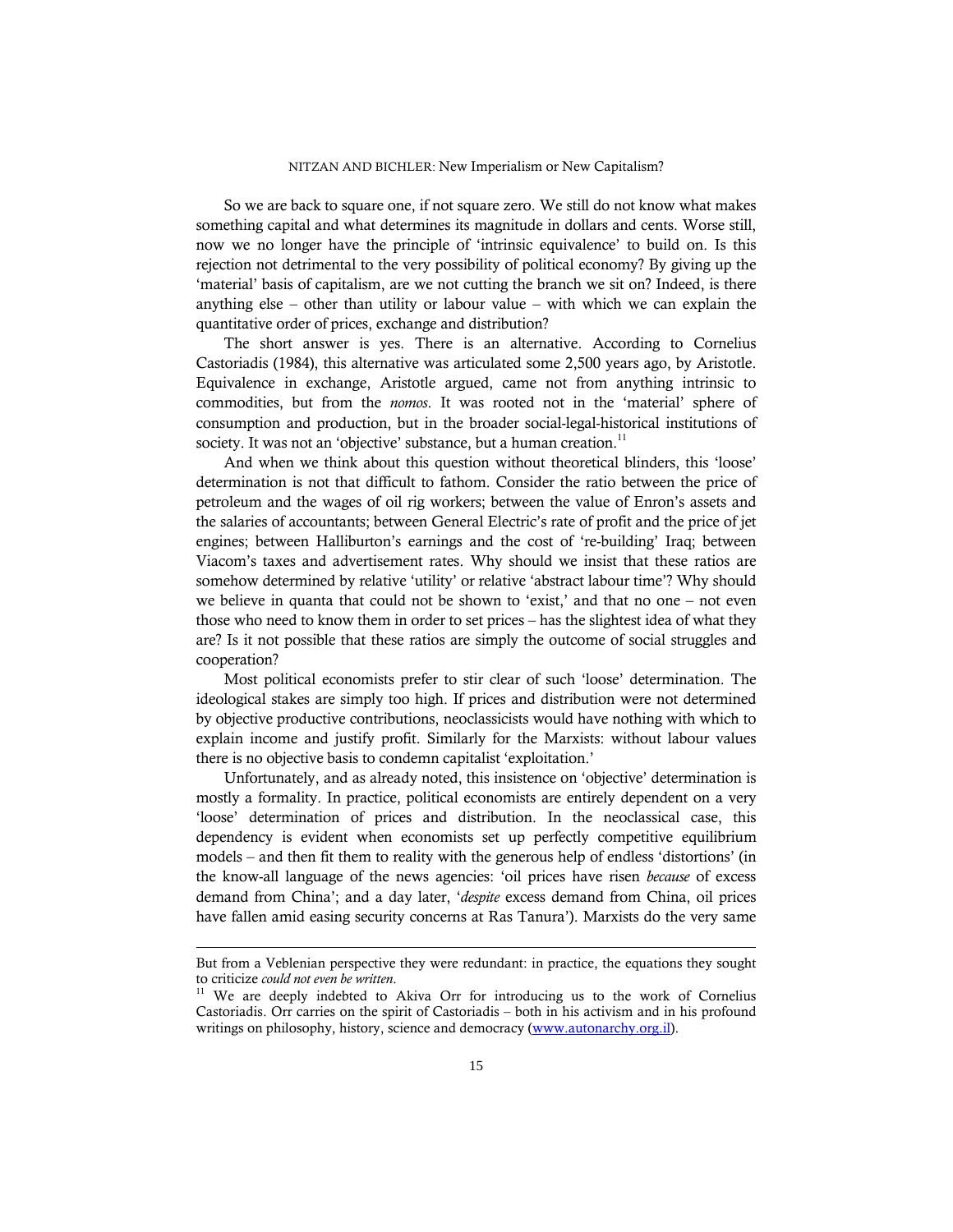thing when they first articulate the laws of 'expanded reproduction' and immediately violate them with the endless mischief of 'force,' 'manipulation' and 'accumulation by dispossession.' Now, this mixture of 'hard' and 'loose' determination would be scientifically acceptable if we could somehow draw the line separating the 'objective' laws from their 'distortions.' But neither neclassicists nor Marxists can do so, even on paper: the basic units of utility and abstract labour underlying these laws are unobservable – and even if they were observable, there is no inherent reason why human beings would have to obey any 'objective' law based on such units.

This critique does not imply social chaos. Far from it. Society is not a formless mass and its history is not a mere collection of accidents. There are rules, patterns and a certain logic to human affairs. But these 'structures' are created, articulated and instituted not from the outside, but by *society itself*. They are manifested through religion, the law, science, ideology, conviction, habit and force. Although embedded in the *physis*, they are all creatures of the *nomos*. Whether imposed by rulers for the sake of power or crafted by the demos for their own happiness, they are all made by human beings.

The above considerations are crucial for our purpose here, for, if we start from the *nomos* rather than utility or labour value, we end up with a completely different concept of capital, a radically different understanding of accumulation and new ways to interpret capitalist development.

# 4. CAPITAL *AS* POWER

#### The Unit of Order

-

Every 'order' – in society, as in nature – is articulated, or generated, through categories and forms.<sup>12</sup> The most potent of these are numbers. The greater our ability to use numbers, the more accurate and comprehensive our capacity to articulate 'order.' In capitalism, the fundamental numerical unit is price. In principle, this unit can be assigned to anything that can be owned. In that sense, everything that can be owned – from natural objects, through produced commodities, to social organizations, ideas and human beings – can also be quantified. Moreover, the quantification is uniform across time and space. Prices in Europe of the Middle Ages are readily comparable to prices in India of the twenty-first century. This uniformity enables ownership to be intricately interrelated, or 'ordered' – and with great precision.

The comprehensive reach and uniformity of the price system has made capitalism the most 'ordered' society ever. In no prior epoch have numbers been so extensively and consistently used to describe, organize and shape human behaviour. Prices enable entirely new ways of 're-ordering' society. What previously required military conquest now can be done through currency devaluation; what once necessitated religious con-

<span id="page-17-0"></span> $12$  We use 'order' here without normative connotations.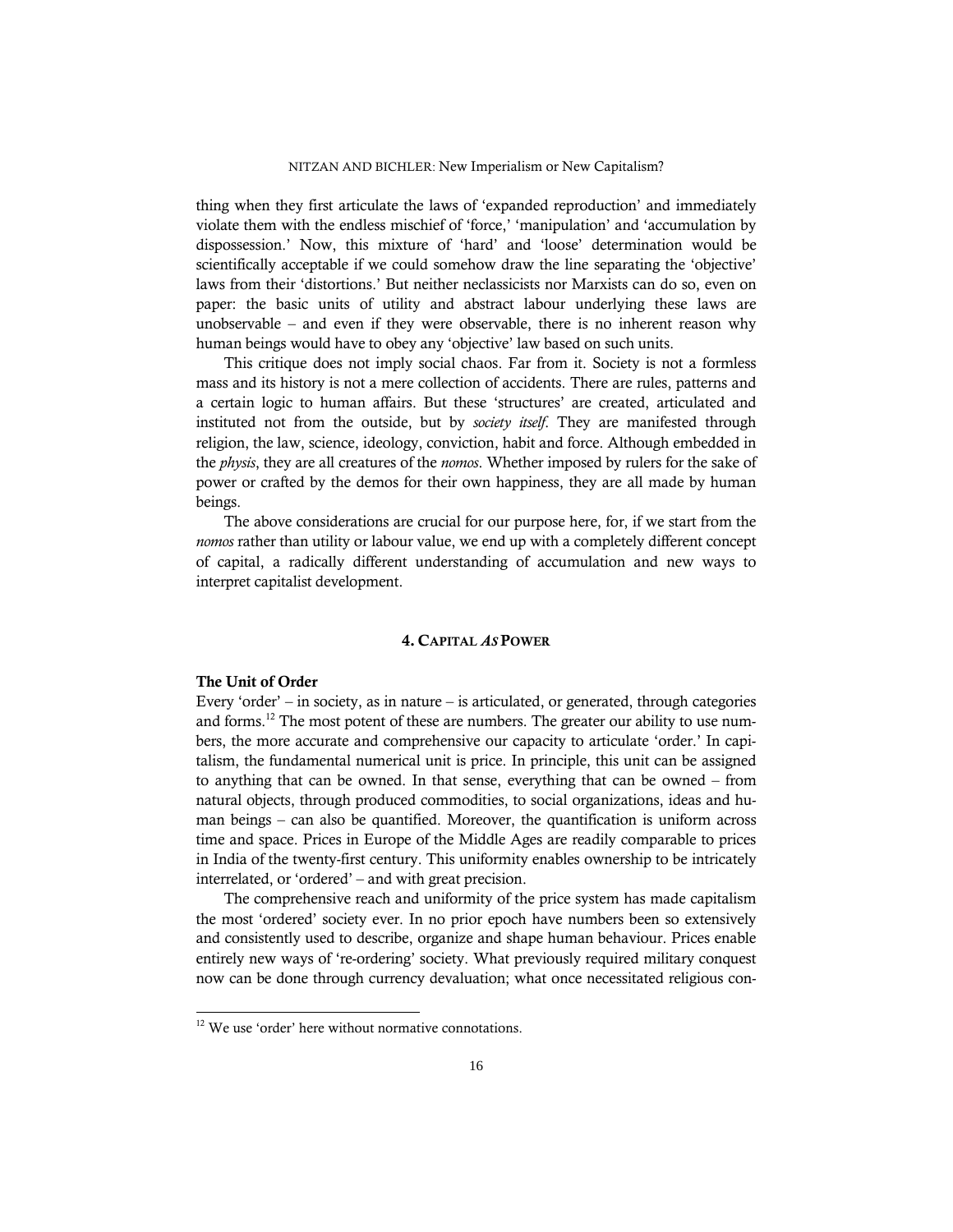version today takes a mere shuffle of a few computer records we call 'portfolio investment.' Furthermore, the highly 'malleable' nature of prices – i.e., their remarkable ability to go up and down – makes capitalism by far the most *dynamic* of all historical orders. And, indeed, in capitalism *change* itself has become the key moment of order.

#### The Pattern of Order

1

Now, price is merely the *unit* with which capitalism is ordered. The actual *pattern of order* – namely, the way in which prices are structured relative to one another – is governed by the process of *'capitalisation'* – that is, the discounting into present value of expected future earnings. Capitalisation is the central institution and key logic of the capitalist *nomos*. It is the 'generative order,' to use David Bohm's term, through which the capitalist order, denominated in prices, is created and re-created, negotiated and imposed.

Under the price system, the accumulation of capital occurs through capitalisation. The form of capital is the money value of an asset. In this sense, capital is finance, and *only finance*. [13](#page-18-0) Now, as we have already seen, the monetary magnitude of capital cannot be related to the 'quantities' of machines, productivity, labour or utility. To recap, contrary to conventional theory, these are 'pseudo-quantities'; they do not have a clear meaning and hence they cannot be observed and measured; they cannot be reduced to universal units and therefore cannot be aggregated; and capitalists neither know nor care what they are, so they cannot be used to 'explain' the magnitude of capital.

This theoretical 'mismatch' is evident, if only intuitively, in everyday reality. In 2004, Microsoft – a company that employs only 50,000 workers, has very few machines and sells a fairly mediocre set of products – had a market value of \$300 billion. By contrast, General Motors, with a huge work force in excess of 300,000, countless plants, plenty of equipment and highly complex production lines – had a market capitalisation of only \$23 billion.

Political economists explain such 'discrepancies' in many different ways. One popular method is to attribute the discrepancy to 'technology,' 'know-how' or 'human capital' – all mysterious quanta that nobody can measure and therefore can easily be used to fill any gap (in this case, Microsoft's higher capitalisation must be due to its more ample 'human capital' and 'higher technology'). But sometimes the differences go the other way, with 'low tech' companies enjoying much higher valuations than 'high tech' ones. So a second solution is to resort either to Hume's classical dichotomy between the 'real' and 'monetary' spheres, or to Marx's distinction between 'actual' and 'fictitious' capital. Finance, we are told, although ultimately determined by the reality of means of production, gets 'distorted' by the fiction of 'speculation' and other

<span id="page-18-0"></span><sup>&</sup>lt;sup>13</sup> Capitalists can own production facilities, retail chains or banks, but that does not make their *capital* 'productive,' 'commercial,' or 'financial.' As we argue below, the articles capitalist own relate to their capital only insofar as they bear on power (for more on the issue, see Nitzan and Bichler 2000; Bichler and Nitzan 2004).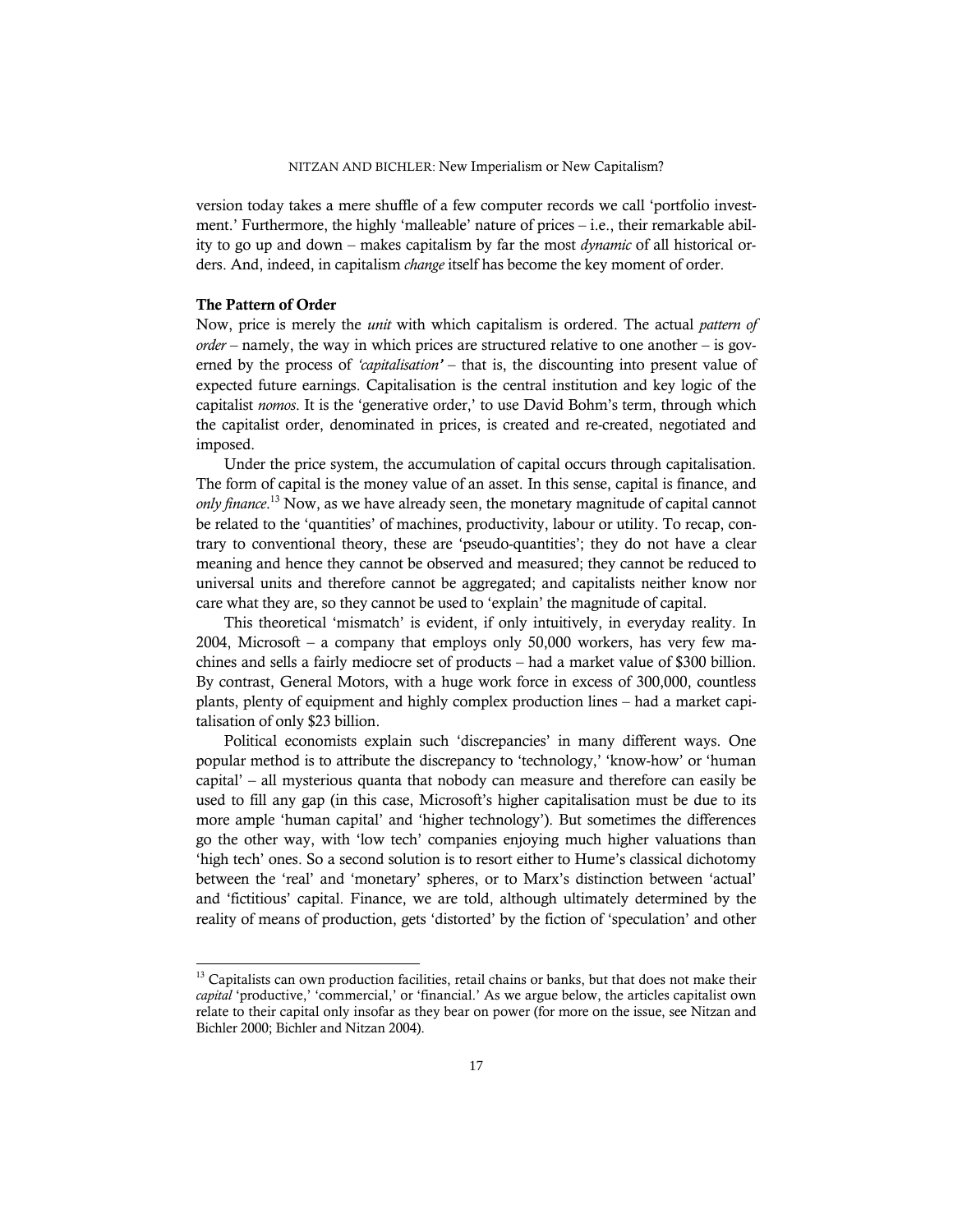'imperfections.' It is only when the 'bubble' gets deflated, goes the argument, that finance is reduced, if only temporarily, to the 'true' value of the 'underlying' capital.

This 'delinking' thesis is wide of the mark. As we shall see later, capitalisation has a lot to do with production, broadly defined; but it has nothing to do with the *mythical quantities* of production. The notion of 'speculative bubbles' that 'delink' finance from its 'true' productive value is meaningful only if such true value exists. But this true value is a 'pseudo-quantity.' It does not exist, and therefore it cannot be 'distorted,' 'misrepresented,' 'inflated' or 'delinked' from. The story is completely different.

Begin with the process by which market value is determined. Most generally, the money magnitude of an asset is a 'capitalisation' of earnings. It is equal not to the owned material and immaterial 'objects,' but to the present value of the earnings the asset is expected to generate. The actual computation depends on three basic magnitudes: (1) the expected earnings; (2) the risk factor associated with those expected earnings; and (3) the normal rate or return used to 'discount' the earnings to their present value. A simplified expression is illustrated by the following equation:  $14$ 

$$
capitalisation = \frac{expected\ earnings}{risk \times normal\ rate\ of\ return}
$$

 $\overline{a}$ 

Expected earnings is not a single number, but an income stream that can follow different temporal patterns. Risk refers to the extent to which capitalists believe they can predict the course of these earnings; the standard basis for such judgment is the temporal variability of earnings, with higher variability typically considered more risky. Finally, the normal rate of return is what capitalists believe they can get by investing in so-called 'riskless' assets, such as U.S. government bonds.<sup>15</sup>

All three magnitudes of course are highly conjectural. They depend on observed facts, but also, and often very much so, on the collective outlook of buyers and sellers. The latter outlook is certainly 'prejudiced,' 'biased' and 'skewed' by circumstances, habits and convictions – but it is also a crucial aspect of the capitalist *nomos*. Capitalisation is the basic building block of accumulation, the fundamental formula that all capitalists believe in and nearly everyone else accepts as 'natural.' Any conjecture built into it, therefore, becomes an 'objective' force more real and imposing than any of the 'tangible facts.'

This framework tells us where to start looking. Microsoft's capitalisation is 13 times larger than General Motors' because investors expect it to earn 13 times more, to have earnings that are 13 times less risky, or some combination of the two (the normal rate of return, being equivalent in both cases, has no impact on the difference).

<span id="page-19-0"></span><sup>&</sup>lt;sup>14</sup> Capitalisation and expected earnings are measured in dollars (or any other currency), whereas the risk factor and the normal rate of return are noted in decimals.<br><sup>15</sup> 'Risklessness' is commonly used to denote the perception of minimum risk, not the absence

<span id="page-19-1"></span>of risk.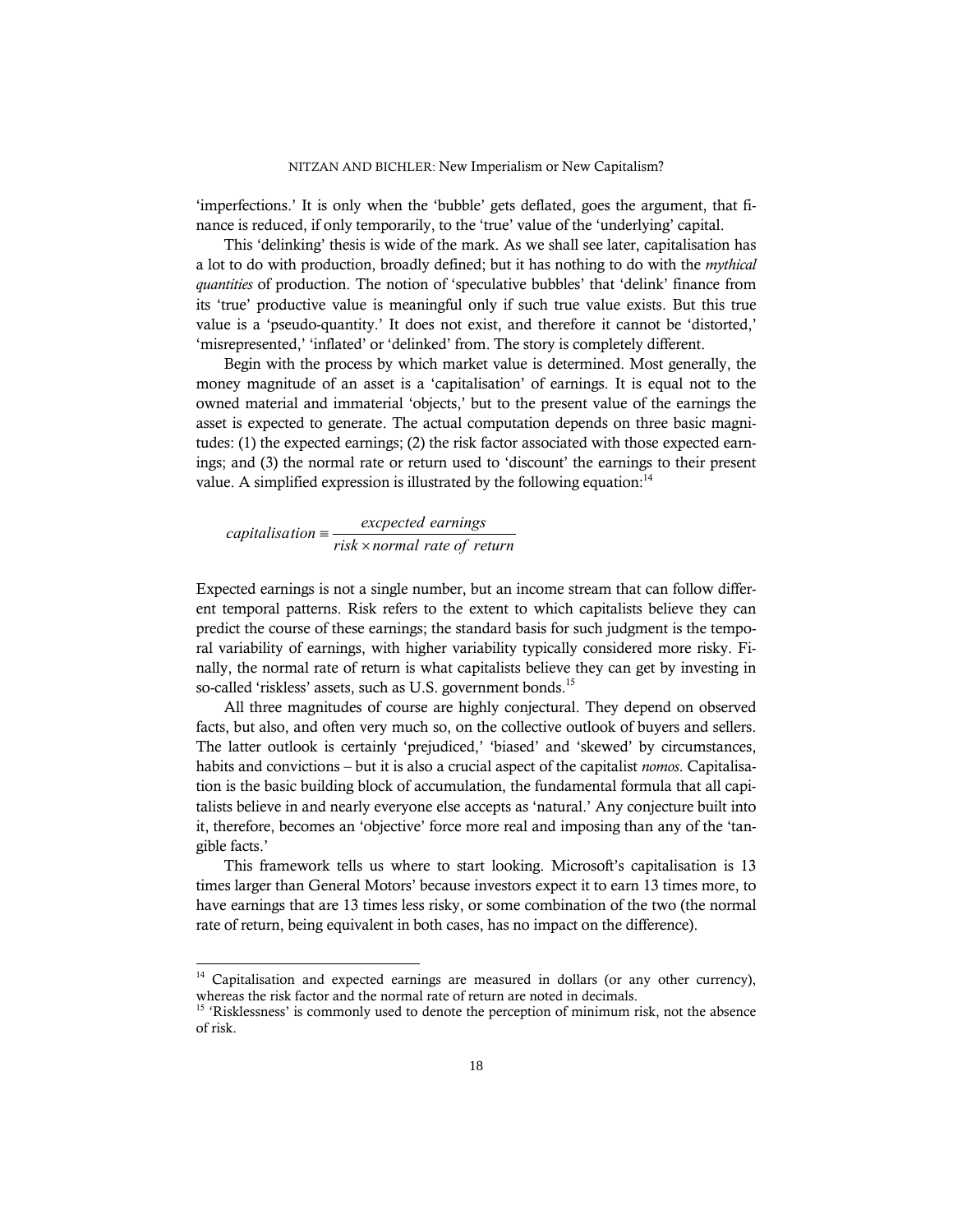The same principle holds true for any other asset. The capitalisation logic determines the present value of a worker (the value of her mortgaged home, car and line of credit together being dependent on her expected lifetime earnings and the risk of her being laid off). It determines the present value of a government (the amount of its bond issues being dependent on its ability to levy taxes and the social risks that come with such levies). And it determines the present value of any final good or service (being equal to the commodity's one-shot resale price, discounted for the time it will be sold and the risk that it may not).

Clearly, then, in order to explain capitalisation we need to look not backward to the 'productive' articles that supposedly 'make up' the asset, but forward to what the asset can earn and at what risk.

#### Capitalisation of Power

Every social order is created through a certain mixture of cooperation and power. In Athenian democracy cooperation was paramount; in capitalism, power is the governing principle. The primacy of power in capitalism is rooted in the centrality of private ownership. 'Private' comes from the Latin *privatus*, meaning 'restricted,' and from *privare*, which means 'to deprive.' In the words of Jean-Jacques Rousseau: 'The first man who, having enclosed off a piece of land, got the idea of saying "This is mine" and found people simple [minded] enough to believe him was the true founder of civil society' (Rousseau 1754: Second Part). The most important feature of private ownership is not to *enable those who own*, but to *disable those who do not*. Technically, anyone can get into someone else's car and drive away, or give an 'order' to sell all of Warren Buffet's shares in Berkshire Hathaway. The sole purpose of private ownership is to prevent us from doing so. In this sense, private ownership is wholly and only an act of exclusion, and exclusion is a matter of power. Exclusion does not have to be exercised. What matters is the *right* to exclude and the *ability to exact terms for not excluding*. These 'terms' are the source of accumulation.

The actual process of exclusion is qualitative and potentially multifaceted; its ultimate evidence, quantitative and uniform. We can observe and describe the many individual facets of exclusion, but the only way to 'aggregate' these qualitatively different facets is by examining the distribution of income (earnings) and its temporal trajectory (risk). And since both earnings and risk are a matter of exclusion and therefore power, it follows that capital, being the present value of risk-adjusted earnings, represents the *capitalisation of power.* Ultimately, what gets capitalised is the *power to 'order' society*. Furthermore, and crucially, since power and distribution are inherently *differential*, we cannot talk about 'absolute' accumulation. Accumulation is always and everywhere a differential process, a quantitative representation of the power of owners relative to others – others who can exclude plenty, others who can exclude little, and, finally, those who can exclude no one and therefore own nothing. (The notion of differential accumulation is central to our argument, but we need to deal with other issues before returning to it in Section 6.)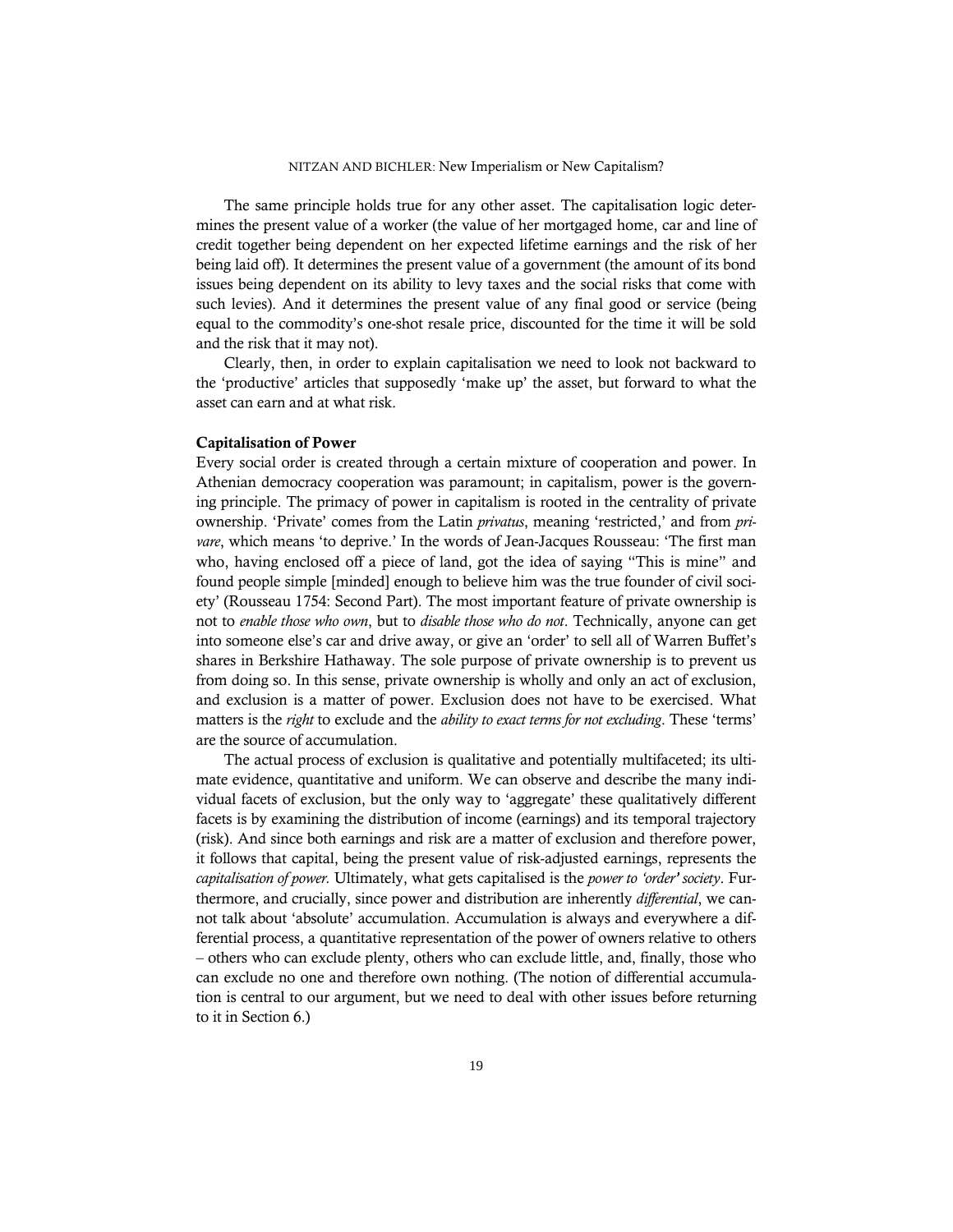Clearly, not every fact of power in society gets capitalised. It is only insofar as power *does* affect earnings and risk, and only insofar as this impact is considered *sufficiently significant and non-transitory*, that the risk-adjusted income and the power behind it get 'discounted.' In capitalism, though, these prerequisites are remarkably inclusive and constantly expanding. In this way, every power arrangement, institution and process that systematically affects the flow and temporal pattern of earnings is a potential facet of capital. Concrete examples include military spending and managed stagflation in Israel, apartheid laws and democratization in South Africa, the pendulum of inflation and corporate amalgamation in the United States, organized crime in Russia and IMF bailouts in Asia, and 'energy conflicts' and 'peace dividends' in the Middle East. Other illustrations, pertaining to the more universal processes of power, include the struggle over the nature of labour and work, the creation of 'wants,' intellectual property rights, protectionism and the systematic use of violence. These processes and institutions all bear on earnings and risk; and once their impact is 'discounted' by investors, they *become* capital.

This 'encompassing process,' the transformation by which capital simultaneously 'subsumes' and 'quantifies' other forms of power, is perhaps the broader meaning of capitalist development. Examining this development, therefore, requires that we place power at the *centre* of analysis, and that we do so *from the very start.* Once we accept this requirement, 'politics' and 'economics' appear not as distinct spheres of human activity and consciousness, but as an artificial 'fragmentation' that needs to be overcome.

The way to articulate and historicize the capitalisation of power is necessarily speculative. In Marxist and neoclassical theories there is an 'equation,' with capital measured in money on the one side, and its 'determinants' denominated in abstract labour or utility on the other. Both sides are quantitative and therefore comparable. By contrast, with 'capital *as* power' the equality is only metaphorical. The financial form of capital is quantitative, whereas the institutions and processes of power are qualitative. The only way to 'equate' them is speculatively: we need to tell a convincing story that contrasts the quantitative trajectory of accumulation on the one hand with the qualitative development of power on the other. This juxtaposition is admittedly 'subjective' – but, then, that is precisely how the quantitative capitalist *nomos* is conceived, articulated and imposed by the ruling capitalist class on the rest of society. The numerical capitalist order is created not objectively from the outside, but inter-subjectively from the inside, by human beings. As scientists, we try to understand how.

The fact that this determination is partly speculative is no invitation for 'postist' charlatans. Arbitrary 'narratives' cannot go very far here. Since the subject of inquiry is the structured *nomos*, the purpose is still to produce a framework that is systematic yet open to change, comprehensive and operational, robust and predictive, and, above all, elegant.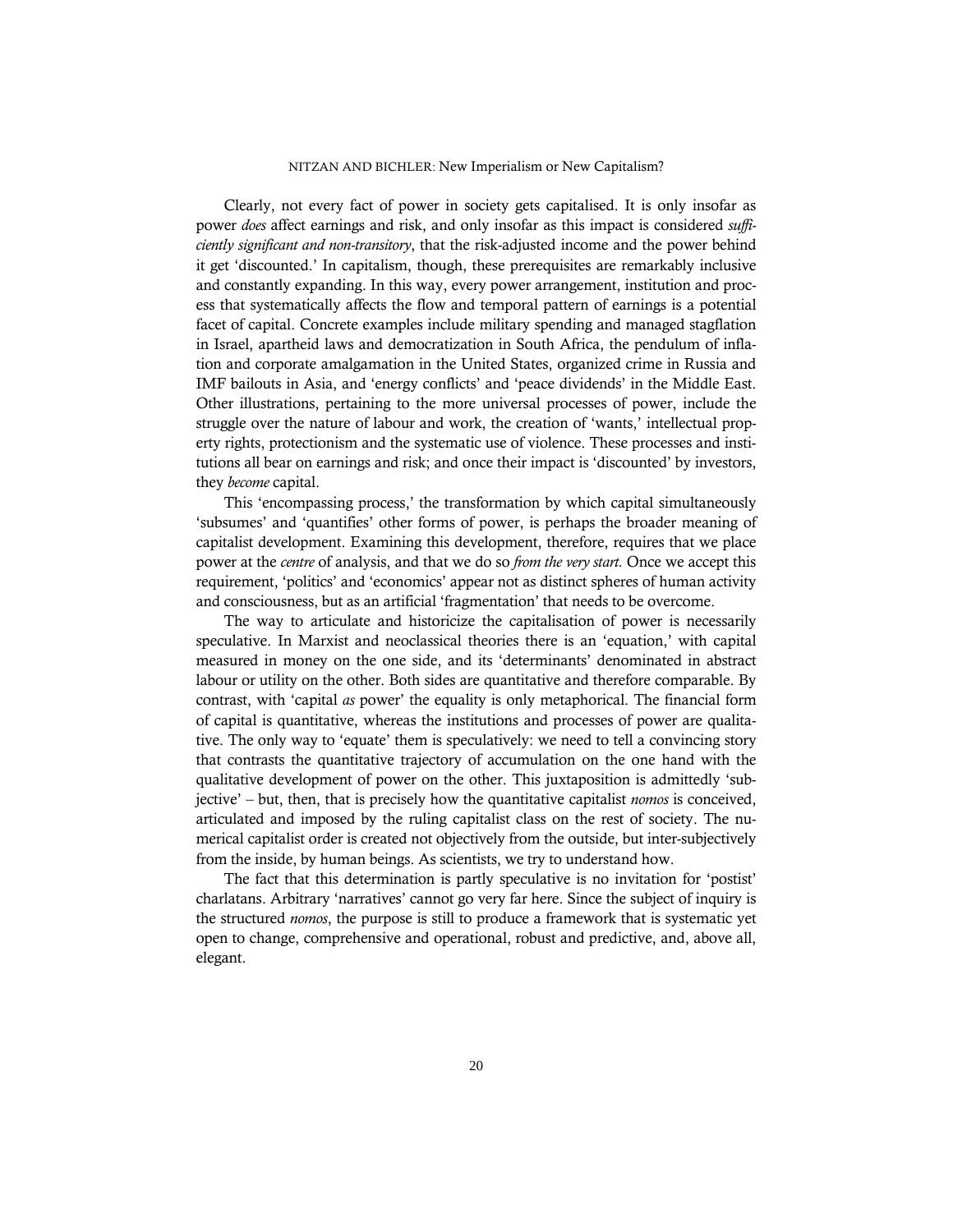#### The Capitalist Order and Humane Society: An Interpolation

A crucial note: the study of capitalization does not, and cannot, provide a *general theory of society*. Capitalization is the language of dominant capital. It embodies the beliefs, desires and fears of the ruling capitalist class. It tells us how this group views the world, how it imposes its will on society, how it tries to mechanize human beings. It is the architecture of capitalist power.

This architecture, though, tells us very little about the human beings who are subjected to its power. Of course, we observe their 'behaviour,' their 'reaction' to capitalist threats, their 'choice' of capitalist temptations. Yet we know close to nothing about their consciousness, awareness, thoughts, intentions, imagination and aspirations. The human kind is like a magma to us, a smooth surface that moves and shifts. Most of the time its movements are rather predictable. But under the surface lurk autonomous qualities and energies. The language of capitalist power can neither describe nor comprehend these qualities and energies. It knows nothing about their magnitude and potential. It can never anticipate when and how they will erupt.

Consider that none of the pundits – communist or anti-communist – foresaw the collapse of the Soviet bloc (although, in retrospect, the victory of liberalism was of course 'inevitable'). Similarly with the May 1968 revolution in France. This was arguably the most important revolution of the twentieth century. And yet, even a few days before its explosion, no sociologist – conservative or radical – had a clue of what was coming (Anonymous 1968; Orr 2003). The story repeats itself with the first Palestinian *Intifada* that started in 1987. The uprising took everyone by surprise, including the critical 'orientalists' and the PLO establishment. The list goes on.

These revolutionary instances cannot be easily theorized, and for a good reason. They are rooted in the *original* spark of free human creativity. Originality and creativity cannot be modelled or reduced to historical laws of motion. They cannot be systematically predicted. They do not follow a clear pattern. They are unique.

Karl Marx, the first to investigate the dynamic architecture of capitalism, tried to fuse the two movements of power and resistance to power into a single language. For him, the power of capitalists to accumulate and the political struggle of workers against that power could both be derived from and analyzed by one basic logic: the labour theory of value.

In our view, this fusion is impossible to achieve. It is impossible to impose the logic of labour (and of human activity in general) on capitalists. We cannot denominate the pecuniary architecture of capitalization in homogenous units of abstract labour. Capitalization and productivity/creativity are two distinct processes, each with its own separate 'logic.' The destructive clash of these two processes is the engine of the capitalist dialectic, but the dialectic itself cannot be understood with one common language.

Instead, we prefer to imagine two general 'entities.' The first entity is the *capitalist order*, whose pattern is imposed on society. The gyrations and development of this order can be subjected to a systematic, quantitative theory of power. The second en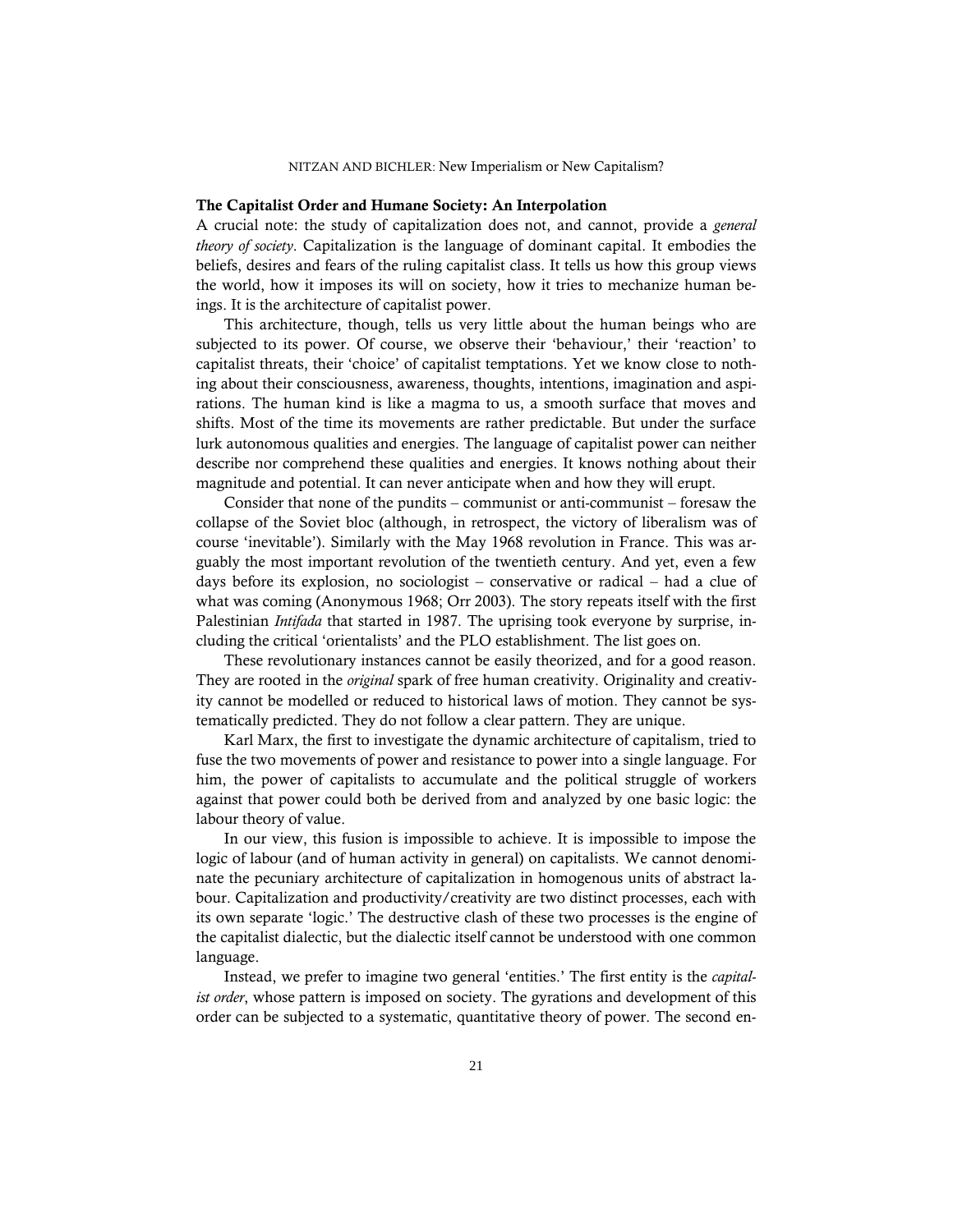tity is a stealth *humane society*. This society exists mostly as an unknown potential. Usually it is dormant and therefore invisible. Occasionally, though, it erupts, often without warning, to challenge and sometimes threaten the institutions of capitalist power. These eruptions – and their consequences – do not follow a pre-set pattern. They cannot be systematically theorized.

For this reason, we do not pretend to offer a general theory of 'capitalist society.' We limit ourselves to the study of the 'capitalist order' only, the order of those who rule. To rule means to see the world from a singular viewpoint, to be locked into a unitary logic, to be subservient to your own architecture of power. Dominant capital cannot deviate from the boundaries of this architecture, even if it wants to. Its individual members are forced to accept the very logic they impose on the rest of humanity. And the more effective they are in imposing that logic, the more predictable they themselves become. This is why their world could be theorized and to some extent predicted.

In the twentieth century, the power logic of capitalism is incarnated in the process of differential capitalization; that is to say, in the belief that there is a 'normal rate of return' and that capitalists are obliged to 'beat' it. This is the gist of the new capitalist cosmology. Instead of the Holy Scriptures, we now have the universal language of business accounting and corporate finance. The power of God, once vested in priest and king, now reveals itself as the power Capital vested in the 'investor.'

And as the capitalisation of power spreads and penetrates, the world seems increasingly 'deterministic.' The determinism of capitalization is now the 'natural state of things,' the benchmark against which one can estimate 'deviations' 'distortions,' 'risk' and 'return.' It is a logic that looks unquestionable to those who rule and omnipotent to those who are being ruled.

But this determinism of capitalization has nothing to do with 'laws of nature,' or the 'inevitable' progression of history. It is the *determinism of the ruling class, and only of the ruling class*. It works only insofar as the ruling class rules. Admittedly, that happens most of the time. However, human beings do have the capacity to understand the autonomous nature of this 'determinism.' And when they realize that the 'rules' are imposed on them by *other* human beings, determinism disappears, replaced – if only for a historical instant – by the humane promise of autonomy-democracyphilosophy.

# 5. PRODUCTION AND STATE

# Accumulation and Production

Clearly, as an encompassing power process, accumulation cannot be exclusively a matter of production. That is not to say, however, that that production 'does not matter' for accumulation. Far from it. 'Production' – understood loosely as the organization of labour for the conversion of energy/matter into useful (and harmful) articles – is a cen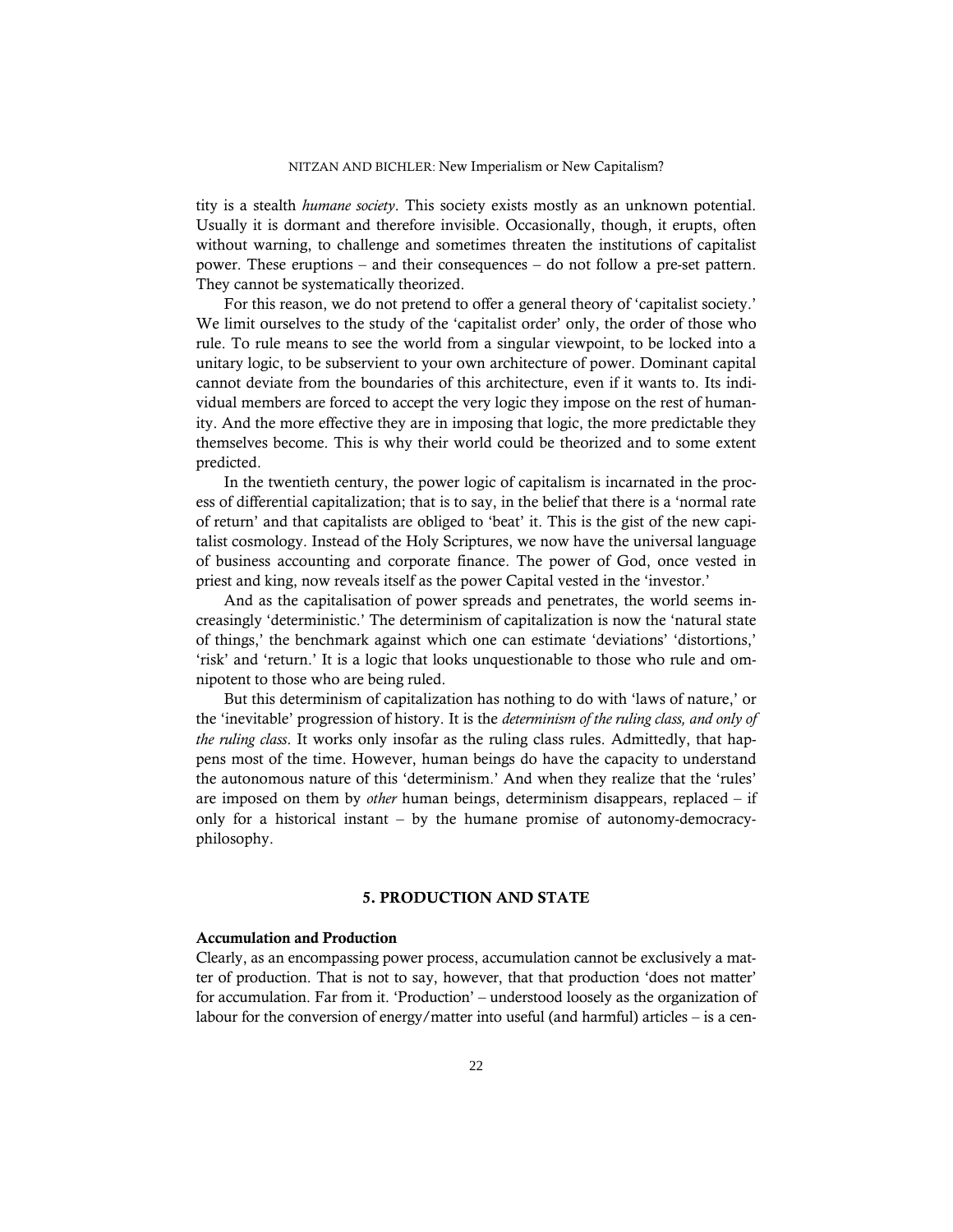tral facet of social power under capitalism. This power bears on both earnings and risk, and therefore significantly affects the course of accumulation.

However, the link between production and accumulation is rather different from what conventional theory will have us believe. Neoclassicists and Marxists both tend to think of the two processes as closely related if not synonymous. The logic is simple: the higher the growth, the larger the potential for ploughing back 'resources' into investment, and the greater the investment, the faster the accumulation. When the economy booms, goes the conventional creed, so does capitalism. When growth falters, accumulation suffers.

As should be clear by now, strictly speaking this logic is meaningful only insofar as the inputs, the output and the capital goods are all made of the same universal units (abstract labour or utility). Otherwise, there could be no quantitative link between them and the logic becomes meaningless. But even if we could somehow proxy the growth process – for instance, by using as rough indicators employment, unemployment or the expenditure of energy – once we accept that capital itself represents not 'material' artefacts but the capitalisation of power, there is no longer any reason for its accumulation to be positively related to growth.

And indeed, in reality the link between accumulation and growth (roughly proxied) is nonlinear and can be 'positive' as well as 'negative.' To explain why, consider the following extremes. A capitalist society whose resources are entirely idle obviously will generate no profit. But a capitalism whose resources are fully and permanently employed is equally problematic – at least for the capitalists. This latter society may generate plenty of goods and services, but it also leaves capitalists with no discretion and hence makes them redundant. Since capitalists in this hypothetical society *have to* maintain full employment, by definition, they lose their ability to exclude; with no exclusion there is no power; and with no power there are no earnings. For this reason, the 'ideal,' Goldilocks state of capitalist societies is some measure of unemployment and under-capacity utilization.

The Goldilocks principle receives a rather stark confirmation from the recent history of the United States, illustrated in Figure 1. The chart contrasts the level of unemployment on the horizontal axis (inverted scale), with the national income share of capitalist income (profit and rent) on the vertical axis. The relationship is clearly nonlinear. Very high unemployment (during the Great Depression) and very low unemployment (in the post-war welfare state) were bad for business. 'Some' unemployment – specifically 5-8 per cent – was very good for business. At this rate of unemployment the share of business in national income was the greatest. Fittingly, economists have come to describe this range as the 'natural rate of unemployment.'

Marx himself was clearly aware that unemployment and recession were means of power in the hands of the capitalist class, in that they helped reduce wages and discipline workers. But although expedient in the class struggle, these measures undermined growth and expanded reproduction, reduced the amount of surplus value, and therefore hindered accumulation according to his theory. It was only with Thorstein Veblen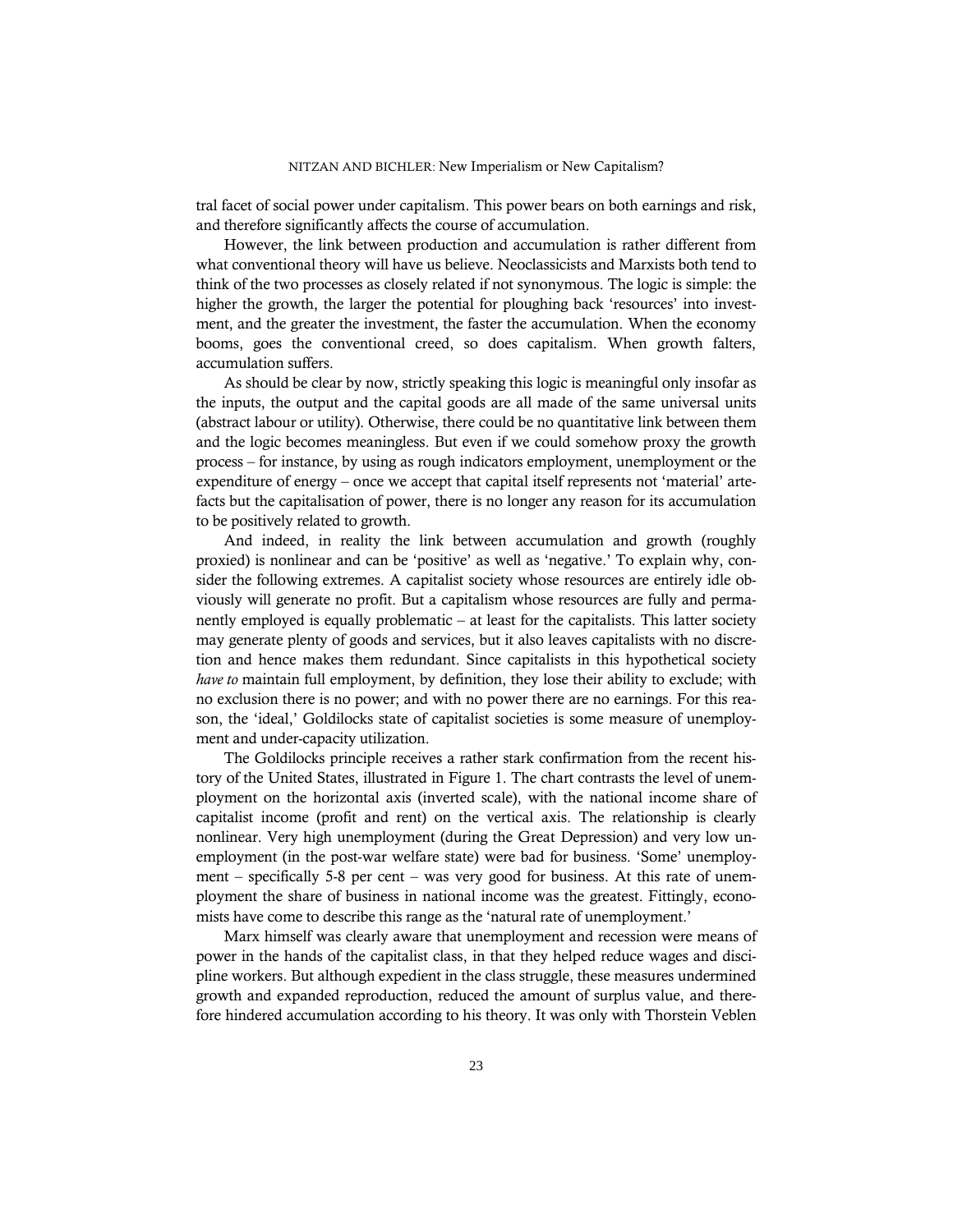

Figure 1 Unemployment and Capital Income in the United States

*SOURCE*: U.S. Department of Commerce through Global Insight (series codes: INTNETAMISC for interest; ZBECON for corporate profit; YN for national income; RUC for unemployment).

(1904; 1908a; 1908b) that we get the first systematic recognition of power as the basis of capital: a theory of accumulation rooted not in growth, but in 'strategic sabotage'; the argument that capital represents not the ability to produce, but the right to 'incapacitate'; and the notion that without this 'conscious withdrawal of efficiency,' as Veblen colourfully puts it, there could be no profit to begin with and therefore no accumulation at all.

The development of capitalism before and after Veblen's death seems to confirm his claims. Whenever population expands faster than productive capacity (roughly proxied), rapid growth usually does not compromise the power of capitalists and therefore does not hinder their earnings. This was the situation in the United States until the 1890s and in East Asia until the early 1980s. However, when productive capacity starts to expand 'too fast' relative to population growth, capitalists are forced to become vigilant lest they lose their right to incapacitate. And indeed, since the early 1900s, with U.S. population growth slowing considerably and productivity accelerating, 'business

*NOTE*: Series are smoothed as 3-year moving averages.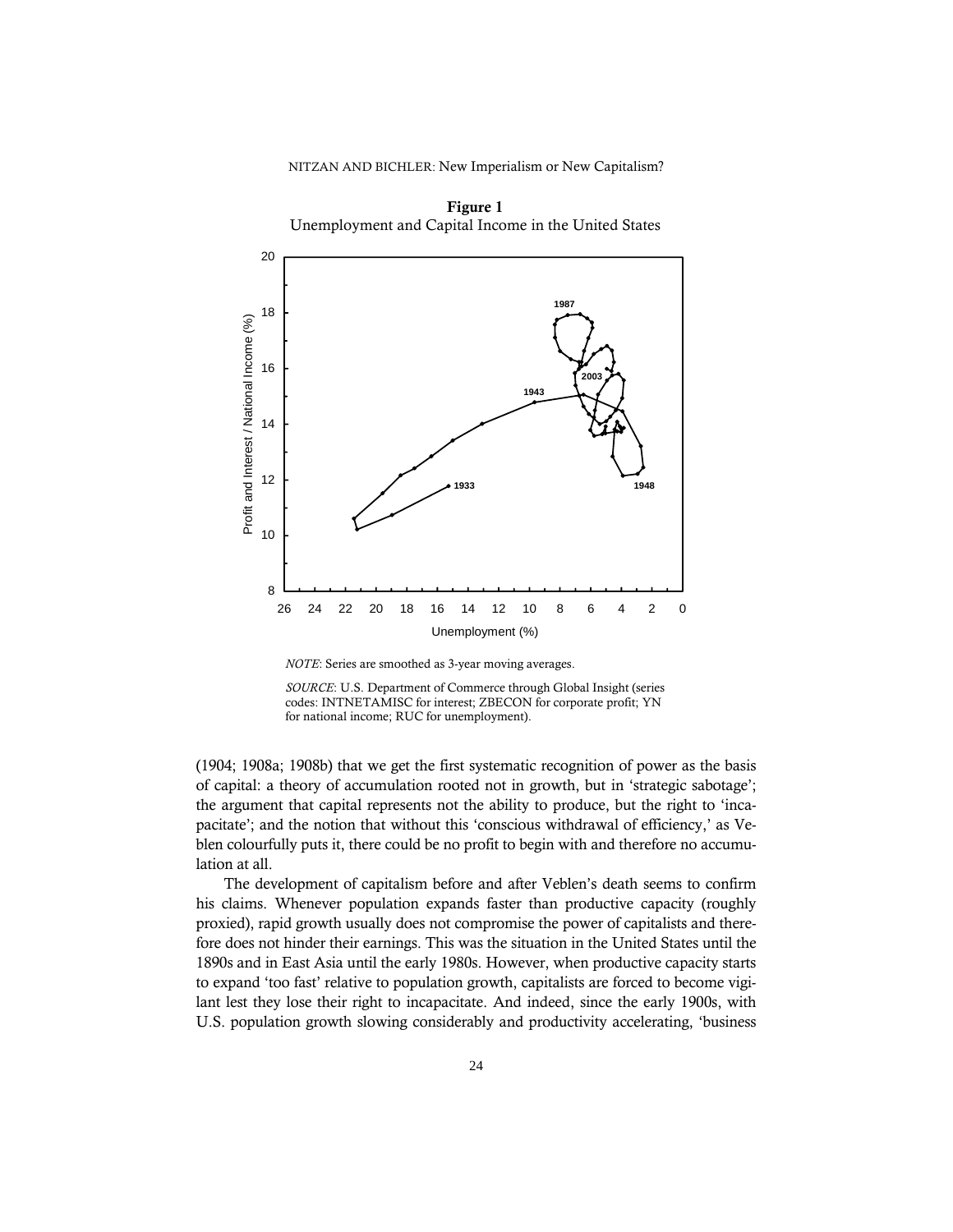as usual' in that country was accompanied by an average unemployment rate of 7 per cent (5.7 per cent without the Great Depression). The same power logic kicks in elsewhere when similar conditions emerge. In both Japan of the late 1980s and East Asia of the late 1990s, the combination of declining population growth on the one hand and fiercely competitive expansion of productive capacity on the other led to a massive decumulation of capital. By contrast, in Russia of the 1990s, a huge drop in industrial production (70 per cent according to the IMF), orchestrated by a new and fairly cohesive class of capitalist oligarchs, enabled the accumulation of massive fortunes. In all cases, production mattered a great deal, sometimes positively, at other times negatively. The only way to understand the difference is to look at power.

# Capital and State

One of the key hurdles in developing a power theory of accumulation is the habit of separating state from capital. In this separation, capital, denominated in utils or abstract labour, is associated with the 'stern laws' of consumption and production, whereas the state is articulated in the 'voluntarist' terms of command and power. From the beginning, then, power is seen to lie within the state. Power could be related or unrelated to accumulation, but the two concepts themselves, by definition, are inherently *distinct*.

This distinction has become problematic, even for mainstream scholars. During the 1970s, when statism was riding high in the halls of academia, Robert Gilpin (1975) distinguished states and markets (i.e. capital) based on their goals.<sup>16</sup> The former, he said, was seeking power, the latter wealth. By the late 1980s, though, when governments no longer seemed omnipotent, he changed his mind, arguing that states and markets (read capital) shared the dual goal of power *and* wealth, and that the difference between them lied chiefly in the means they used to achieve this goal (Gilpin 1987). Of course, although markets (meaning capital) could seek power, the state, by virtue of its monopoly over organized violence, was still paramount.

Marxists have developed a far more nuanced analysis of this interaction. Most tend to agree that the capitalist state, by necessity, has a pro-capitalist bias. Beyond this point, however, there is significant disagreement. One area of contention is the extent to which state officials are 'autonomous' from the overall 'logic' of accumulation, as well as from pressures exerted by particular interest groups. Another is whether the state is 'developmental' or 'predatory' (similarly to capital, which could be 'productive' and useful, or 'speculative' and wasteful). These characterizations, though, are largely static; the really interesting question concerns the way in which the nature of state and capital has changed over time.

<span id="page-26-0"></span>This question has been addressed by Giovanni Arrighi and others working with him (Arrighi 1993; Arrighi and Silver 1999). Examining the intertwined evolution of state and capital from the Venetian city states till the present, they argued that power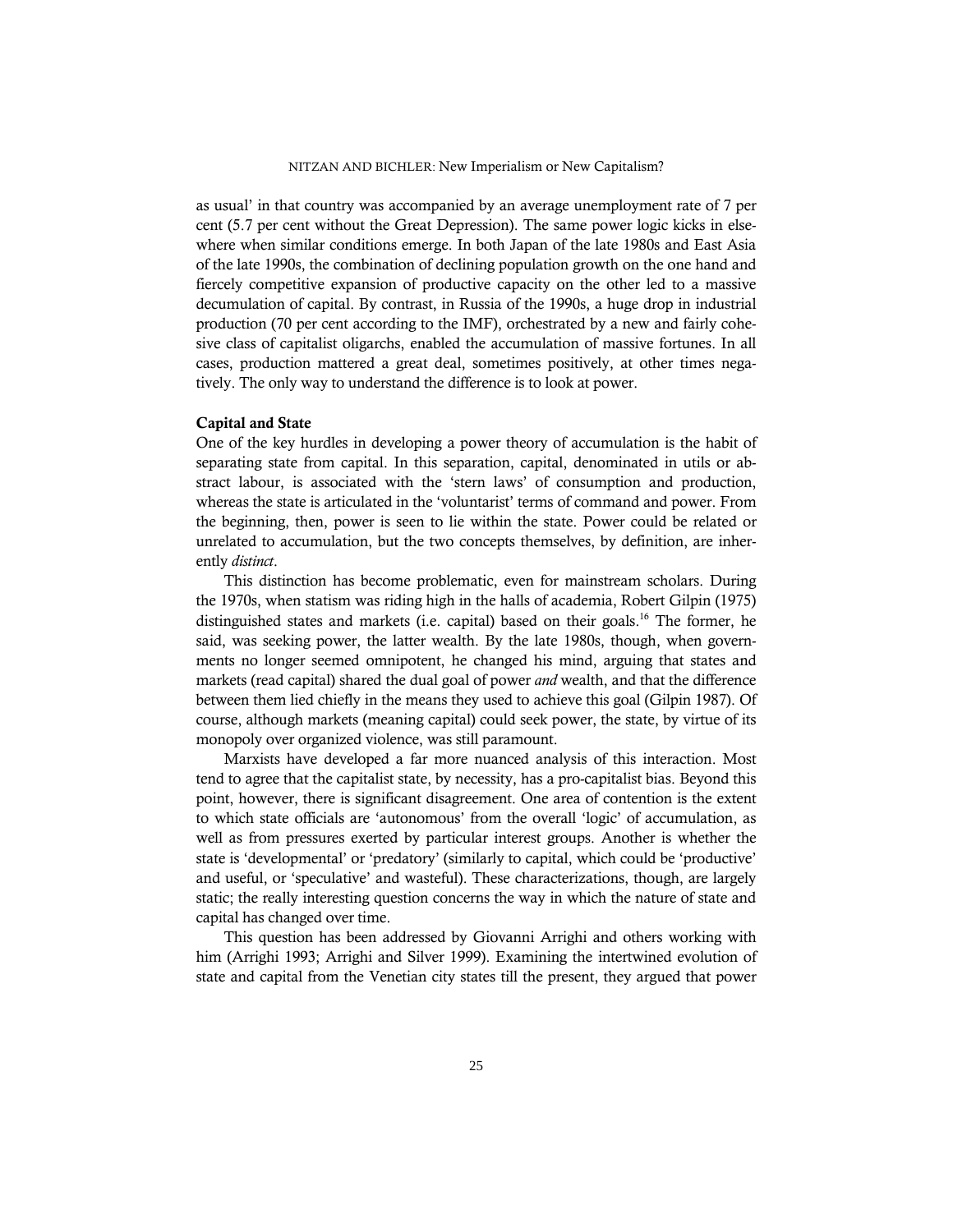has gradually shifted from organizations based on *territory*, primarily the state, to ones with access to *resources*, mainly capital. The shift itself was highly dialectical, with a basic 'contradictory dependency' running between the two entities. Business agencies, because of their non-territorial nature, have grown 'ever more dependent on, but also ever more subversive of, the power of the hegemonic state' (Arrighi, Barr, and Hisaeda 1999: 98).

This long historical experience of contradictory dependency, Arrighi *et al.* argued, could be useful in understanding 'epochal leaps' in the underlying nature of both state and capital. Initially, a new hegemonic state would typically support and promote its own business institutions. However, sooner or later the hegemon's power and the monopolistic profit of its companies would begin attracting outside contenders, as well as generating internal inequities and strife. In parallel, business concerns seeking to break their spatial barriers would increasingly 'subvert' the territorial power on which they rely. Historically, the consequence of these mounting contradictions was global instability and, eventually, 'systemic chaos.' The resolution of this systemic chaos, at least so far, always involved the emergence a new hegemon – although, according to Arrighi, that latter aspect was less important. The more crucial feature of the transition was the emergence of a *qualitatively new* state-business formation, one which helped overcome the earlier contradictions, and which gradually worked to shift the locus of power from territoriality to accumulation.

The argument is intriguing, and certainly it takes us further than most accounts in trying to understand the historical interaction of state and capital. And yet, even here, the duality persists. State and capital, although constantly changing through mutual interaction, still are seen as *fundamentally distinct*, and it is this basic distinction that we need to rethink. The question is twofold. First, does the state merely 'affect' capital, or can we think of the state itself as being a facet of capital? And, second, has capital itself become a 'form' of state?

# The State in Capital

-

The first to suggest that the state was integral to capital was no other than Karl Marx. In general, Marx emphasized the primacy of production in the emergence and development of capitalism. But, then, toward the end of his first volume of *Capital*, in a section titled 'Genesis of the Industrial Capitalist,' we find a strikingly different interpretation. In contrast to his otherwise bottom-up view, in which the state emerges to give an already-developed capitalism its universal form, here he offers a top-down explanation, with accumulation seen as emerging from *within* the state. The genesis of capitalism, Marx writes in this section, is primitive accumulation, and primitive accumulation is largely the working of the state:

<sup>&</sup>lt;sup>16</sup> The literature on state and society often substitutes 'market' for 'capital,' and then goes on to imply that the 'market' can have a goal, as it if were a person or a purposeful organization.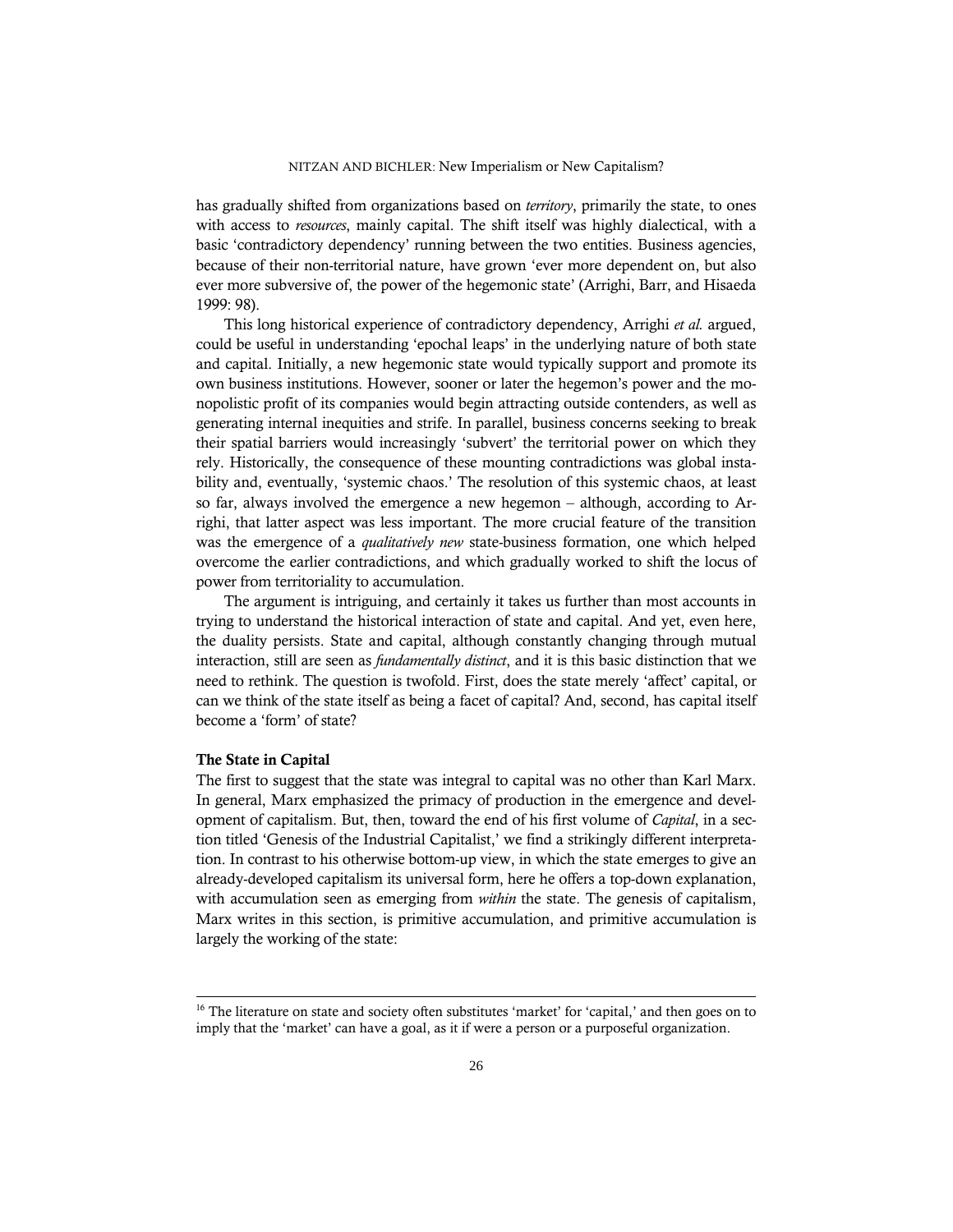'The different momenta of primitive accumulation distribute themselves now, more or less in chronological order, particularly over Spain, Portugal, Holland, France, and England. In England at end of the  $17<sup>th</sup>$  century, they arrive at a systematic combination, embracing *the colonies, the national debt, the modern mode of taxation, and the protectionist system*. These methods depend in part on brute force, e.g., the colonial system. *But they all employ the power of the State*, the concentrated and organized force of society, to hasten, hothouse fashion, the process of transformation of the feudal mode of production into the capitalist mode, and to shorten the transition. Force is the midwife of every old society pregnant with a new one. *It is itself economic power*.' (Marx 1909, Vol. 1: 823-824, emphases added)

Within this constellation, Marx further identifies the formative role of credit, particularly public debt:

'National debts, i.e. the alienation of the state – whether despotic, constitutional or republican – marked with its stamp the capitalist era. . . . Public credit becomes the credo of capital' (*ibid.*: 827).

In short, the capitalist state, at least according to what Marx tells us here, is neither a historical latecomer, nor an added complication to an otherwise 'pure' notion of capital, but rather an *integral aspect of accumulation*, and was so from the *very start*.

Taking this insight one step further, we could argue that the two institutions – state and capital – may be better viewed not separately, but as manifestations of the same power process. Initially, their 'fusion' was manifested in government bonds: the *first systematic capitalisation of power*, namely, the power of government to tax. And since this power was backed by institutionalised force, the government bond came to represent *a share in the organized violence of society*. Taken in and of themselves, taxation and the organized violence behind it are of course ancient, going back to the early use of armies to collect agricultural tribute.<sup>17</sup> Subsequently, taxation was legitimized in custom and law, so that the use of naked force became less necessary. But it was only with the emergence of capitalism that this power was routinely packaged as a 'financial asset,' discounted as vendible bonds on the open market.

The origin of this capital-state 'bondage' is not hard to identify. The intensification of military conflict, initially in the Italian city states of the fifteenth century and, later, with the emergence of the Westphalain state system in the seventeenth century; the growing mechanization of warfare; and, finally, the substitution of hired armies for feudal serfs – together made 'cash flow' a burning issue for state rulers. These rulers could, of course, get the money through taxation; but tax collection was a

 $\overline{a}$ 

<span id="page-28-0"></span> $17$  Although state revenues are no longer collected in kind, the fiscal year still starts in April, to remind us of springtime tax expeditions in antiquity.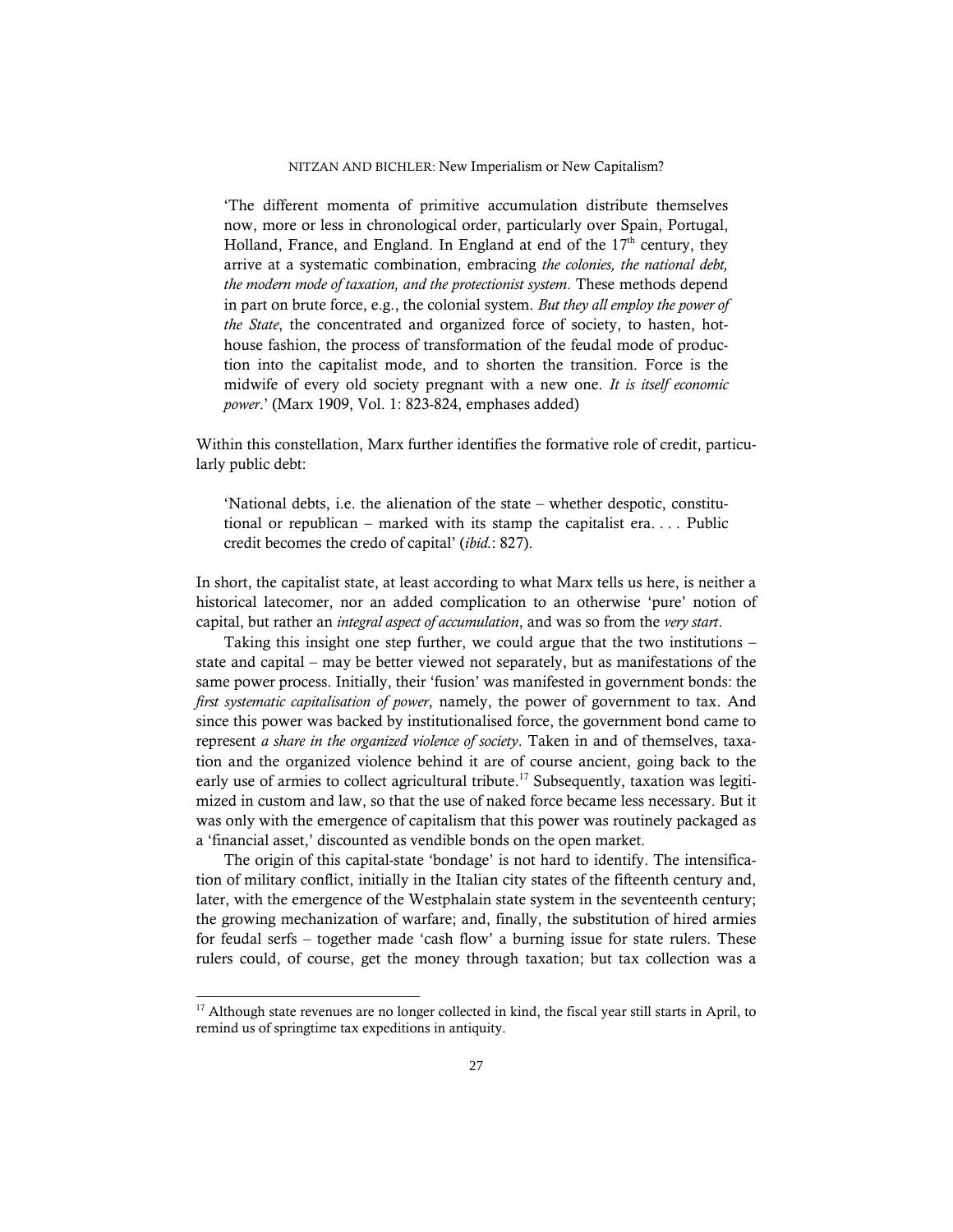lengthy process, whereas the demands of warfare were urgent. In today's language, we would say these rulers were strategically 'solvent' but tactically 'illiquid.' The solution was to turn to *haute finance* with its easily accessible stash of money, and as the arrangement proliferated the nature of power was transformed. Instead of the rigid feudal structure of multiple 'protections,' there emerged the anonymous and highly flexible bourgeois 'bond' of capital and state.

With time, the symbiosis has grown stronger. The government bond market has become the heart of modern finance. It provides the biggest and most liquid security market; it offers a vehicle for both fiscal and monetary policy; and it reflects, through its benchmark yield, the universal normal rate of return. But the capitalisation of state power has gone much farther than that. Governments have numerous powers other than taxation – including military spending, subsidies, industrial policies, war making, tariffs, protection of private property, patents and copyrights, propaganda, labour laws, macroeconomic policies and policing, to name a few – and these powers all bear on the differential level and temporal pattern of capitalist income. In fact, it is hard to think of a single aspect of the modern state that does *not* bear on the distribution of income in general and of capitalist income in particular, just as it is difficult to find a single corporation whose differential earnings are not affected by state power.

Given that these power features of the state all influence differential capitalist earnings and risk, they are discounted, if only implicitly, into corporate stock and bond prices. In other words, *a significant proportion of all private property is, in fact, a 'capitalisation of the state.'* The precise magnitude of this proportion cannot be determined, of course; but that inability itself is an indication of how inseparable the two institutions have become.

A few examples should illustrate this symbiosis. Consider Microsoft. It does not matter whether Microsoft engineers 'produce' its software from scratch or 'borrow' it entirely from others, gratis. The owners of Microsoft can profit differentially from this software only insofar as they can prevent others from using it without pay. This prevention depends on the existence and enforcement of intellectual property rights; that is, on the extent to which Microsoft can harness the state to its own end. Remove this ability and in no time you will see Microsoft's earnings and capitalisation converge on the number zero.

Similarly with so-called financial 'intermediaries' such as Deutsche Bank. The differential earnings of this group depend, among other things, on interest rate differentials and credit volumes – both of which emerge from a complex power interplay of government policy, cooperation and conflict among the leading financial intermediaries, the relative power of borrowers and the ebb and flow of risk perceptions. The state is deeply 'discounted' here, even if we cannot separate it from the other aspects of power.

Or consider DaimlerChrysler. The level and pattern of its differential earnings depend on its tacit and open collusion with the other seven auto titans. They also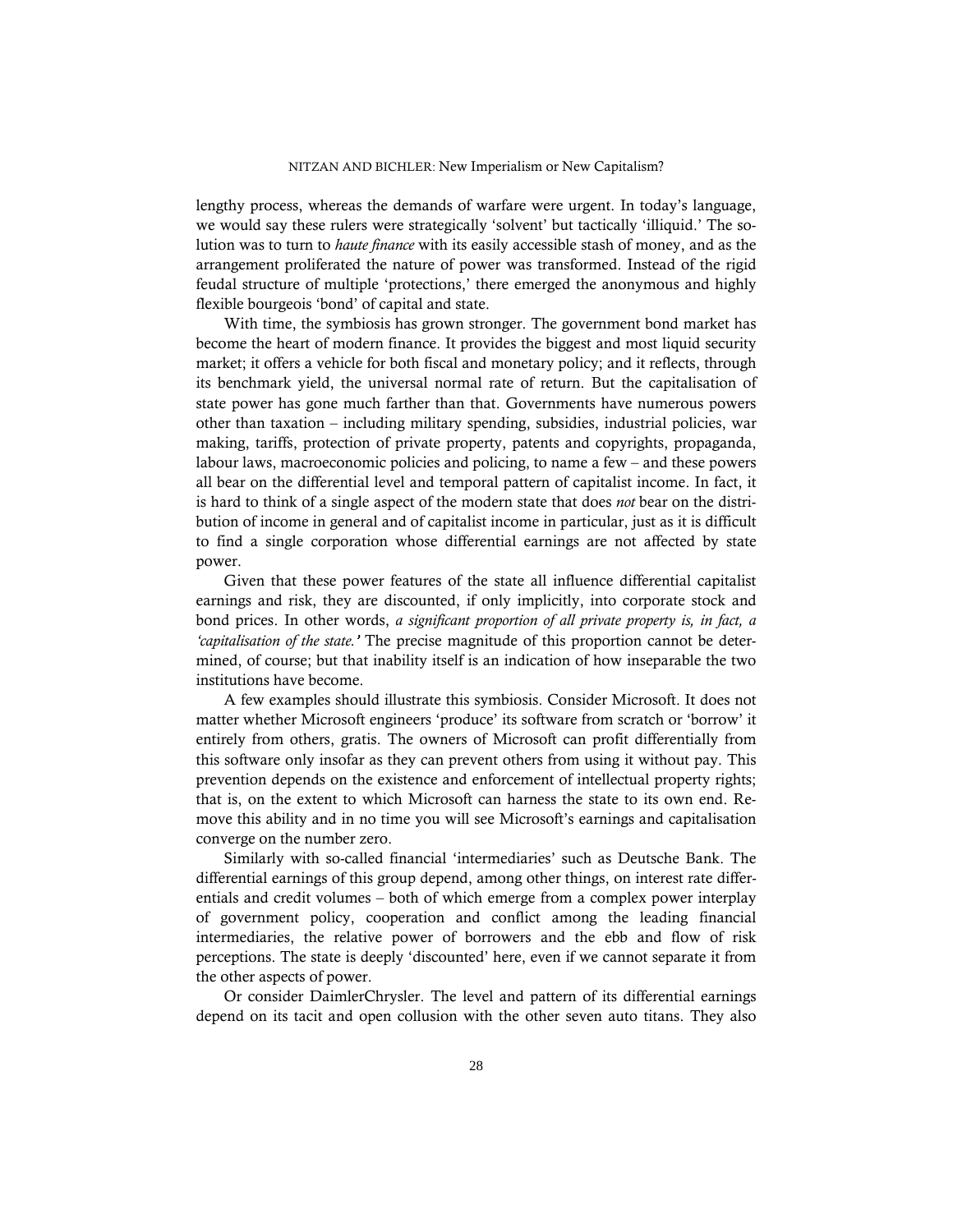depend on the highway system provided by governments and the availability of alternative public transportation; they depend on environmental regulation or lack thereof; it depends on the ups and downs in the price of oil and hence on the politics of the Middle East; they depend on tax arrangements with various governments and on the ability to legally use 'transfer pricing'; they depend on a sophisticated propaganda war that creates wants and shapes desires; they depend on the relative strength of DaimlerChrysler's labour unions; and on and on. DaimlerChrysler's profits also hinge on its huge credit operations, and therefore on monetary policy; and they depend on the company's military business, and therefore on the global politics of armament budgets and the 'threat' of inter- and intra-state conflict.

A final example – the oil companies. As we shall see later, over the past thirty years the relative profits of these companies have had little to do with variations in the production of oil – and almost everything to do with oil's relative price. And the relative price of oil in turn has had little to do with 'supply and demand' or 'abstract labour' and everything to do with the global political economy in general and the political economy of the Middle East in particular. So here, too, profit is a matter of politics, which means that assets partly capitalise state power.

The conclusion then is pretty clear. If capital is a material substance, then the most we can say is that the state does or does not 'affect' its accumulation. But if assets represent capitalised power, then capital must be seen as *incorporating within it* aspects of state power; in other words, that *the state is partly an aspect of capital*.

# The Capitalist State

The other side of the coin is the extent to which the state is 'conditioned' by capital. Few people would deny the existence of 'state organs' – namely the government, the judiciary, the civil service, the police and army. These organizations are an observed reality. What is far less obvious is the logic that lies behind them. Opinions on this question vary widely. At one extreme we have the realist position, according to which the state, represented by its 'officials,' seeks to defend the 'national interest' against the interest of other nations. At the other extreme, we have the structuralist Marxist position that sees the state, in the 'last instance,' as being subservient to the 'logic of accumulation.' And both views ring true. There is little doubt that George Bush Jr. and his administration believe that they represent the 'national interest' of the United States. It is also fairly obvious that this same administration, despite its considerable leeway, cannot deviate 'too much' from the underlying dictates of profit and accumulation.

And here lies the problem: as stated, both views are in fact mutually consistent. How do we *rank* them? Did the United States attack Iraq in 2003 to serve its vital national interests? To protect the capitalist order? Both? Which is the more important? Can we even tell them apart? Similarly, how do we trace the *changing* significance of each of these logics? Considering the past fifty years, could we say, for example, that the 'national interest' has grown less imposing relative to the 'logic of accumulation,'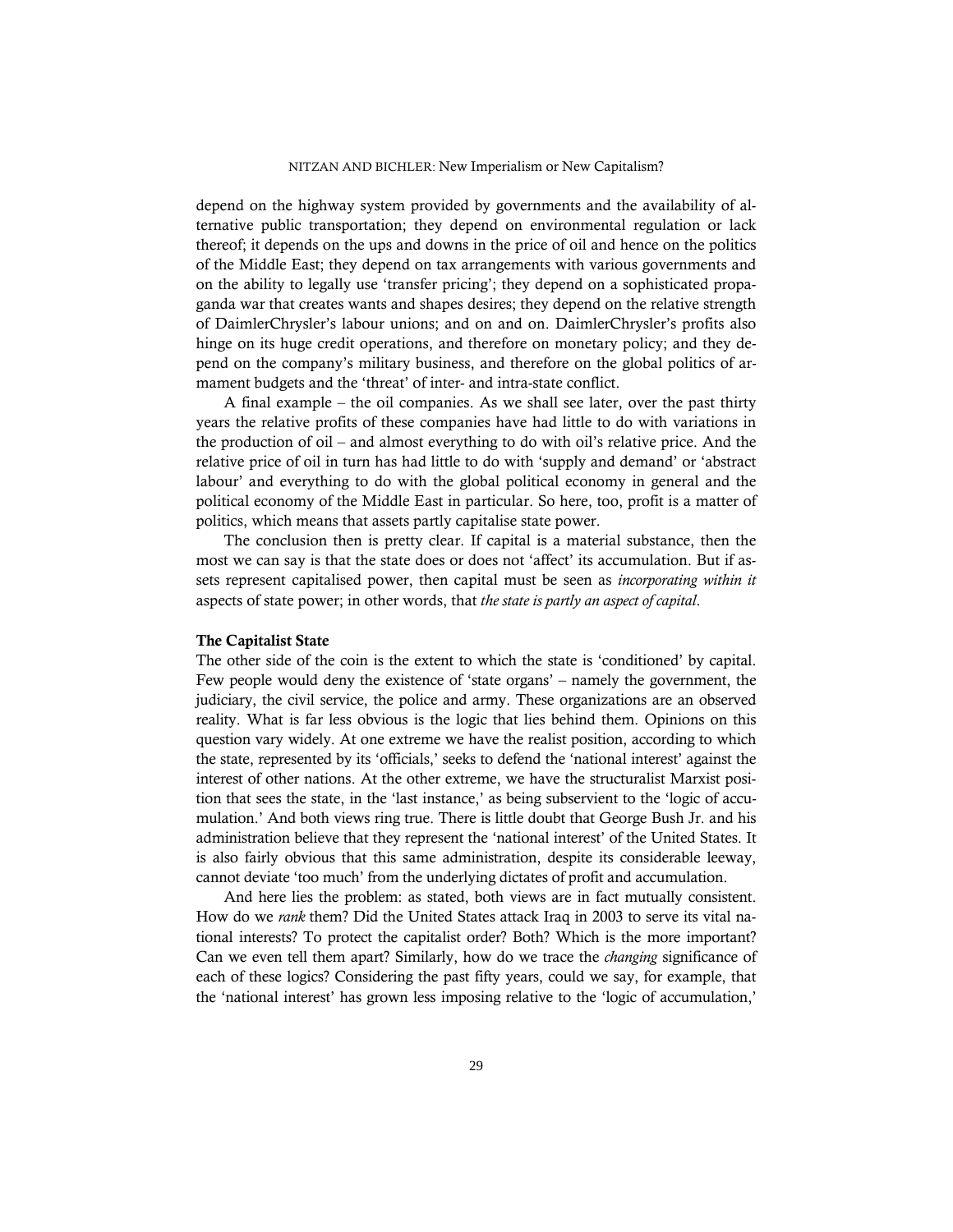or was it the other way around? Perhaps the underlying logics of the national interest and accumulation have both changed?

If we think of the two key power institutions of our society as 'capital' and 'state,' and of the two key power organizations as the 'corporation' and the 'government apparatus,' the question that we need to address is their respective 'boundaries': to what extent are they 'distinct,' how far do they 'overlap,' and how does their 'symbiosis' develop over time?

These, undoubtedly, are big questions. To answer them, we have to take the following steps. First, we need to specify clearly the 'logic of state power' and the 'logic of accumulation,' including the categories and units in which they are articulated and observed. Second, we need to identify conflicts between these logics. And, third, we need to examine how these conflicts pan out comparatively and historically. Based on such investigation, we can then choose the logic that gives the most consistent, robust and predictive picture. Clearly, so far the debate has not taken this route. Worse still, it seems that both sides have preferred to frame their positions in irrefutable terms.

Stephen Krasner, an advocate of the realist view, interprets the 'national interest' not as the sum of individual interests, but rather as the overall interest of the nation. In his words, it is not the 'utility *of* the community' that matters, but the 'utility *for* the community' as determined by its central decision makers (Krasner 1978: 12, original emphases). In practice, though, the 'decision makers' themselves rarely agree on the matter, so it is up to the researcher – Krasner in this case – to make the decision for them. And the way this interest is phrased is often so loose that it can be made consistent with virtually any line of action. For example, according to this template, the 2003 U.S. invasion of Iraq was motivated (depending on the theorist) by the quest for raw materials, by the need to spread capitalist ideology, by the desire to tame the barbarians, by the aspiration to thwart Europe and Asia, by the desire to have Bush Jr. reelected, or simply by a miscalculation – all in the name of the national interest. Go prove otherwise.

Unfortunately, structural Marxists do not always fare much better in specifying the 'logic of accumulation' and the 'interest of capitalists,' let alone in assessing the *degree*  to which this logic and interest dominate the state. In the 1960s, the welfare state served the long-term interest of capitalism; in the 1980s, the welfare state's demise better served that same interest. In the 1980s and 1990s, capitalists wanted a new world order of peace; now they suddenly want Empire. In the 1970s and 1980s the U.S. government tried to serve its 'own' capitalists by conspiring with OPEC to raise prices; in the early 2000s it tried to cater to their 'global' interests by invading the Middle East in order to lower oil prices. These claims may or may not be true. But their validity can be judged only if we first specify *exactly* what we mean by the 'interest of capitalists' and the 'logic of accumulation.' Only then can we begin to judge whether state organizations are autonomous or subservient to these interests, or perhaps somewhere in between.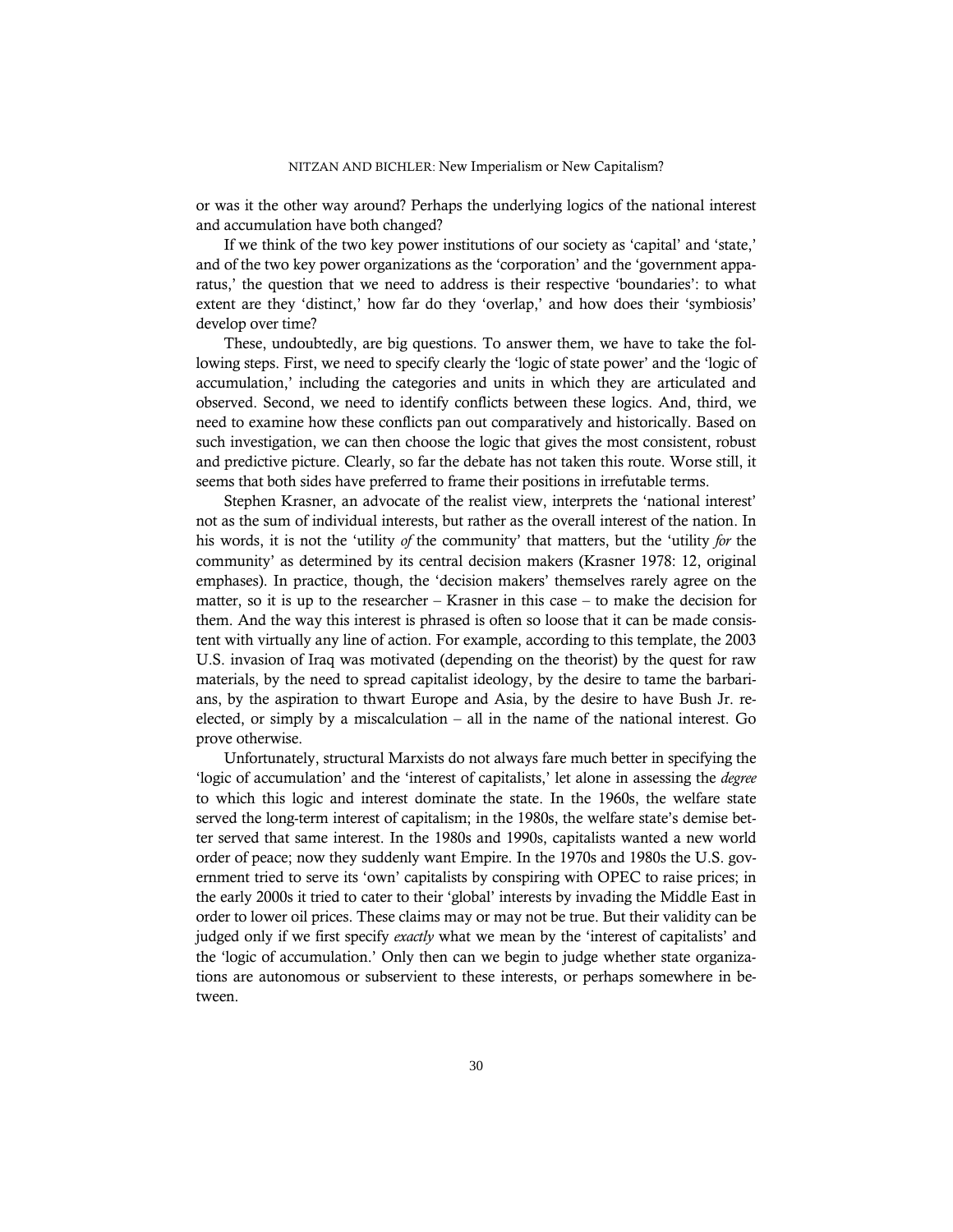The remainder of this mimeograph tries to outline the logic of capitalism and the interest of the dominant owners as we see them. We then illustrate, if only briefly, some key features of the historical development of capital accumulation. The quantitative patterns that we outline delineate the boundaries of capitalist politics. These boundaries point to the central political processes, broadly defined, that determine the course of accumulation. They also provide a basis for assessing the extent to which state policies have been 'discounted' into capital on the one hand and the degree to which the logic of capital itself has become a 'form of state' on the other.

# 6. DIFFERENTIAL ACCUMULATION AND DOMINANT CAPITAL

Every power society has its own hierarchical system of ranking, and capitalism's is by far the most universal, flexible and encompassing. With capital viewed as a capitalisation of power, the logic of accumulation is inherently differential. A stock or a bond is a power claim over the social process. Its relative quantity, measured as a ratio of money values, represents the proportionate ability of the owners to control and shape this process for their own aims. And since this power, by definition, is exclusionary, it is only relevant relative to the power of other owners. Microsoft's capitalisation being \$300 billion is meaningless. But this capitalisation being 13 times larger than GM's and a million times larger than a well-off software analyst gives us a clear reading of Microsoft's relative power. For this reason, capitalists seek not absolute accumulation, but *differential accumulation*. They want not more purchasing power or more machines, but to see their assets grow faster than the average. They want to augment their ability to exclude and redistribute, and the evidence for this ability is differential asset growth.

For any capitalist or group of capitalists, the rate of differential accumulation (*DA*) is defined by:

# $DA \equiv$  growth rate of assets – growth rate of the average asset

And since assets represent the discounted value of risk-adjusted earnings, this definition in turn implies:

*DA = (growth rate of expected earnings – growth rate of average expected earnings) – (growth rate of risk – growth rate of average risk)* 

We can further simplify this expression by noting that, over the longer haul, earning expectations tend to oscillate around the path of actual earnings, so that:

 $DA \approx$  (growth rate of earnings – growth rate of average earnings)  *– (growth rate of risk – growth rate of average risk)*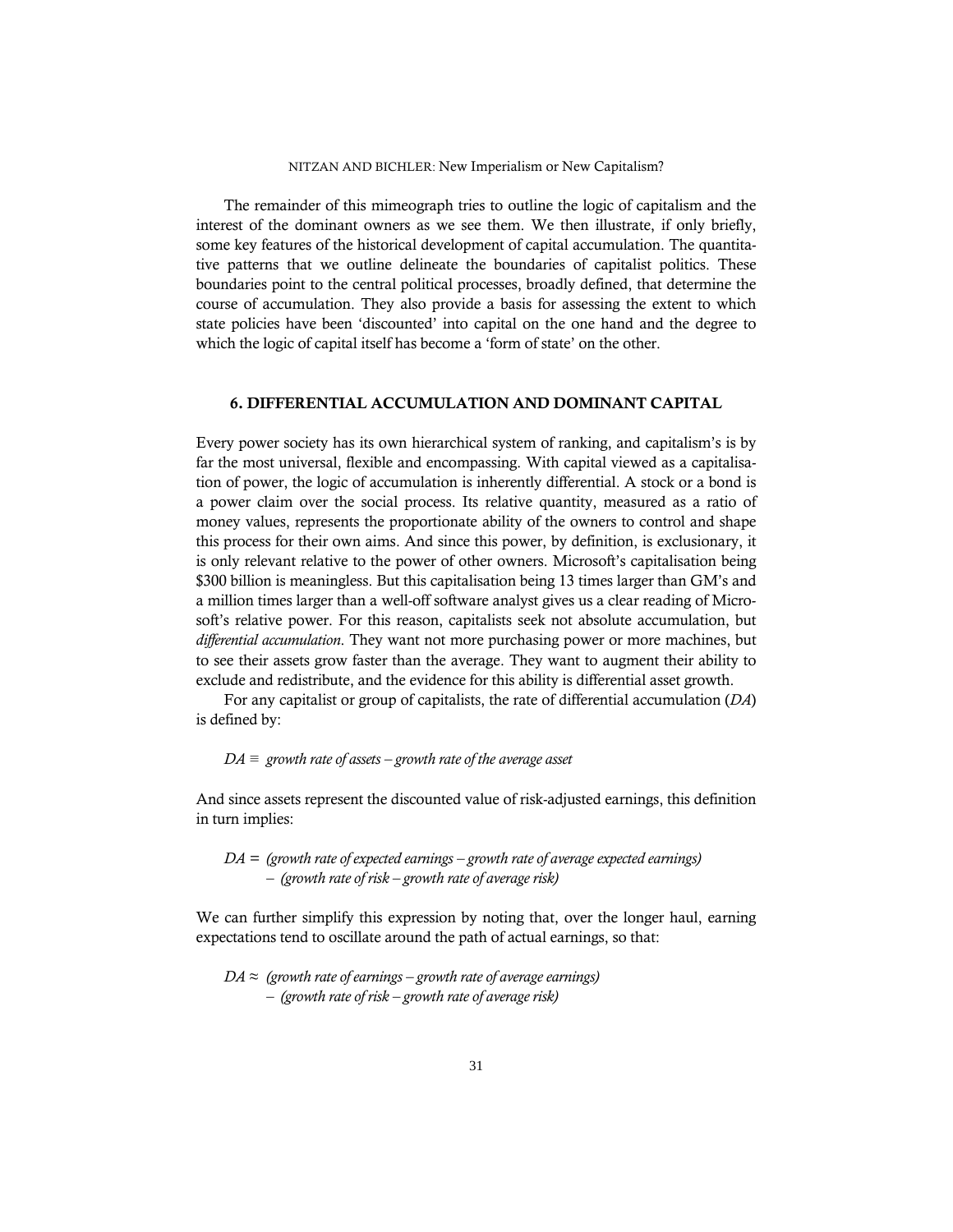All in all, then, the higher the differential earnings and the lower the differential risk, the greater the rate of differential accumulation. And the greater the rate of differential accumulation, the greater the increase in relative social power.

Obviously, not all capitalists can achieve differential accumulation. If some accumulate differentially, there must be others who *de*cumulate differentially. For this reason, we cannot treat all capital as inherently similar (capital 'in general' or 'many capitals in competition'). From the start, we must identify the leading differential accumulators whose capital grows the fastest. This group is historically determined. Usually, it consists of the owners and top executives of the largest corporations at the core of the political economy (as well as smaller contenders whose power is rapidly rising). We label this group 'dominant capital.' The fact that this group generally succeeds in achieving differential accumulation on the one hand, and its intricate involvement in the central power processes of government, the law, ideology, mass persuasion, international organizations, production and consumption on the other, are really two sides of the same process. Dominant capital, by its very nature, must become increasingly fused – although never entirely synonymous – with the ruling class in contemporary capitalism.

The extent to which dominant capital is able to shape the social process is imprinted on the *nomos* of capitalist accounting. Most broadly, this ability is reflected in the combined share of interest and profit in overall income (earnings), as well as in the variability of that share (risk). In the United States, the path of both indicators, illustrated in Figure 2, suggests the growing consolidation of capitalist power. First, the share of capital in national income has trended up systematically – from an average of less than 12 per cent in the 1930s to nearly 17 per cent in the 1990s. Second – and in open defiance of conventional finance theory – the variability of the income share of capital has actually declined, and steeply. [18](#page-33-0) All in all, then, capitalists controlled a growing share of the total income stream in the United States; and, judging by the declining variability of that share, this control has become more predictable and less risky.

As emphasized, underlying the aggregate picture is the growing power of dominant capital, measured by its differential accumulation. Figure 3 provides two indicators for differential accumulation. The proxy for dominant capital here is the Fortune 500 group of companies. The top series in the chart shows the ratio between the net profit of a typical Fortune 500 firm and the annual average wage rate in the private sector. The bottom series shows the ratio between the net profit of a typical Fortune 500 firm and the average net profit per firm in the corporate sector. (These indicators are biased in two ways. First, until 1993, the Fortune 500 proxy included only firms whose largest line of business in terms of sales was manufacturing and/or mining, and therefore did not represent the full spectrum of dominant capital. From 1994 onward

<span id="page-33-0"></span> $18\,$ 18 In terms of standardized relative deviations from trend, measured as a 20-year moving average, the variability of the income share of capital declined by two thirds from the 1930s to the mid 1960s, and remained relatively stable thereafter.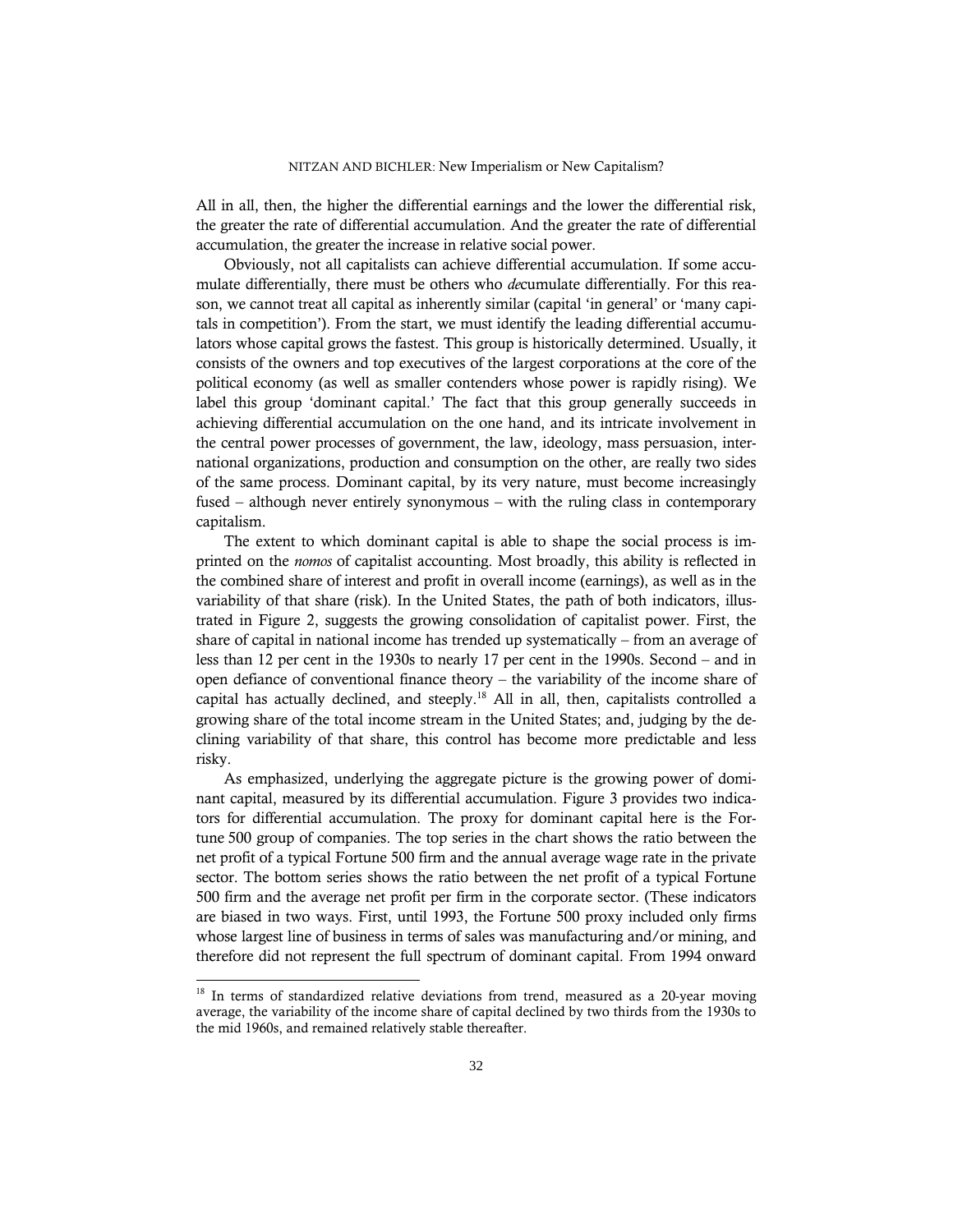

Figure 2 Capital Income in the United State

\* Including capital consumption allowance and inventory valuation adjustment.

*SOURCE*: U.S. Department of Commerce through Global Insight (series codes: INTNETAMISC for interest; ZBECON for corporate profit; YN for national income).

the universe has been expanded to include all firms. Second, capitalist income for both the Fortune 500 and the average corporation does not include interest income earned by corporate creditors and bond holders.)

Both series show a persistent exponential uptrend (note the logarithmic scale). In the early 1950s, a dominant capital firm commanded a profit stream roughly 5,000 times the income of an average worker; in the late 1990s, the comparable figure was 25,000, a fivefold increase. Similarly with differential accumulation relative to other firms. In the early 1950s, the net profit of a Fortune 500 firm was 500 times bigger than the U.S. average; in the late 1990s, the multiple was around 7,000, an fourteen-fold increase. Unlike with the total income share of capital depicted in Figure 2, here the increase in differential earnings has been accompanied, particularly in the early 1990s and early 2000s, with higher volatility (although a more complete analysis that includes interest income and 'corrects' for the prevalent accounting fraud of the late 1990s could modify this conclusion).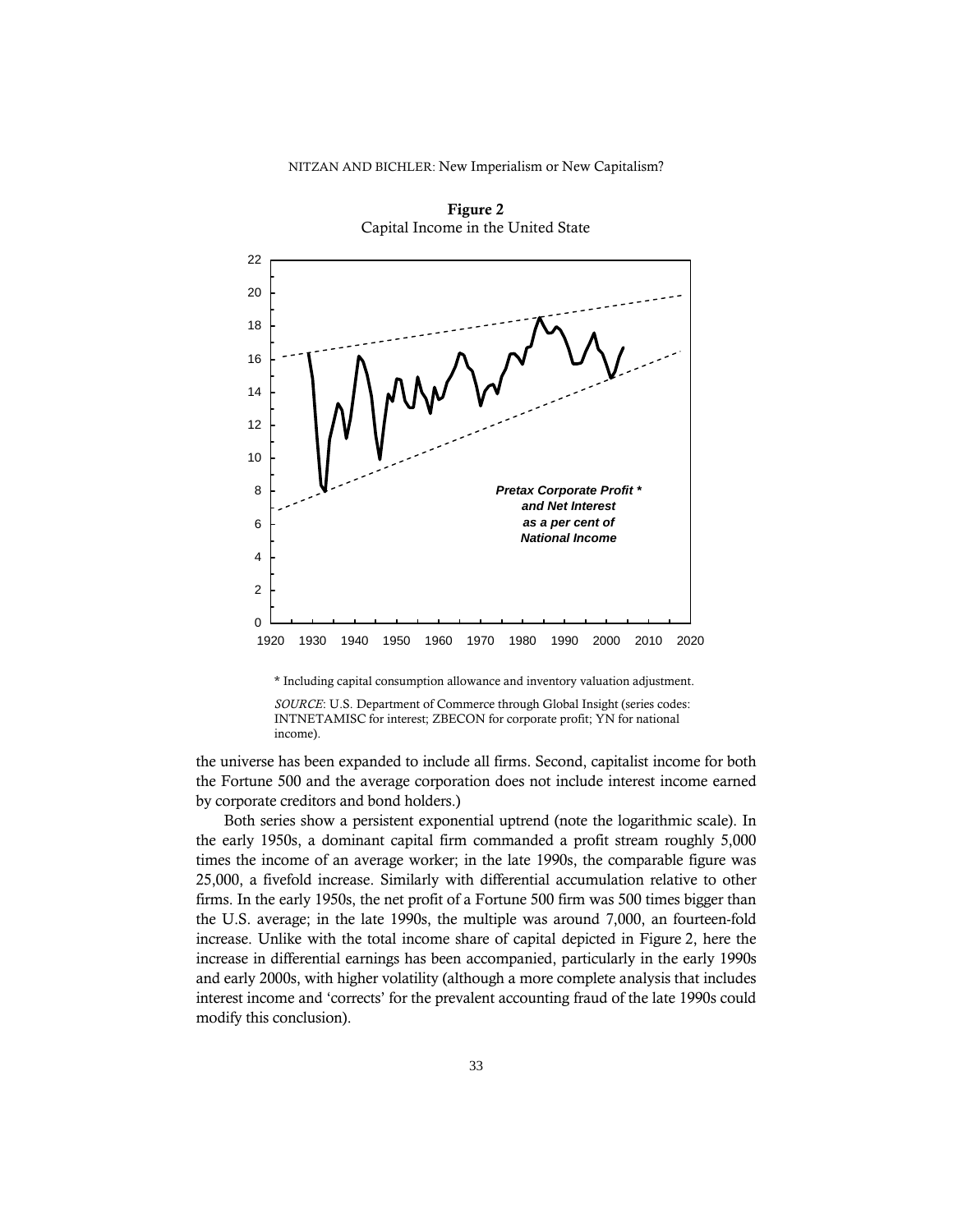

Figure 3 Differential Accumulation in the United States

*NOTE*: Net profit for the average U.S. firm is total after tax profit divided by the number of corporate tax return. The annual wage rate is based on total private average hourly earnings. Until 1993, the Fortune 500 list included only industrial corporations (firms deriving at least half their sales revenues from manufacturing and/or mining). In 1994, the list was expanded to include all corporations. For 1992-3, data for Fortune 500 companies are reported without SFAS 106 special charges.

*SOURCE*: *Fortune*; U.S. Internal Revenue Service; U.S. Department of Commerce through Global Insight (series codes: ZA for profit after tax without IVA and CCADJ; AHEEAP for total private average hourly earnings).

Assuming our power approach to accumulation is correct, these indicators suggest that, over the past century, the power logic of capital in the United States has significantly solidified (larger income share and lower variability), and that dominant capital, the engine of this process, has grown stronger (although possibly more vulnerable to higher risk). How has this increase in capitalist power been achieved?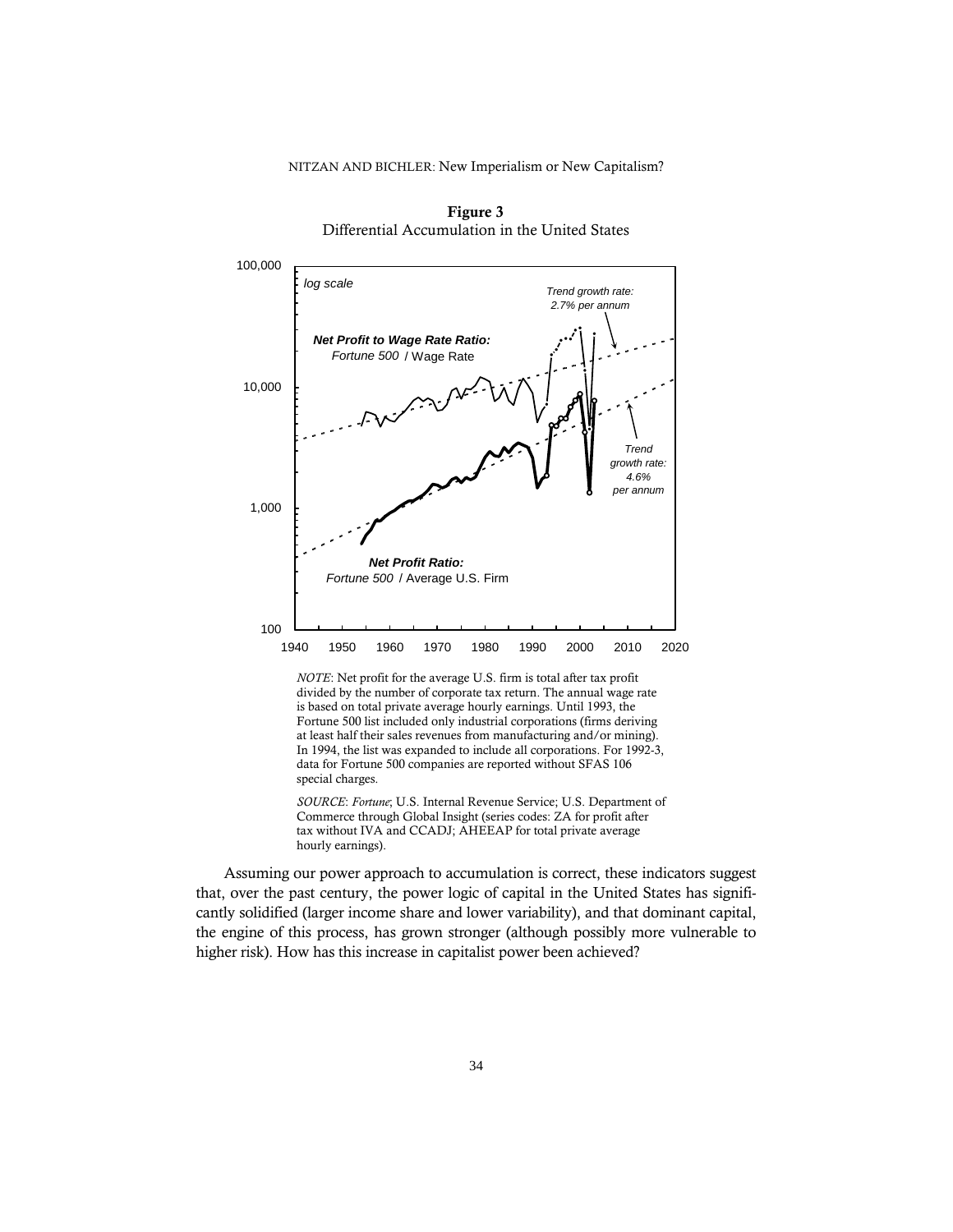# Regimes of Differential Accumulation

Differential accumulation is a broad political process and, as such, could be examined in various ways. Here, we look at it from the viewpoint of the capitalist corporation. Analytically, there are two methods of achieving differential accumulation: *breadth* and *depth*. To illustrate the meaning of these concepts, begin with the dollar level of corporate earnings, written as a product of two components: (i) the 'size' of the corporate organization, proxied by the number of employees; and (ii) the 'ele-mental power' of that organization, measured in dollar earnings per employee.<sup>[19](#page-36-0)</sup> Symbolically, this decomposition could be written as follows:

```
\epsilonearnings \equiv (employment) \cdot (profit / employment)
```
Labeling the first brackets 'breadth' and the second 'depth,' we have:

```
earnings \equiv breadth \cdot depth
```
This decomposition, although true by definition, is highly useful for our purpose. To see why, think about this equation in relative, or differential, terms. A dominant capitalist increases breadth in absolute terms by increasing employment; he increases breadth in relative terms by increasing differential employment – that is, by increasing his own employment *faster than the average*. For example, if average employment growth is 5 percent, and dominant capital expands its labour force by 7 percent, we say that differential breadth is 2 percent (the difference between the two).

Following the same logic, to increase depth is to raise earnings per employee, and to increase differential depth is to raise earnings per employee *faster than the average*. If the average earnings per employee grow by 10 percent and dominant capital achieves 14 percent, differential depth is 4 percent.

Each of these methods – breadth and depth – can be further subdivided into *external* and *internal* avenues, leading to a four-way classification illustrated in Table 1.

<span id="page-36-0"></span>

|                | External           | Internal                          |  |
|----------------|--------------------|-----------------------------------|--|
| <b>Breadth</b> | Green-field        | <b>Mergers &amp; Acquisitions</b> |  |
| Depth          | <b>Stagflation</b> | Cost-cutting                      |  |

Table 1 Regimes of Differential Accumulation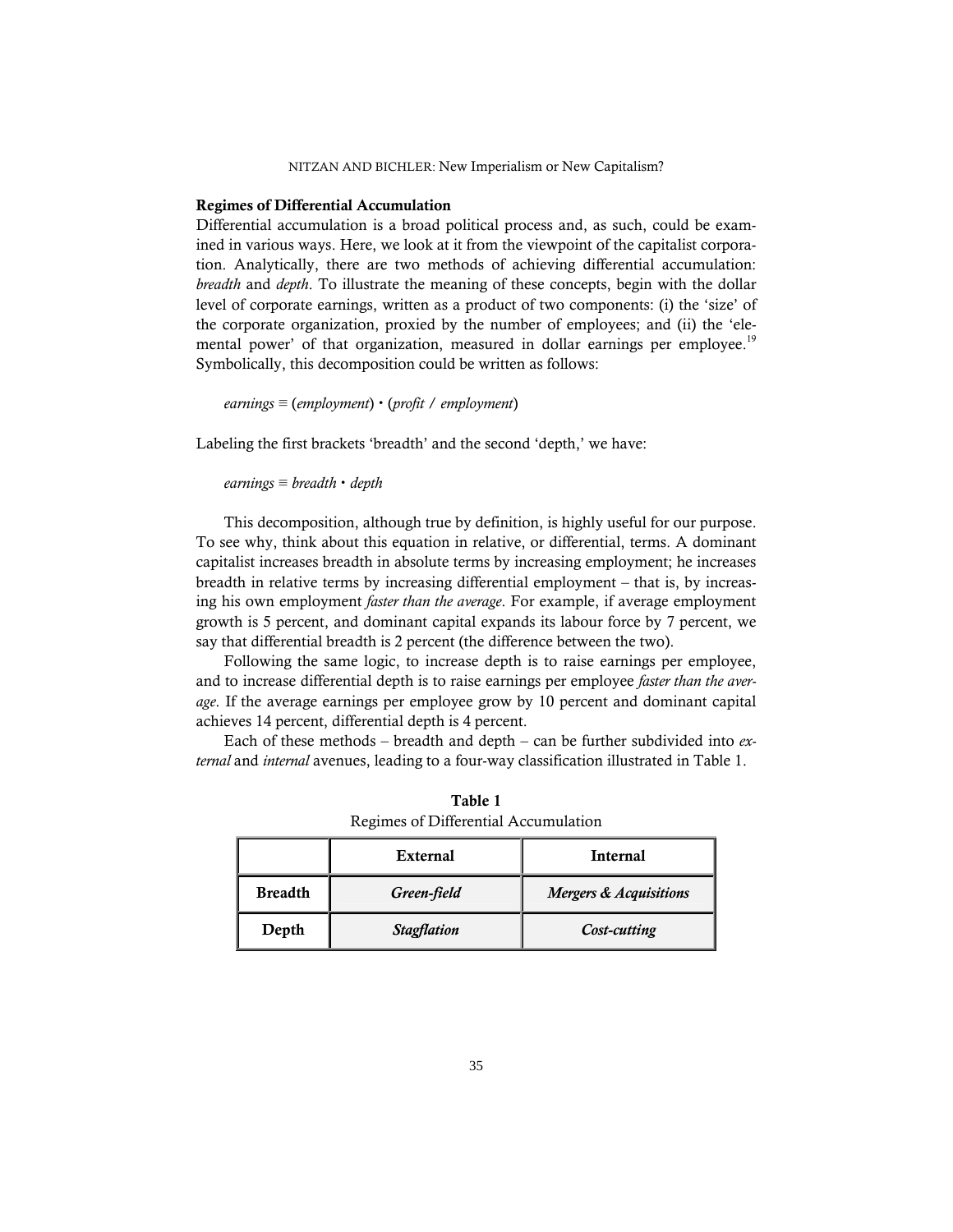*External breadth* takes place when dominant capital hires new workers and creates new, green-field capacity faster than the average. *Internal breadth* occurs when dominant capital takes over existing capacity and workers through mergers and acquisitions; that is, by buying other companies. Individually, large firms engage in both methods; but as a group, their differential breadth is determined almost entirely by the latter. 'One capitalist always kills many,' observed Karl Marx in the nineteenth century (1909: Vol. 1, p. 836). And, indeed, the twentieth-century growth of big business was achieved mostly by amalgamation, with large firms buying existing capacity rather than building it (see for instance, Scherer and Ross 1990: Chs. 3 and 5).

*Internal depth* refers to the ability of large firms to increase earnings per employee by cutting cost faster than the average. *External depth* denotes the capacity of large firms to do the same by increasing prices faster than the average. Again, individually, dominant capital firms try to do both, sometimes simultaneously. But over the longer haul it is mostly the latter method that matters for differential depth. Cost cutting, of course, is pursued relentlessly by both large and small firms. However, since it is difficult to prevent others from using new production techniques and from taking advantage of cheaper input prices, the net impact of cost cutting is mostly to meet the average rather than beat it. Historically, the main gains in differential depth have come from dominant capital raising its prices faster than the average, a process that at the aggregate level appears as stagflation.

Now, to most readers, these claims would seem counterintuitive, if not preposterous. As noted, growth often is used as a synonym for accumulation, and inflation is considered poisonous for profit. Capitalism, goes the conventional creed, abhors stagnation and loves price stability.

Unfortunately, these conventions do not sit well with the facts, real or imaginary. The mismatch is largely the result of the theoretical fixation on 'material' accumulation already alluded to. If we break this fixation and instead think of accumulation as a differential power process, mergers and acquisitions suddenly become as important as growth, if not more so, and stagflation, at least under certain circumstances, turns from foe to friend. Indeed, as we shall see below, these two accumulation paths – amalgamation and stagflation – have become so paramount that they now appear as broad social 'regimes,' each with its own unique characteristics.

1

Note that we use employment here to measure the 'size' of the corporation as a power organization, not a productive unit. Whether the employees produce plenty or little is relevant only insofar as the output bears on the corporation's 'elemental power.'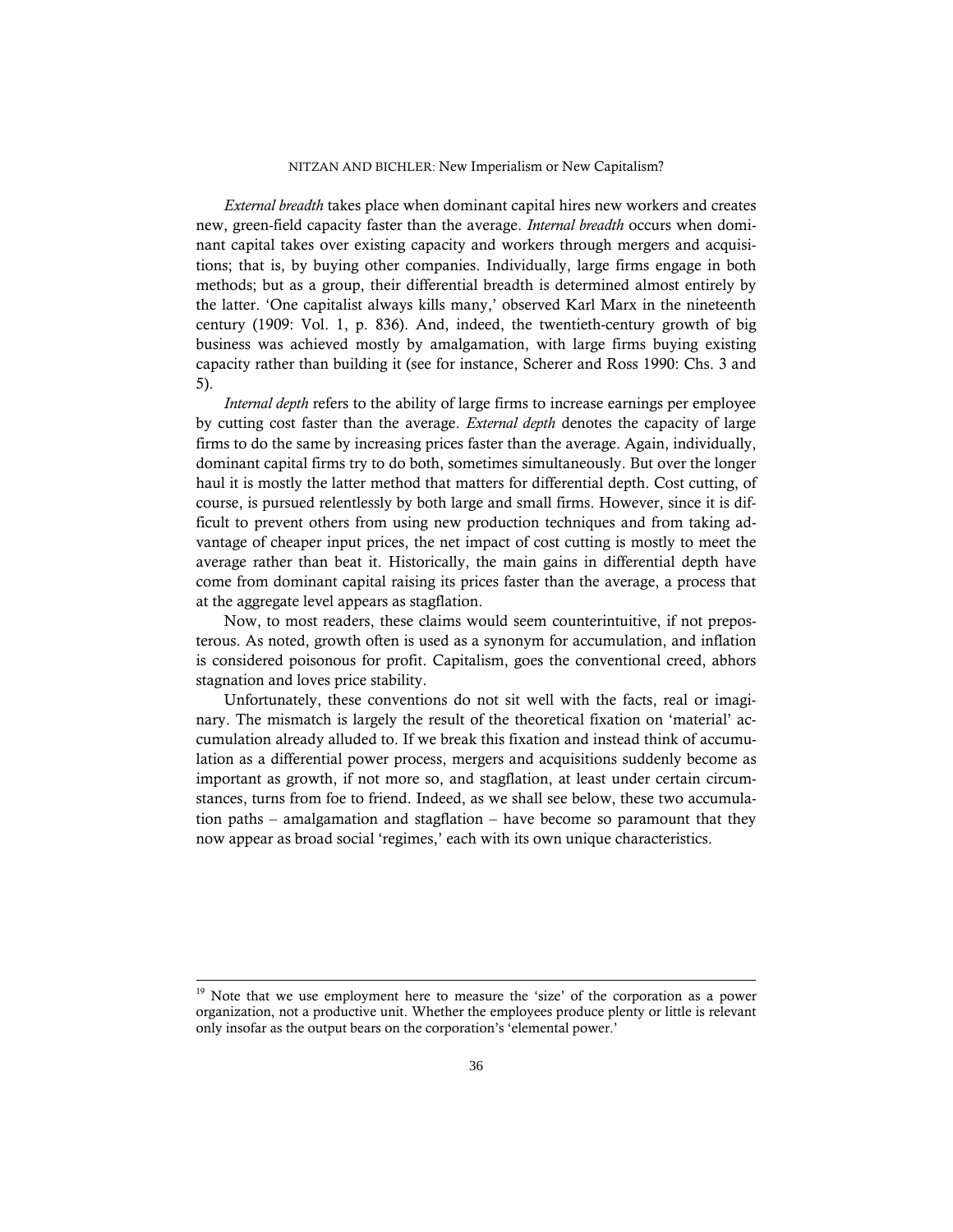# 7. AMALGAMATION AND STAGFLATION

#### Growth or Merger?

There is no denying that green-field growth is a central process in capitalism. But as we have seen, the effect of growth on corporate earnings is highly non-linear – and from a certain point, negative. The twentieth century rise of 'big business' and 'large government' helped circumvent the threat of 'excessive' growth. Gradually, differential accumulation by dominant capital has come to depend more and more on corporate merger (internal breadth) and less and less on green-field growth (external depth).

The process is clearly illustrated in Figure 4, where we show the 'Buy-to-Build Ratio' for the United States. This index measures, for each year, the ratio between the dollar value of mergers and acquisitions and the dollar value put into building new factories, or what economists call 'real' investment. Note the explosive growth



Figure 4 Corporate Amalgamation in the United States

*SOURCE*: Jonathan Nitzan and Shimshon Bichler, The Global Political Economy of Israel (London: Pluto Press, 2002), Data Appendix, pp. 82-3. Updated to 2002.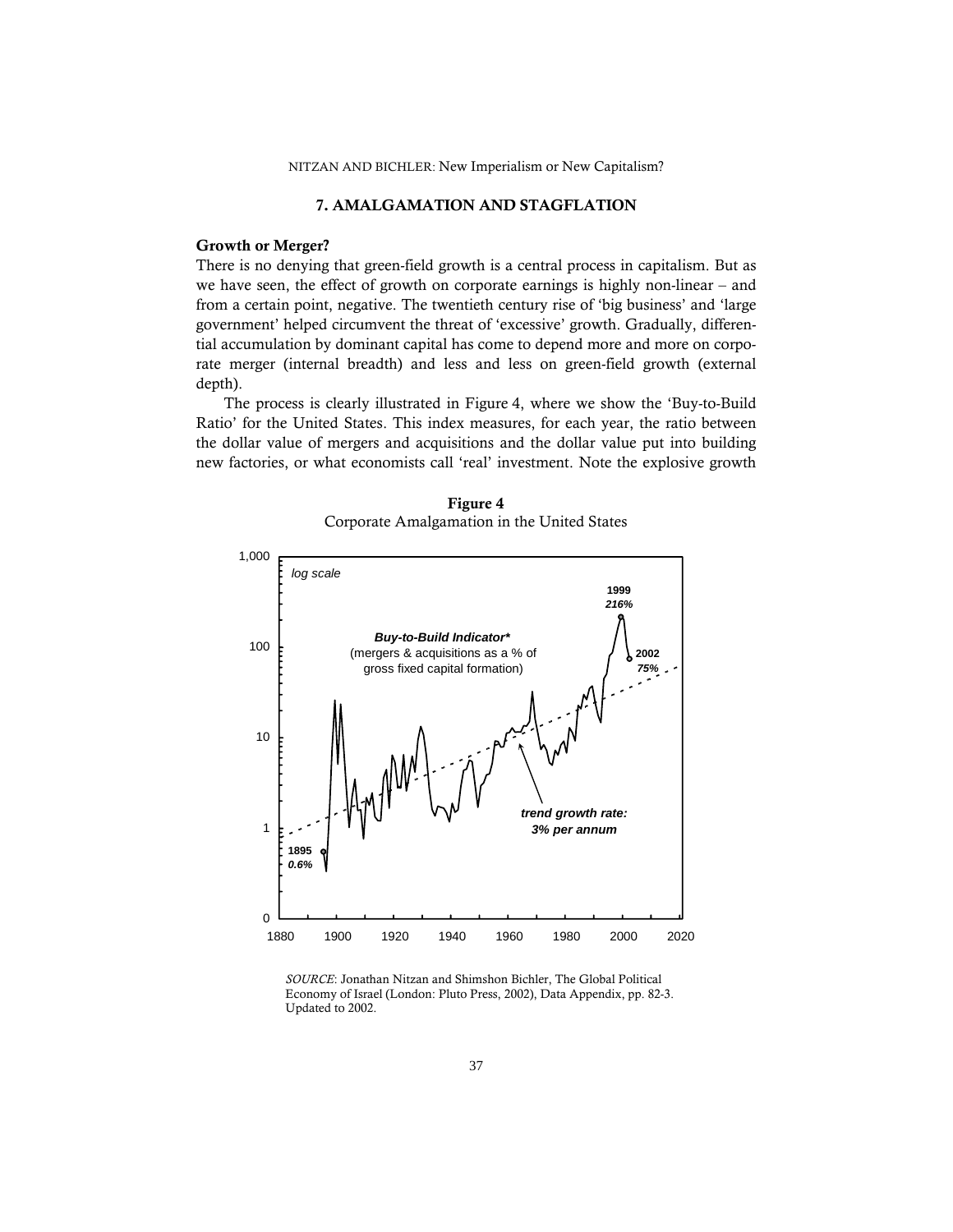of this ratio, plotted on a logarithmic scale. In the late nineteenth century, there was less than one cent's worth of mergers and acquisitions for every one dollar of 'real' investment. Fast forward another hundred years, and for every one dollar of 'real' investment there were over two dollars put into mergers. In other words, over the entire period mergers have grown roughly 300 times faster than 'real' investment.

Does this process make any sense? From the viewpoint of absolute accumulation, not really. Mergers do not add more machines, more utility or more abstract labour. They simply reshuffle ownership. But from the viewpoint of differential accumulation, the process makes a great deal of sense. For dominant capital, 'too much' green-field investment is disastrous. Simply put, it means the inability to 'exclude' – the other side of which is glut, falling prices and, eventually, differential *de*cumulation, including the possible disintegration of the existing grid of power, institutions and capabilities.

Clearly, it is much better to buy than to build. Buying helps dominant capital kill four birds with one stone: (1) it does not create any new capacity; (2) it expands control; (3) it helps earnings grow faster than the average – since, by definition, the average remains the same; and (4) it reduces risk by making the resulting units larger, more diversified and further intertwined with state organizations and processes.

This focus on merger helps explain the globalisation zeal of the past twenty years. The chart shows four merger waves. Each of these waves occurred within a given 'corporate universe.' (1) The monopoly wave of the turn of the century occurred within individual industries; (2) the oligopoly wave of the 1920s occurred within sectors; (3) the conglomerate wave of the 1960s took place across the entire business sector; and (4) and the last wave of the 1980s and 1990s was, by and large, global.

This historical 'progression' is not without logic. When expanding through merger, dominant capital eventually takes over everything worth owning in its original universe. And once it reaches that point, the only way to continue merging is to *break* this original envelope and go to the *next* one. This logic explains the progression from the industry to the sector to the national border. And eventually, when the national scene becomes highly centralized, it explains why there is no choice but to 'go global.'

From this perspective, 'neoliberal globalisation' – both as an ideology and as a practice – was a matter not of choice but of necessity, so to speak: without it, the fourth merger wave could not have happened. Furthermore, the driving force was not productive integration (although that could be a consequence), but power: roughly three quarter of all direct foreign investment in the 1990s occurred through corporate merger<sup>20</sup> (we return to the issue of 'globalization' at the end of this section).

 $\overline{a}$ 

<span id="page-39-0"></span><sup>&</sup>lt;sup>20</sup> Note that, on its own, the act of foreign investment – whether portfolio or direct – consists of nothing more than the creation or alteration of ownership titles. The popular perception that 'direct' investment creates new productive capacity, in contrast to 'portfolio' investment, which is merely a paper transaction, is simply wrong. In fact, *both* are paper transactions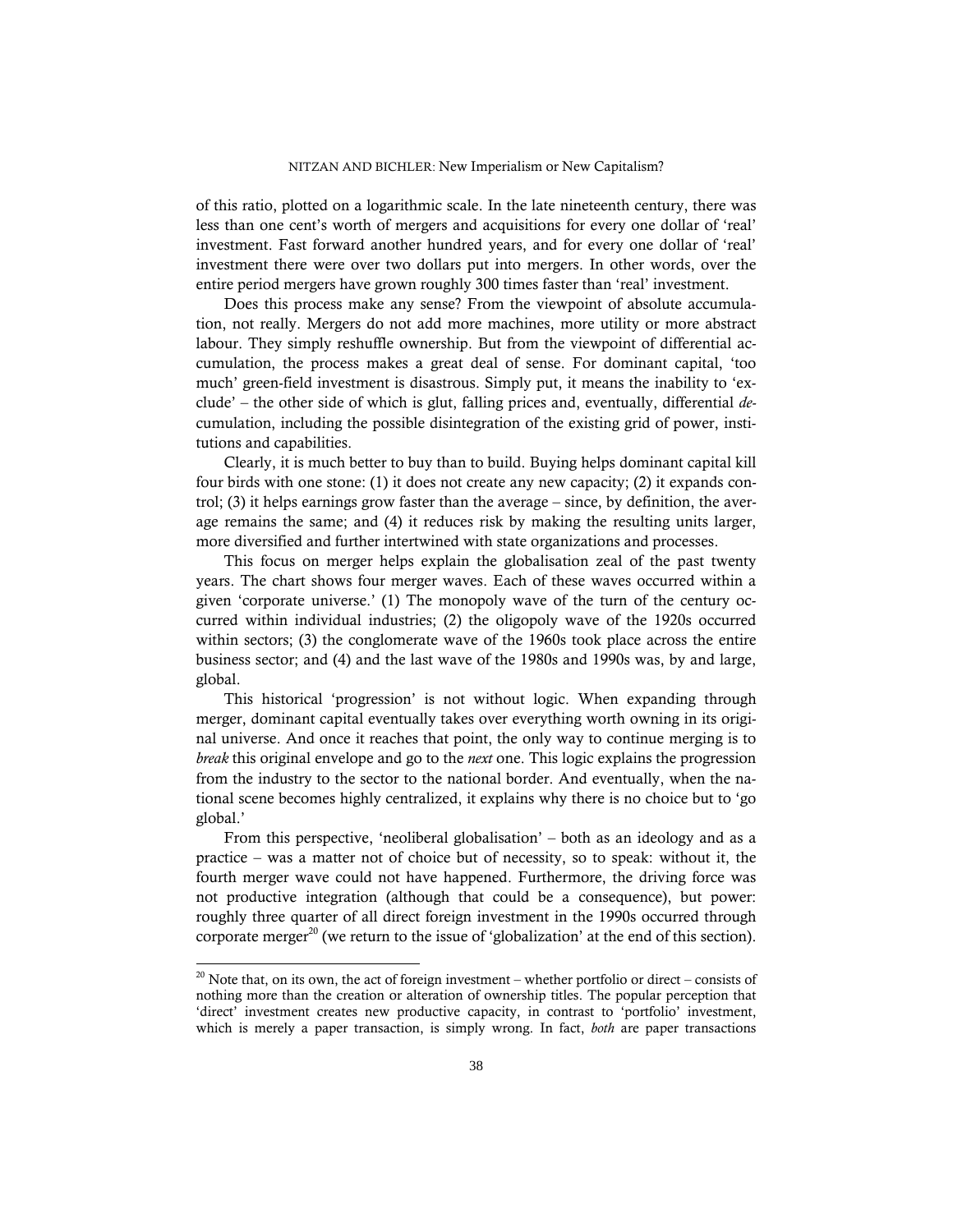It should be emphasized here that each 'breaking of the envelope' involves more than a mere change in ownership. Typically, it is accompanied by a comprehensive social transformation, including changes in ideology, policy, organization, institutions and, of course, the emergence of new opposition and the rekindling of countstruggles. Partly for such reasons, merger is not always possible. Figure 4 shows that each of the merger waves eventually collapsed. And this is where inflation – or 'external depth' – comes into the picture.

#### Price Stability or Inflation?

 $\overline{a}$ 

Inflation has been a permanent feature of twentieth century capitalism. In developed countries such as Britain and the United States, prices have risen uninterruptedly (with the Great Depression being the only exception), scoring nearly a 50-fold increase from 1900 to 2000. In developing countries, the rate of increase was often much higher. And yet, most political economists, whose theories remain informed by the deflationary nineteenth century, continue to argue that the phenomenon is largely 'monetary' and therefore 'neutral.' This insistence is misleading, to put it mildly. First, inflation is a major engine of redistribution in capitalism. Second, and in open defiance of the stern laws of 'supply and demand,' inflation tends to emerge not with growth, but with stagnation; that is, it tends to appear as *stagflation*.

Inflation redistributes income in many ways, of which we emphasize two. The first is redistribution from workers to capitalists. As we already saw in Figure 3, the profits of U.S.-based dominant capital have risen exponentially relative to the wage rate. Figure 5 shows how this redistribution relates to inflation. The thin series in the chart measures the ratio between corporate earnings per share (a proxy for a unit of owned capital) and the average wage rate (a proxy for a unit of owned labour power). When this ratio goes up, income is redistributed from workers to capitalists; the opposite occurs when the series goes down. The thick series in the chart shows the annual inflation rate, measured by the wholesale price index.

The data in the figure go back more than 50 years, so they certainly can tell us something about the historical pattern. The correlation is not very tight – which is to be expected given the many other factors involved. But to the extent that there is a rough pattern here it suggests that, *in general*, U.S. inflation has worked in favour of capitalists and against workers. When inflation was up, capitalists tended to gain and workers to lose.<sup>21</sup> It should be mentioned, again, that these data do not include cor-

whose only difference is relative size: investments worth more than 10 per cent of the target company's equity are commonly classified as direct, whereas those worth less are considered portfolio.

<span id="page-40-0"></span>Profit  $(\pi)$  is the product of the number of units sold  $(Q)$ , the price per unit  $(P)$ , and the ratio of profit to sales revenues, or the markup (*k*). In order for capitalists to benefit relative to workers, the product of these three components has to rise faster than the wage rate (*w*). This relative increase can occur in many different ways: for instance, if *Q* and *k* remain unchanged but *P* rises faster than *w*; if *Q* remains unaltered and the product  $P \cdot k$  increases faster than *w*; etc. In this framework, the positive correlation in Figure 5 means that the higher the rate of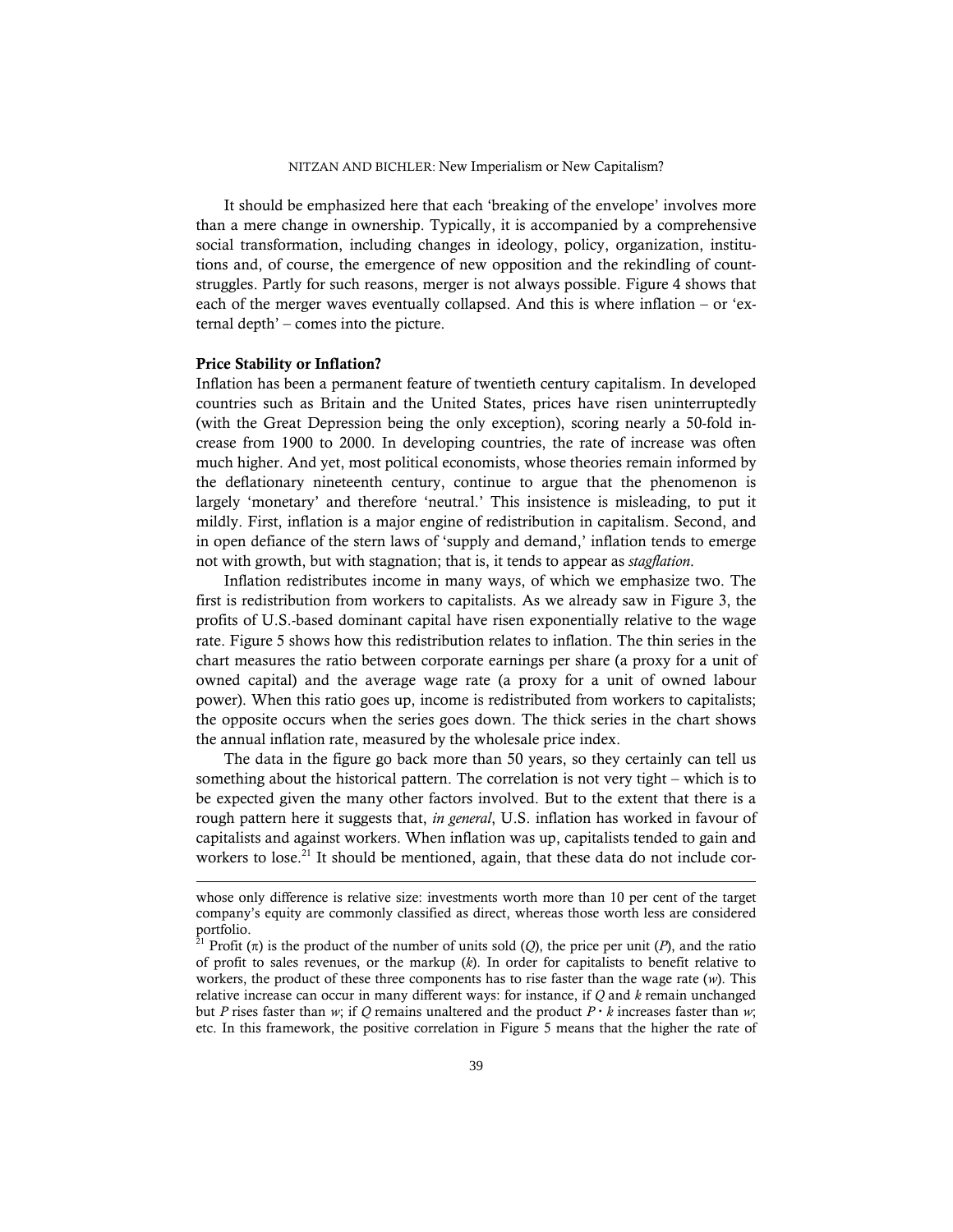

Figure 5 U.S. Inflation and Capital-Labour Redistribution

\* Corporate earnings per share are for the *S&P 500* Index (ratio of price to price/earnings). The wage rate is the average hourly earning in the private sector.

*NOTE*: Series are smoothed as 3-year moving averages.

 $\overline{a}$ 

*SOURCE*: Global Financial Data (series codes: \_SPXD for price; SPPECOMW for price/earnings); U.S. Department of Commerce and U.S. Bureau of Labor Statistics through Global Insight (series codes: AHEEAP for the wage rate; WPINS for the wholesale price index).

porate interest payments to creditors and bondholders. These latter payments tend to rise with inflation, thus further boosting the redistribution from workers to capitalists.

The second redistribution is from small to large firms, with inflation acting as a mechanism of *differential* accumulation. This latter process is illustrated in Figure 6, which, again, pertains to the United States. The thin line in the figure shows the ratio

inflation, the more rapid the combined increase in the three components of corporate profit *relative* to the wage rate (changes in the number of corporate shares also affect the ratio in the chart, but these changes are usually small relative to the fluctuations of profit and wages).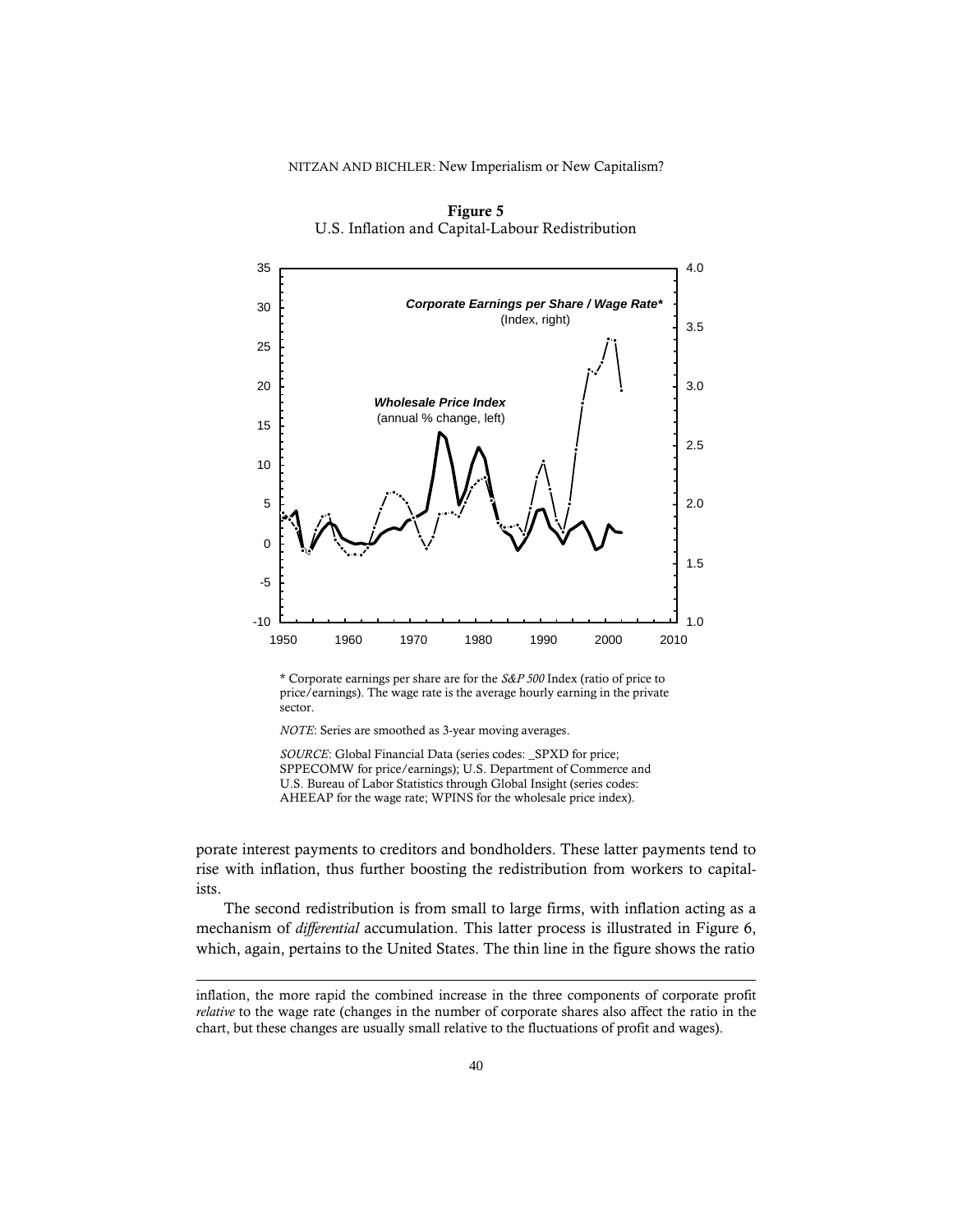

Figure 6 U.S. Inflation and Differential Accumulation

\* The markup is the percent of net profit in sales. The Fortune 500 markup is the percent of after tax profit in sales revenues. The business sector markup is computed by dividing total corporate profit after tax, with IVA and CCA (from the national income accounts) by total business receipts (from the IRS). The 'Ratio of Markups' is given by dividing the Fortune 500 markup by the business sector markup.

*NOTE*: Until 1993, the Fortune 500 list included only industrial corporations (firms deriving at least half their sales revenues from manufacturing and/or mining). In 1994, the list was expanded to include all corporations. For 1992- 3, data for Fortune 500 companies are reported without SFAS 106 special charges. All series are smoothed as 3-year moving averages.

*SOURCE*: U.S. Department of Commerce through Global Insight (series codes: ZAADJ for total corporate profit after tax with IVA and CCA; WPINS for the wholesale price index); U.S. Internal Revenue Service; *Fortune*.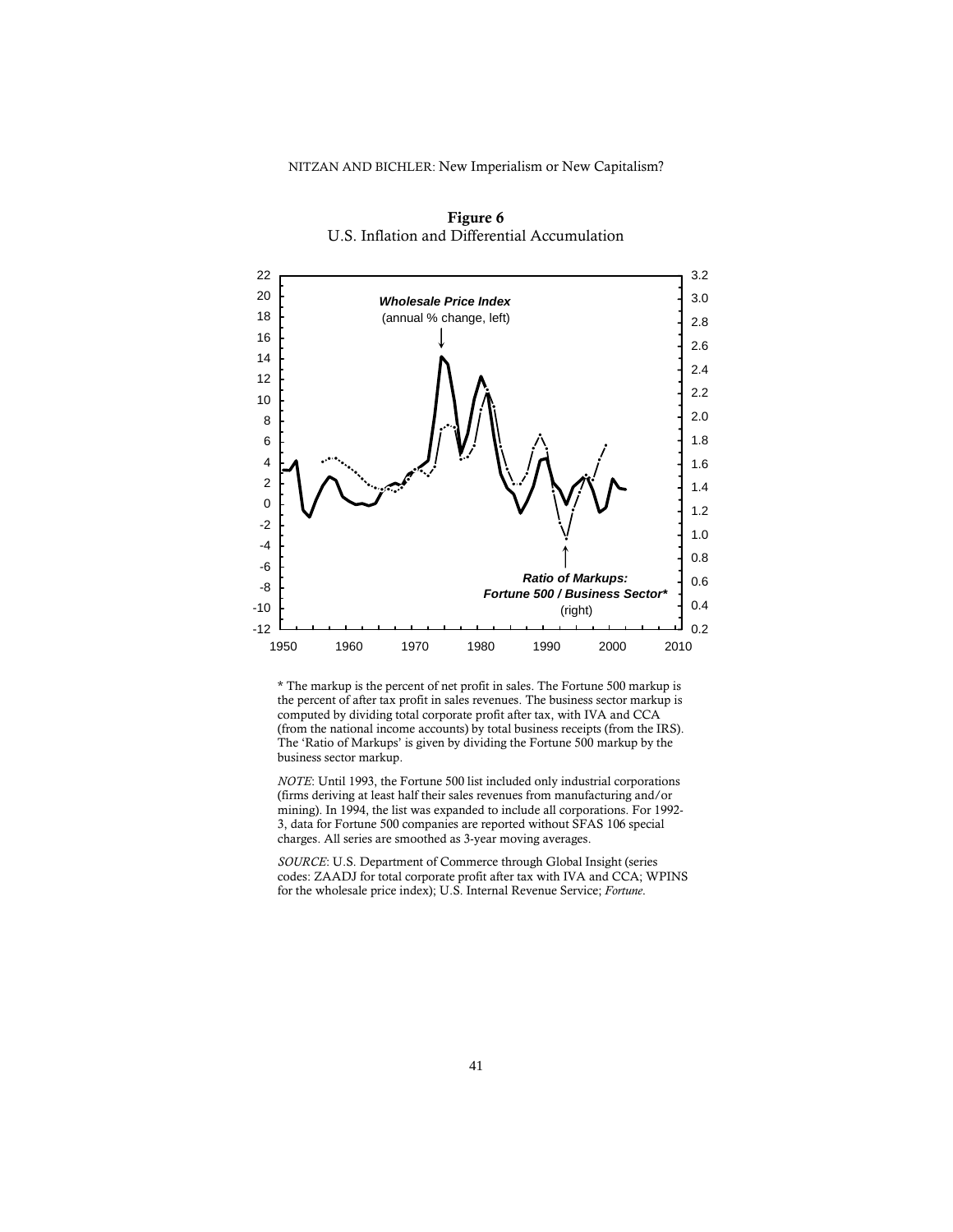between the profit markup of the Fortune 500 and the average profit markup in the business sector as a whole. When this ratio goes up, it means that the markup of large firms rises faster (or falls more slowly) than the average markup. When the ratio goes down, it means that the markup of large firms rises more slowly (or falls faster) than the average markup. The thick line denotes the rate of inflation. And, again, the correlation here is tightly positive. Inflation clearly is a mechanism of dif-ferential accumulation.<sup>[22](#page-43-0)</sup>

So, contrary to what many economists like to tell us, inflation is by no means 'neutral.' On the contrary, it is a very potent engine of accumulation. Of course, a rise in prices does not increase the 'amount' of machines. But accumulation is not about machines; it is about increasing capitalist power in general and differential power in particular. And here inflation often works wonders.

This conclusion naturally leads to the following question: if inflation is so good for capitalists, why do they oppose it? The short answer is that they do not always oppose it. The longer answer requires that we consider the impact of inflation not only on earnings and redistribution, but also on risk. Inflation certainly is a risky business with serious downsides. The main reason for this risk is that, contrary to popular belief, over the long run inflation tends to appear as stagflation; that is, inflation *together* with stagnation. Indeed, we would further argue – although we cannot prove it here – that some stagnation in fact is a *precondition* for inflation.[23](#page-43-1) 

Figure 7 plots the long-term relationship in the United States between inflation on the vertical axis and economic growth on the horizontal axis. The correlation in the chart is clearly negative, not positive, and the United States is hardly an exception in this regard. Although many economists prefer not to know it, in fact, the same negative long-term relationship is evident in most countries (see for instance, Nitzan 1995). The stagnation that tends to come with inflation, along with other aspects of social instability, raises risk perceptions, and rising risk is a big negative for accumulation.

Thus, unlike mergers and acquisitions that both boost differential earnings and lessen differential risk, inflation is potentially a double-edged sword. It tends to raise differential earnings by redistributing income from workers to capitalists and from small to big firms, but the accompanying rise in unemployment and uncertainty raises risk and can mitigates these differential gains (what matters to differential accumulators is not overall, but differential risk  $-$  i.e. their own risk relative to the average risk). The crucial interplay between these two potentially opposing aspects of inflation has received little attention and deserves much further research. None-

1

<span id="page-43-0"></span> $22$  For the profit markup to rise, firms have to raise their prices faster (or have them fall more slowly) than their unit cost (i.e., labour, materials, interest and taxes). For the markup of large firms to rise *relative* to the average markup, large firms must be able to raise their price-to-cost ratio *faster* than the average price-to-cost ratio. The positive correlation in Figure 6 suggests that this ability rises and falls with the overall rate of inflation.<br><sup>23</sup> For more on this issue, see Ch. 4: 'The Making of Stagflation,' in Nitzan and Bichler (2002).

<span id="page-43-1"></span>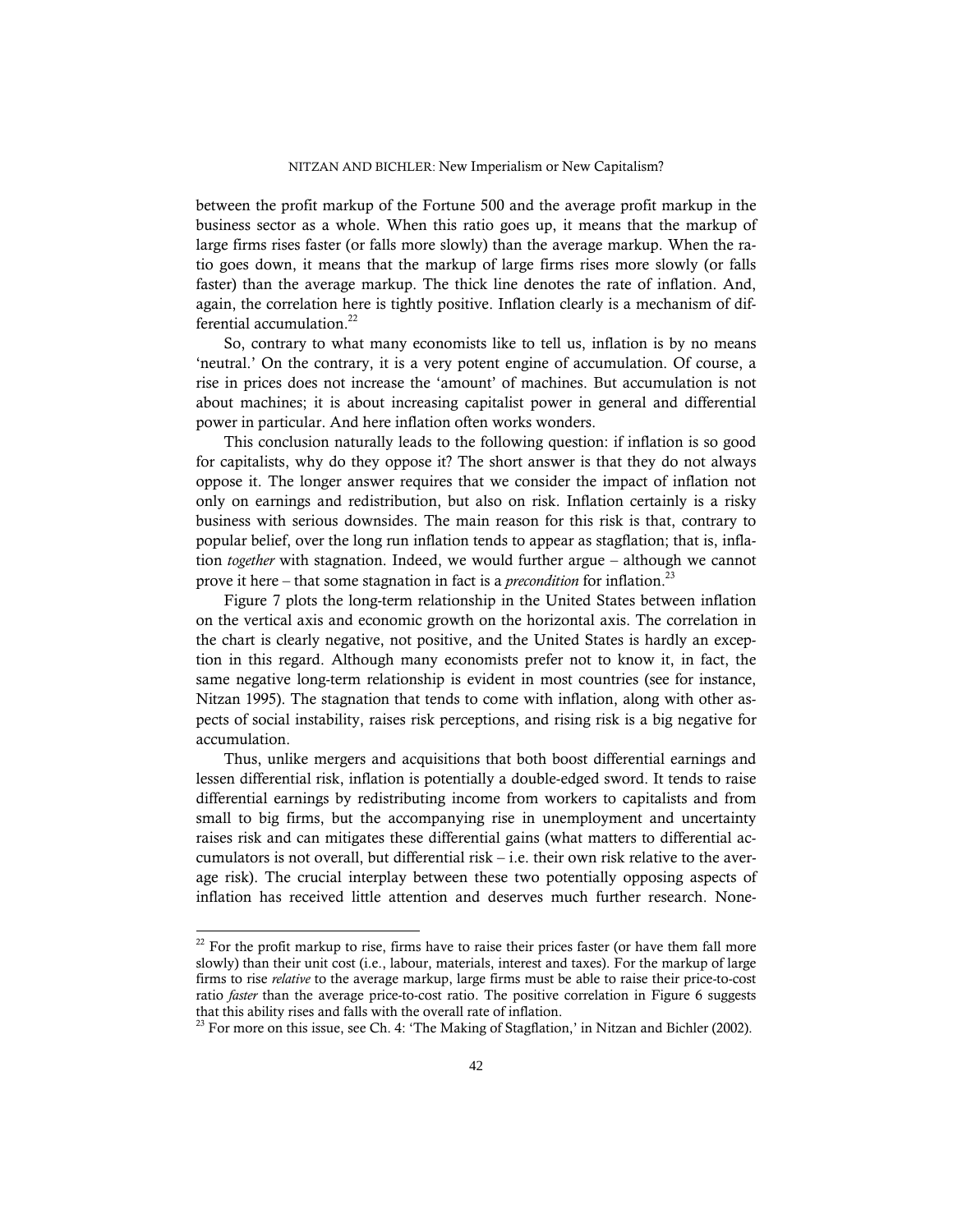

Figure 7 United States: Long-Term Inflation and Growth

\* Ratio of GDP in current prices to GDP in constant prices.

*NOTE*: Series are shown as 20-year moving averages. The smooth curve running through the observations is drawn freehand for illustration purposes.

*SOURCE*: Historical data till 1928 are from The Bank Credit Analyst Research Group*.* From 1929 onward, data are from the U.S. Department of Commerce through Global Insight (series codes: GDP for GDP; GDP96 for GDP in constant prices).

theless, the existence of these opposing impacts serves to suggest why large capitalists often endorse inflation – but always half-heartedly and usually when they feel that 'there is no alternative.' And this feeling of 'no alternative' tends to develop when mergers go into hibernation.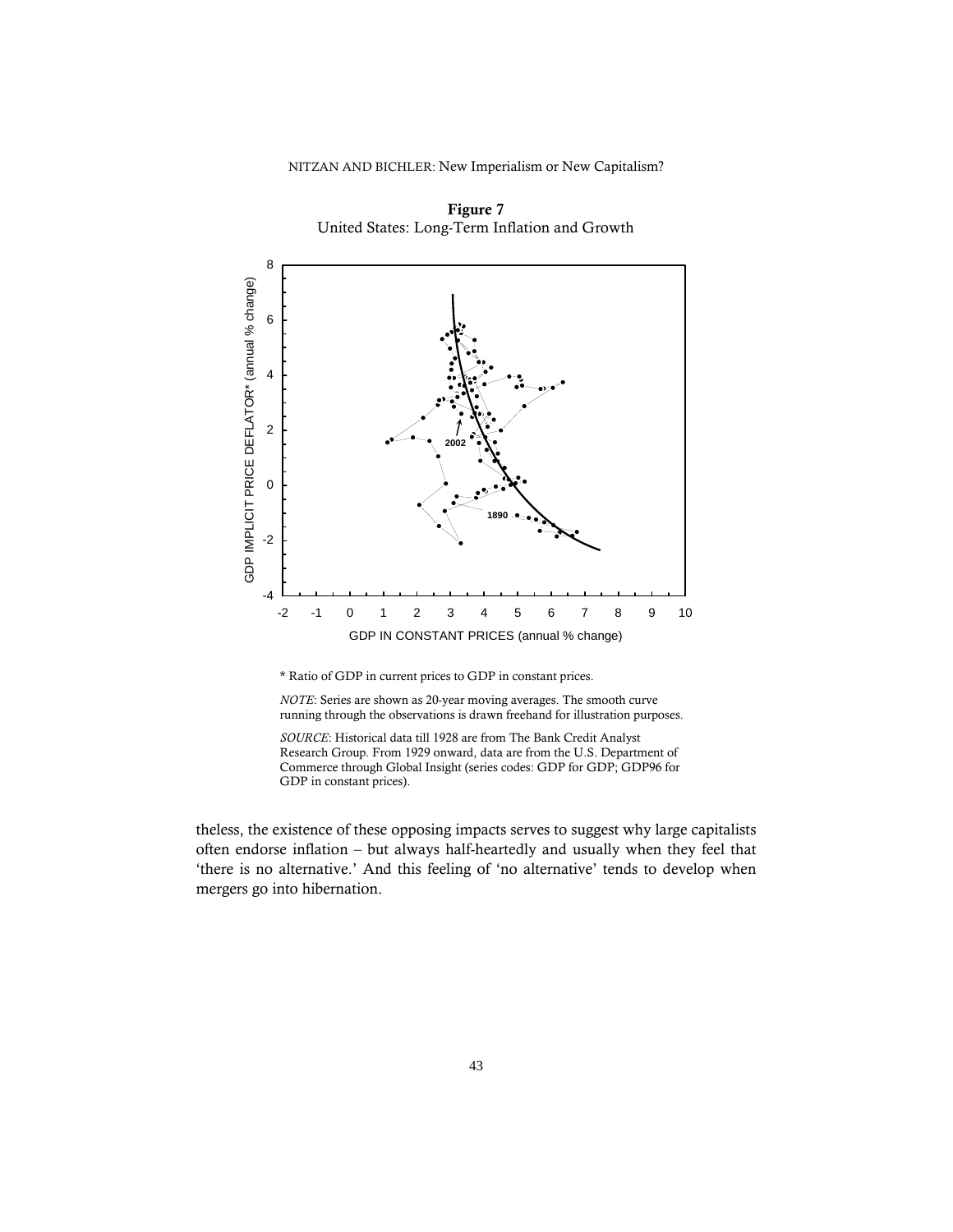# The Pendulum

-

The historical relationship between merger and stagflation is very interesting and largely unexplored.<sup>24</sup> Figure 8 describes their related patterns for the United States. The top line in the chart is a stagflation index. The index is constructed, first, by measuring the standard deviation of inflation from its historic average; then, by computing the standard deviation of unemployment from its average; and finally by taking the average of the two indices. A zero reading on the combined index denotes the average rate of stagflation, a high reading indicates above-average stagflation, and a low reading means below-average stagflation.<sup>25</sup> The lower line in the figure is the 'Buy-to-Build Ratio' – that is, the ratio between the dollar value of mergers and acquisitions and the dollar value of 'real' investment from Figure 4.

Several rather remarkable patterns are evident from the chart. The first feature is secular. The chart shows that, over the long haul, mergers and acquisitions were the path of least resistance. Whereas stagflation moved sideways, oscillating around its own stable mean, mergers and acquisitions rose exponentially relative to green-field investment (note the logarithmic left scale). Conventional views of accumulation often identify the gradual deceleration of green-field investment over the past century as an accumulation crisis. From the viewpoint of capital as power, however, this declaration is a sign not of weakness, but of strength. Excessive capacity growth is disastrous for capitalist power. It needs to be carefully regulated, and corporate amalgamation, in addition to its direct contribution to differential accumulation, does precisely that: it keeps capacity growth checked at its 'moderate,' Goldilocks range.

The exponential growth in the buy-to-build ratio also helps put in context the gradual shift of state policies. While official rhetoric in the United States and elsewhere has remained loyal to the 'national interest' of growth, policy practice has increasingly tilted in favour of amalgamation via deregulation, privatization, subsidies and tax incentives.

The second feature in the chart is cyclical. Following the initial emergence of big business in the United States in the 1890s, merger and stagflation have tended to move counter-cyclically, as a mirror image of each other. Temporary declines in mergers and acquisitions were typically 'compensated' for by sharp increases in stagflation; and when amalgamation resumed, with dominant capital breaking through its existing envelope and into a broader universe, stagflation promptly abated.

The very existence of this counter-cyclical pattern is startling, even from the viewpoint of capital as power. Our argument in this mimegraph is that dominant

<span id="page-45-0"></span><sup>&</sup>lt;sup>24</sup> To our knowledge, we are the only ones to have investigated this relationship. For an analysis of the process at the global level, see Nitzan (1999; 2001). For a comparative study of

<span id="page-45-1"></span> $25$  The continuous existence of under-utilized capacity and unemployed workers means that the United States experienced some measure of stagnation throughout the twentieth century. Also, with the exception of the 1930s, there was always some inflation. Strictly speaking, then, U.S. inflation during that period was always *stag*flationary.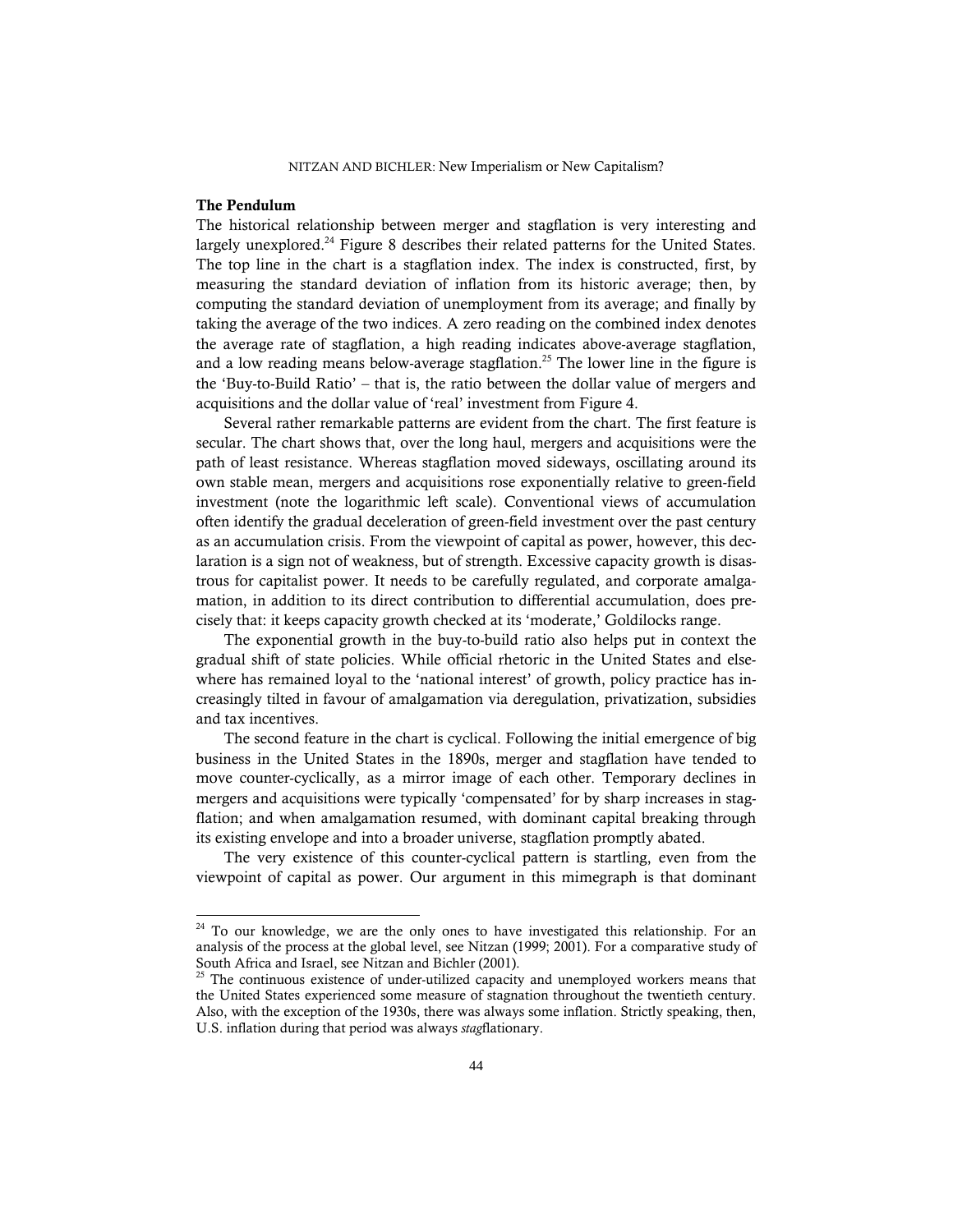

Figure 8 Amalgamation and Stagflation in the United States

\* Computed as the average of the following two indices: (1) the standardized deviations from average of the rate of unemployment, and (2) the standardized deviation from the average rate of inflation of the GDP implicit price deflator. The last data point (2004) is an estimate.

\*\* Mergers and acquisitions as a percent of gross fixed capital formation. The last two data points (2003-4) are estimates.

*NOTE*: Series are shown as 5-year moving averages (the first four observations in each series cover data to that point only).

*SOURCE*: The stagflation index is computed from data from the U.S. Department of Commerce through Global Insight (series codes: RUC for the rate of unemployment and GDP/GDPR for the GDP implicit price deflator). The Amalgamation Index is from Jonathan Nitzan and Shimshon Bichler, *The Global Political Economy of Israel* (London: Pluto Press, 2002), Data Appendix, pp. 82-3 (updated to 2002).

capital is driven by the quest for differential accumulation, and that this quest is best served by amalgamation or stagflation. But amalgamation and stagflation are not laws of nature. They are creatures of the *nomos*. Neither has to happen, they do not have to move counter-cyclically, and they do not have to augment differential accumulation. In this context, the fact that both are 'orderly' phenomena, that they do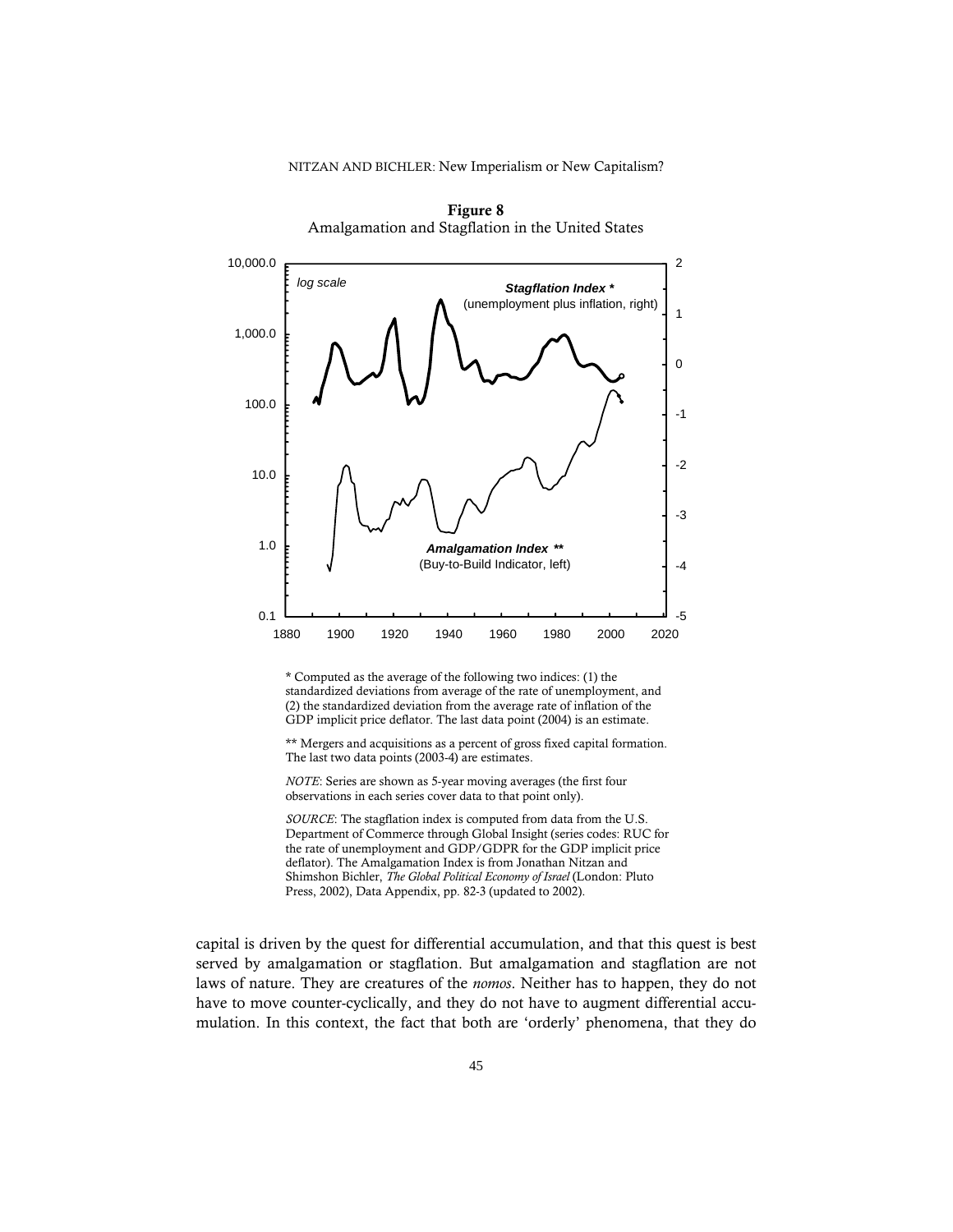move counter-cyclically, and that their inter-related pattern has sustained continued differential accumulation for the past century  $-$  is nothing short of remarkable. The energy necessary to arrest a society of potentially free beings into such a historical straitjacket must be enormous. The fact that humanity now marches with this straitjacket on, and so predictably, attests the victory of the capitalist *nomos.*

The third, related pattern in Figure 8 is the progressive 'tightening' of the inverse correlation between merger and stagflation.<sup>26</sup> This progression from looser to tighter correlation may be related to the spread and penetration of differential accumulation as a central feature of contemporary capitalism*.* Differential accumulation by individual capitalists is not new. But it emerged as a *dominant political process* only toward the end of the nineteenth century, when corporations grew large enough and became sufficiently intertwined with state organizations to engage in systematic strategic sabotage. The process first became important in certain sectors in the United States and Europe, from where it subsequently spread domestically and internationally. However, the spread was highly uneven, and so, despite high capital mobility, the cyclical regimes in different sectors and countries initially were disjoined and out of step with one another. It was only later – with the gradual proliferation and deepening of business principles, conventions and ideology, with the progressive breaking of sectoral envelopes, and with the growing globalisation of ownership – that differential accumulation became the compass of modern capitalism. And therefore it was only toward the middle of the twentieth century, when the combined effect of these processes began to be felt, that breadth and depth grew stylized and more synchronised. By the end of the century, the pendulum of breadth and depth has become almost predictable – so much so that in 1999 we were able to anticipate both the coming end of the neoliberal global merger boom and the shift toward conflict-driven stagflation (Nitzan 1999).

Taken together, the three key features in Figure  $8$  – the growing significance of corporate amalgamation as the main engine of differential accumulation; the counter-cyclical movement of amalgamation and stagflation; and their tightening inverse correlation – can help us understand the changing nature of the capitalist *nomos*. On the one hand, these features provide a clear logic for the capitalisation of power; they suggest a relatively predictable periodicity for its central processes; and they place fairly clear quantitative 'boundaries' around these processes. On the other hand, by focusing on the qualitatively distinct socio-political hallmarks of corporate amalgamation and stagflation, we can historicize their quantitative patterns.

#### Differential Accumulation and the Pattern of Conflict

1

Since differential accumulation is a process of social transformation, its specific regimes are important for understanding the broader nature of institutional and struc-

<span id="page-47-0"></span> $26$  The 25-year moving correlation between the stagflation and amalgamation indices (with the amalgamation index measured as natural log and expressed as deviation from its own trend) rose from a +0.08 in 1914, to –0.94 in 2001.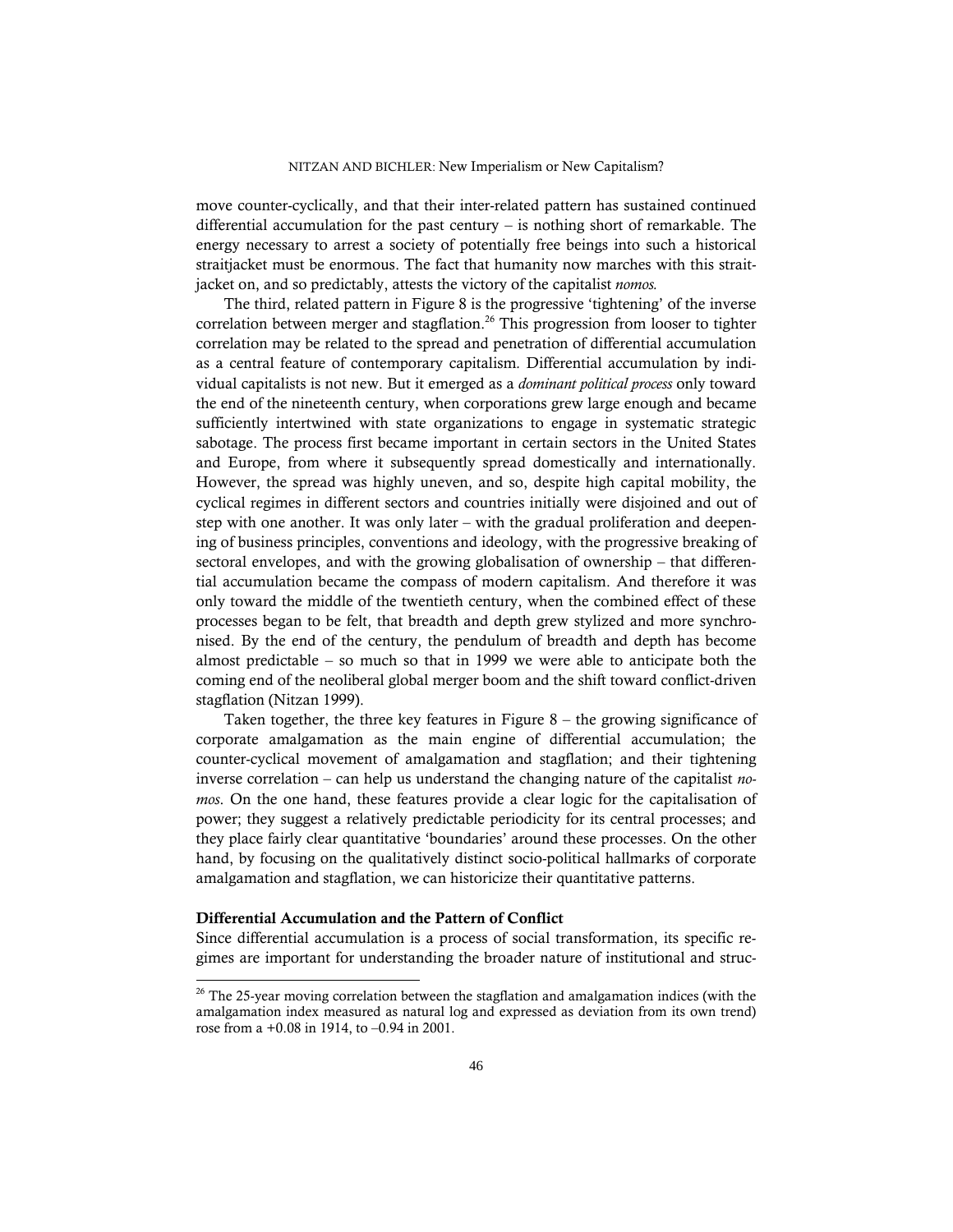tural change under capitalism. Perhaps the most important of these changes concerns the pattern of conflict. Dominant capital struggles to increase its power, primarily relative to other capitalists. In breadth this struggle is direct; in depth, indirect.

When expanding through breadth, capitalists fight each other over the control of existing and new business organizations. This intra-capitalist struggle is commonly associated with overall growth and ongoing institutional change, which in turn partly conceals the conflict between capitalists and society at large. By contrast, in depth, the intra-capitalist struggle is waged over the elemental power of business organization; this struggle is mediated through a redistributional conflict between capitalists and the rest of society. Moreover, in depth, redistribution thrives on stagflation, not growth. Obviously, sustaining such accumulation-through-crisis requires entrenchment, fortified power arrangements and a greater use of force and violence. All in all, then, the social conditions that are conducive to breadth are inhospitable for depth, and vice versa. This fact partly explains why breadth and depth, taken as broad 'regimes,' tend to move counter-cyclically rather than together.

At the global level, and seen from the viewpoint of dominant capital in the core countries, we can tentatively identify several broad phases of differential accumulation whose initially blurred contours gradually sharpen into focus: (1) a mixture of breadth and depth during the period between the 1890s and 1910s; (2) a partial breadth regime during the 1920s; (3) a depth regime in the 1930s; (4) a breadth regime from the 1940s to the 1960s; (5) a return to depth in the 1970s and early 1980s; (6) the re-emergence of breadth in the late 1980s and 1990s; and (7) the apparent return of depth in the early years of the twenty-first century. Let us look at each of these periods more closely.

The period from the 1890s to the 1910s was one of rapid and accelerating economic growth, coupled with relatively low inflation and the beginning of corporate transnationalisation, particularly by large U.S.-based companies. Internationally, differential accumulation was still cloaked in 'statist' clothes, with American and European companies often seen as imperial agents as well as pursuers of their own interests. The competitive expansion of these companies, however, was largely uncoordinated and soon led to the creation of massive 'imbalances' of excess capacity. Left unattended, such imbalances would have spelled business ruin, so there was growing pressure to 'resolve' the predicament via depth. And, indeed, as Figure 8 shows, since the mid-1900s U.S. merger activity had collapsed, followed in the 1910s by war in Europe and the spread of stagflation around the world.

The 1920s offered a brief break. In the United States, merger activity soared while stagflation subsided sharply. In Europe, however, the reprieve was short and stress signs soon were piling up. Protectionist walls, both between and within countries, emerged everywhere; stagflation spread through a cascade of crises; and before long the world had fallen into the Great Depression of the 1930s.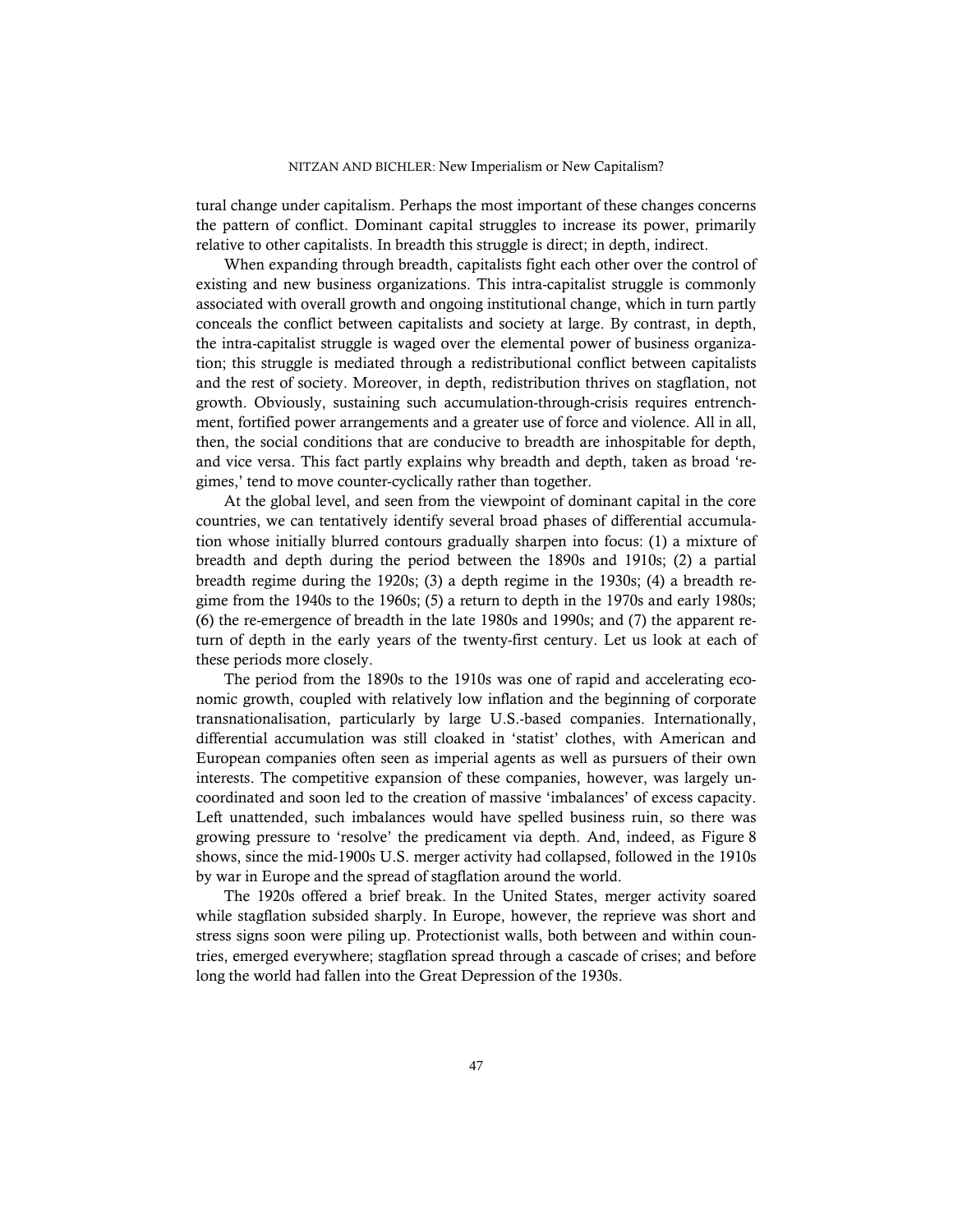By that time, the counter-cyclical pattern of breadth and depth became more apparent, with declining merger activity accompanied by rising stagflation.<sup>27</sup> The new depth regime was marked by the massive use of military force, in which the global power impasse was 'resolved' through an all-encompassing world war. This use of violence was articulated and justified largely in statist terms: it was a war of sovereigns, waged over territory and ideology. But the war also proved highly significant for differential accumulation. Most importantly, it accelerated the relative ascent of U.S.-based corporations, as well as the global spread of the normal rate of return.

After the war, the world again shifted to breadth. The counter-cyclical regime pattern was sharpened even further, while the inverse correlation between inflation and growth became increasingly apparent. On the surface, it looked as if developments during that period, that lasted until the end of 1960s, should have *undermined* breadth. For one, superpower rivalry, decolonisation and the non-alignment movement limited the geographical expansion of Western dominant capital. In addition, many developing countries, previously open to foreign investment, adopted 'import substitution' policies that favoured domestic over foreign producers.

And yet, for much of the 1950s and 1960s, these barriers on breadth were outweighed for by two powerful counter-forces. The first of these was the post-war 'baby boom' that boosted population growth. The second was the post-war rebuilding of Europe and Japan that in some sense was equivalent to the re-proletarianisation of their societies. The result was a powerful breadth engine, particularly for the large U.S. firms that saw their profits soar during that period. The macroeconomic result in the industrialised countries – anomalous from a conventional viewpoint but consistent with differential accumulation – was rapid economic growth averaging 6 per cent during that period, combined with low inflation of only 3 per cent.

This picture was inverted in the 1970s. By then, the German and Japanese 'miracles' had already run out of steam, while Western rates of population growth dropped sharply. Foreign investment could have provided a way out, yet outlets for such investment in developing countries remained hindered by communist or statist regimes. Faced with these obstacles to breadth, dominant capital groups in the developed world were once again driven toward depth, with the average rate of inflation during the 1970s rising to 8 per cent and the average rate of economic growth dropping to 3 per cent. And, as before, the new depth regime was accompanied by heightened conflict and violence. This time, though, the conflict was played out

 $\overline{a}$ 

<span id="page-49-0"></span> $27$  Strictly speaking, and contrary to our stylised characterisation of depth, the Great Depression brought deflation, not inflation. This observation, however, is true only from an aggregate viewpoint. As Gardiner Means (1935) showed in his innovative study of the United States during that period, the nature of the crisis was highly uneven. For smaller firms with little market power the crisis was largely one of sharply falling prices and only a moderate drop in output. The large firms, on the other hand, were able to keep their prices relatively stable and even raise them, while letting their output fall by as much as 80 per cent in some cases. In other words, stagflation, although invisible in the aggregates, was already very much present, if only in embryonic form.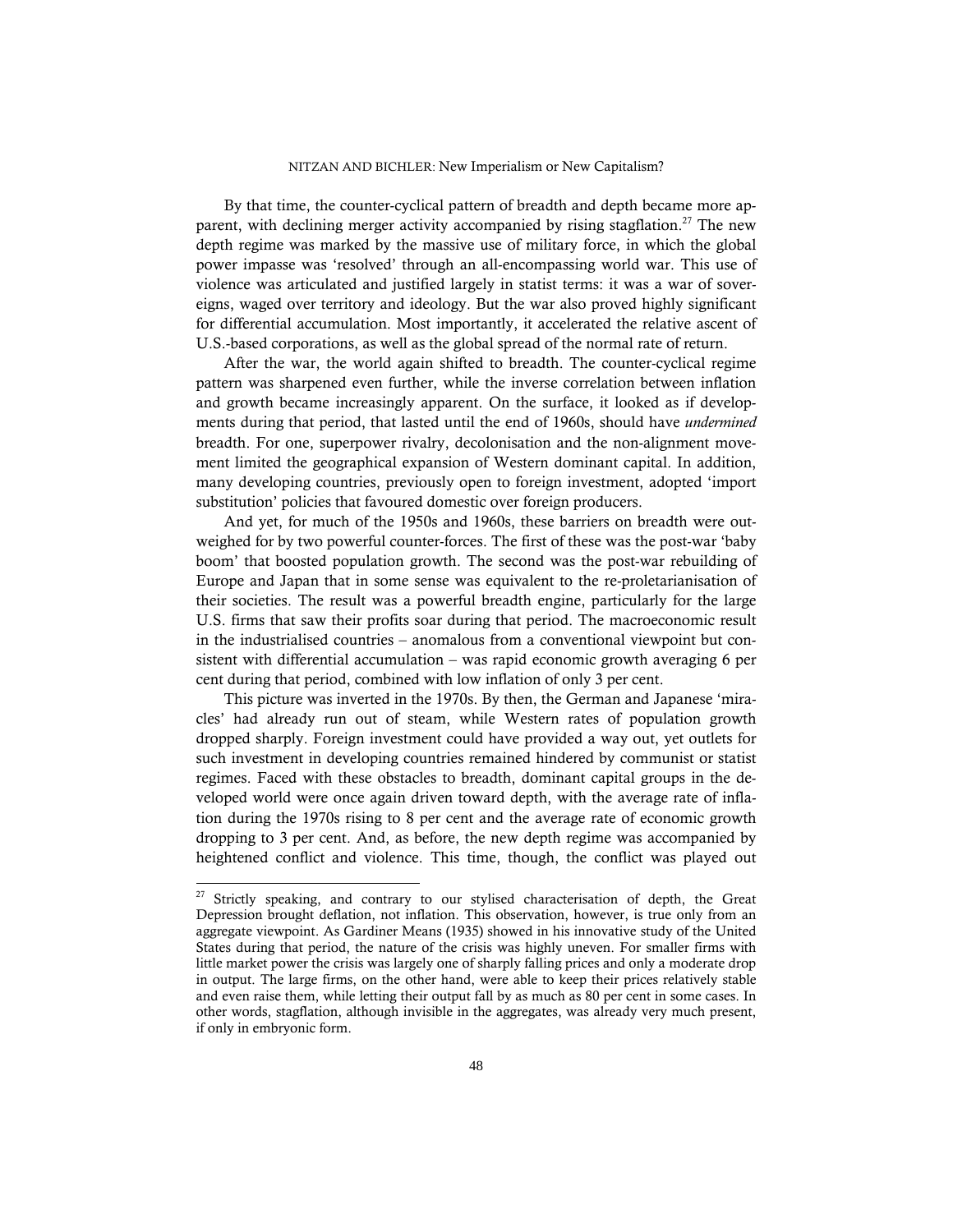mostly in the outlying areas of the developing world, initially in South East Asia and subsequently in the Middle East.

# Enter the Middle East

The role of the Middle East in global capitalism provides a good illustration of the temporal spread and geographical integration of differential accumulation.<sup>28</sup> Until the late 1940s, the region was 'out of sync' with the global cycle of differential accumulation. Its energy resources had already been parcelled out by the international oil companies in the 1920s; but with the world awash with oil, these companies mostly 'sat on their concessions' and produced little. As a result, the Middle East remained relatively isolated, and when Europe slipped into stagflation and conflict during the 1920s and 1930s, capital flight searching for safer havens turned the region into a prosperous 'emerging market.' After the war the tables turned. The Middle East – until then a truly 'outlying area' – suddenly became a centre stage for the global drama of differential accumulation.

Initially, the link was pretty simple, with oil from the region helping sustain the growth underpinnings of global breadth. During the early 1970s, however, when differential accumulation shifted into depth, the relationship became more complicated. As we noted earlier, the inflationary depth regime of the 1970s and 1980s was largely a consequence of dominant capital 'running out of breadth.' This exhaustion in turn was partly the result of bipolar geopolitics that prevented capitalist expansion into outlying areas and contested Western control over 'strategic regions,' particularly the Middle East.

One key consequence of this antagonism was an intense arms race. In this context, it is not surprising that arms exports – of which over one third were now going to the Middle East – rough followed the periodicity of Western inflation: the first process nourished the antagonism and violence of depth, the second its redistributional mechanism. Global arms exports and inflation both rose until the mid-1980s, peaked as the Cold War began to wane, and went into a free fall with the disintegration of communism and the onset of global breadth (see Nitzan and Bichler 2002: Figure 2.10, p. 77). Moreover, the two processes were causally connected: as we shall show in Section 8, military conflict, especially in the Middle East, contributed to rising energy prices, and therefore to higher inflation.

<span id="page-50-0"></span>The late 1980s marked the beginning of yet another breadth phase – this time at the global level. On the surface, the new breadth regime was somewhat anomalous according to our 'stagflation criteria': inflation in the industrial countries dropped sharply – yet, unlike in the previous cycles growth did not revive. A closer inspection, however, may explain why. First, with the collapse of the Soviet Union and the wholesale capitulation of statist ideology, the entire world was finally open for capitalist expansion. The result was that although external breadth for dominant capital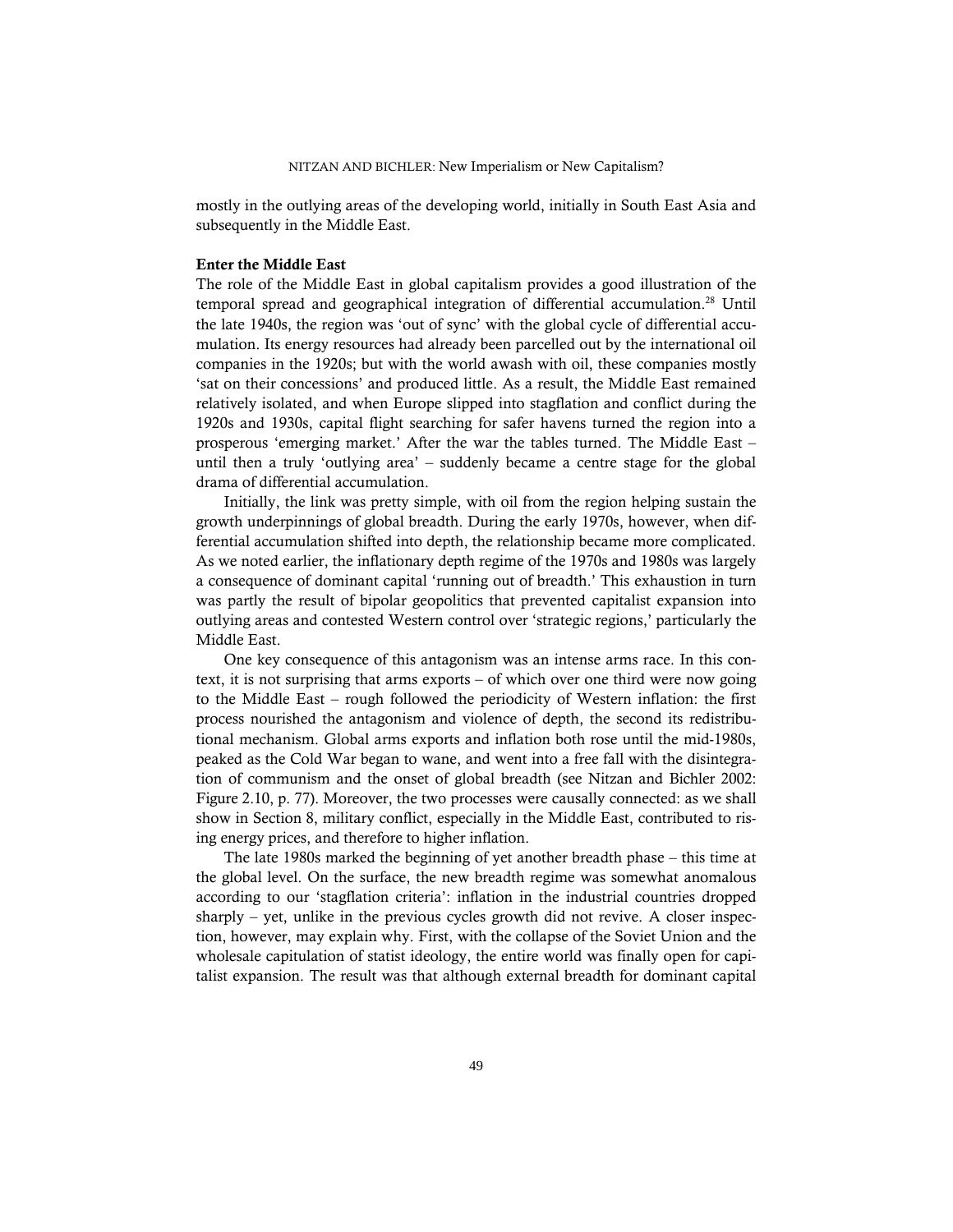fizzled in the industrial countries proper, it remained strong outside of these countries, particularly in developing Asia. [29](#page-51-0) Moreover, cheap imports from Asia helped keep inflation in the industrial countries low despite the latter's domestic stagnation. Second, the ideological demise of public ownership and the 'mixed economy' opened the door for the privatisation of state assets and government services  $- a$ process that, from the viewpoint of dominant capital, was tantamount to green-field investment.[30](#page-51-1) Third and most importantly, the decline of statist ideology weakened the support for 'national' ownership, thus contributing to the spread of cross-border mergers and acquisitions. This combination of expansion into less developed countries, privatisation and corporate amalgamation helped sustain a powerful drive of breadth through merger for large Western corporations, despite the lacklustre growth of their 'parent' markets.

# The Globalisation of Ownership

-

Differential accumulation operating through corporate amalgamation has had a deep, if unrecognized, impact on the decline of statist ideology. As we have seen, over the past half-century, and particularly since the 1980s, mergers have become global in scope. Increasingly, capital has been flowing not only from the so-called 'core' to the 'periphery,' but also in other directions – from the 'periphery' to the 'core,' as well as within the 'core' and 'periphery' clusters themselves. The cumulative effect of this process is illustrated in Table 2.

In 1900, at the zenith of the 'imperialist era,' foreign assets were equivalent to 20 per cent of global GDP. British capitalists, already in relative decline, owned roughly half of these assets (down from 78 per cent in 1855). The next half-century witnessed a sharp decline, with the ratio of foreign assets to GDP falling to a mere 5 per cent in 1945. In 1960, U.S. owners, having taken the primacy from their U.K. peers, controlled half of these assets (with U.K. capitalists down to 41 per cent). From then, foreign investment again started to accelerate, and with cross-border mergers gathering speed, the ratio of foreign assets to world GDP soared from record to record. In 2000, the ratio reached an all time high of 92 per cent. The United States, though, was a follower, not a leader in this process. Owners from other countries expanded

 $28$  For a detailed examination of the Middle East and global differential accumulation, see Nitzan and Bichler (1995), Bichler and Nitzan (1996) and Nitzan and Bichler (2002: Ch. 5).<br><sup>29</sup> During the early 1990s, GDP growth in East Asia averaged 9 per cent, compared with less

<span id="page-51-0"></span>than 3 per cent in the industrialised countries. During that period, U.S.-based transnational corporations saw their net profit from operations in 'emerging markets' rise to 20 per cent of their total net profit, up from 10 per cent in the 1980s (Nitzan 1996).<br><sup>30</sup> Although government deficits declined to around 1 per cent of world GDP in the late 1990s,

<span id="page-51-1"></span>down from their all time high of over 5 per cent in the early 1980s, *overall* government expenditures have continued to rise. By the early 2000s, these expenditures surpassed 17 per cent of world GDP, compared to less than 14 per cent in the 1960s (computed from World Bank data). The privatization of such services – including transportation, water, infrastructure,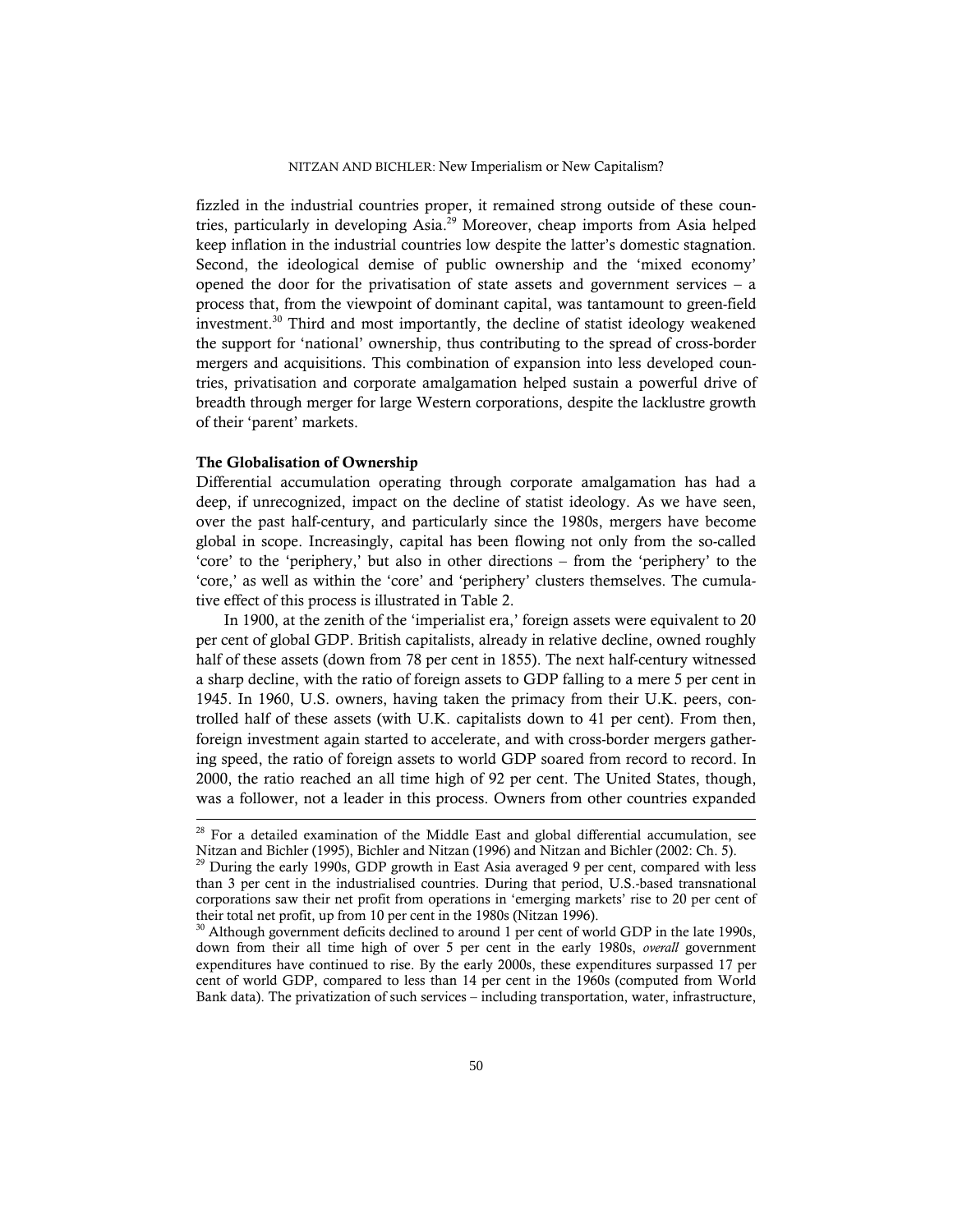their foreign holdings twice as fast and, as consequence, by the end of the twentieth century the overall share of owners based in the United States dropped by one half, to 25 per cent. $31$ 

| Year | <b>Ratio of Global</b><br><b>Gross Foreign</b><br>Assets* to<br>Global GDP (%) | <b>Share of Global Gross</b><br>Foreign Assets* (%) |                    |
|------|--------------------------------------------------------------------------------|-----------------------------------------------------|--------------------|
|      |                                                                                | <b>U.K. Owners</b>                                  | <b>U.S. Owners</b> |
| 1825 |                                                                                | 56                                                  | $\boldsymbol{0}$   |
| 1855 |                                                                                | 78                                                  | $\boldsymbol{0}$   |
| 1870 | 7                                                                              | 64                                                  | $\boldsymbol{0}$   |
| 1900 | 19                                                                             | 51                                                  | $\overline{c}$     |
| 1914 | 18                                                                             | 50                                                  | 6                  |
| 1930 | 8                                                                              | 44                                                  | 36                 |
| 1945 | 5                                                                              | 40                                                  | 43                 |
| 1960 | 6                                                                              | 41                                                  | 51                 |
| 1980 | 25                                                                             | 21                                                  | 28                 |
| 1985 | 36                                                                             | 20                                                  | 29                 |
| 1990 | 49                                                                             | 19                                                  | 21                 |
| 1995 | 62                                                                             | 16                                                  | 22                 |
| 2000 | 92                                                                             | 15                                                  | 25                 |

Table 2 The Globalisation of Ownership

\* Gross foreign asset stocks consist of cash, loans, bonds and equities owned by nonresidents.

*SOURCE*: Obstfeld and Taylor (2004: Table 2.1, pp. 52-3).

 $\overline{a}$ 

<span id="page-52-0"></span>education and security – typically takes the form of giving/selling them to dominant capital, <sup>31</sup> During the 1990s, capital outflow from developing countries has accellerated dramatically, with massive consequences for the global distribution of ownership. For instance, in South Africa the ratio of total foreign assets to GDP rose more than threefold, from 25 per cent in the early 1990s to over 80 per cen in the early 2000, while in South Korea this ratio increased by more than fourfold, from 10 to 40 per cent. By contrast, in the United States, the ratio merely doubled, from 40 to 80 per cent (based on IMF *Balance of Payment Statistics* data through WRDS).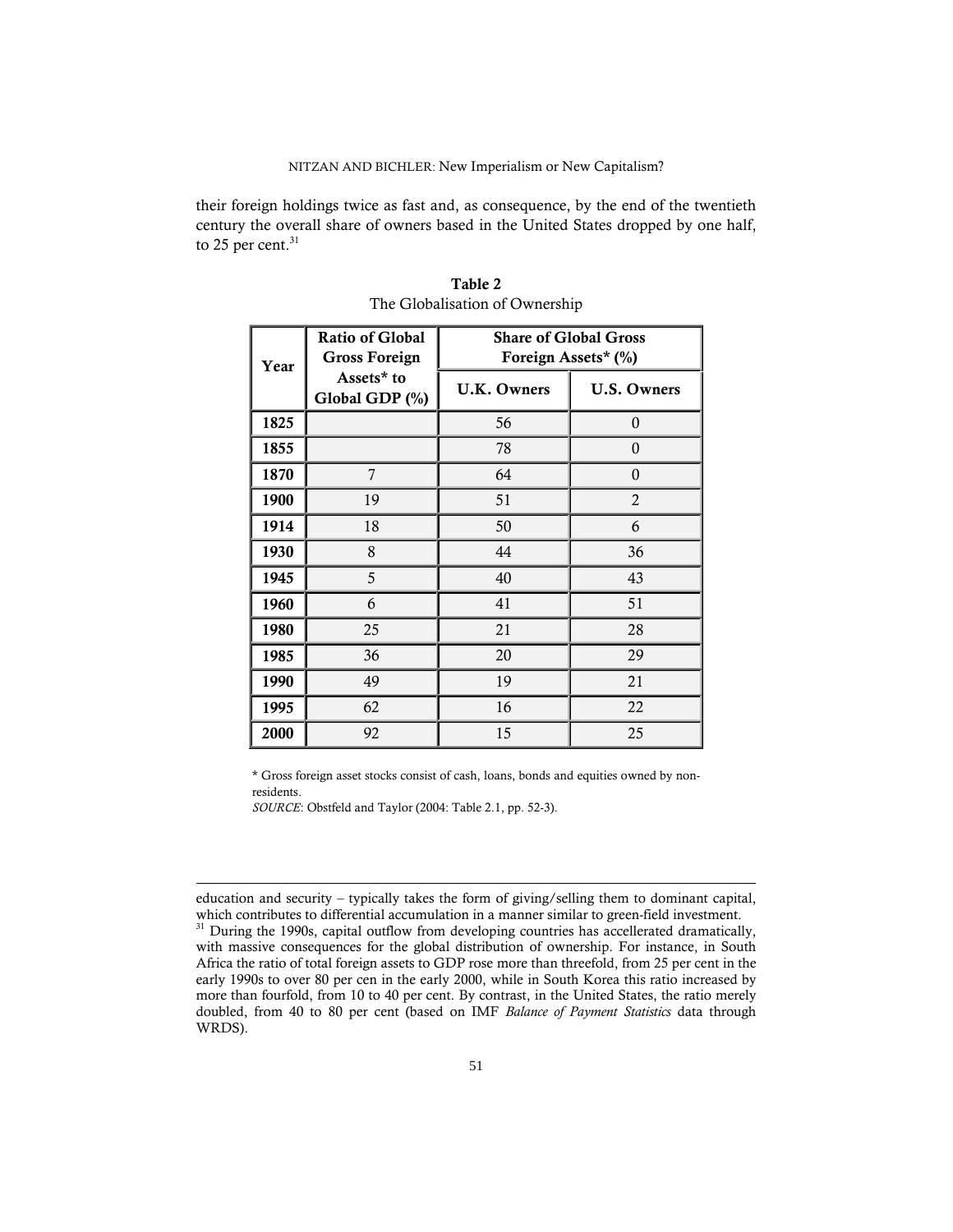There was also a rapid penetration into the United States itself. According to the U.S. Federal Reserve Board, in 2003, U.S. residents owned \$7.9 trillion abroad – but foreigners already owned far more in the United States: \$10.5 trillion in total, roughly 20 per cent of all U.S. assets, private and public, real or imaginary. Dependency on foreign earnings has been rising across the board. According to the U.S. Department of Commerce, U.S.-based transnational firms presently receive one third of their profit from foreign operations, compared with 5 per cent fifty years ago; a similar dependency on foreign operations is growing in other countries, both developed and developing.

Thus, driven by the imperatives of power, differential accumulation via crossborder merger has made *global ownership* – both of private assets and public debt – a reality, even in the United States. Note our specific emphasis here on global ownership rather than 'globalization' more broadly. The latter term has been used to denote a plethora of processes, ranging from culture, through ideology, to religion, politics, trade, production and technology. But under present-day capitalism, these processes are increasingly encompassed by the progressive 'capitalization' of social relations on a global scale; that is, by the progressive 'commodification of power' into universally vendible units. The globalization of ownership implies both the 'discounting' of more and more aspects of social power into asset prices and the increasing ability to buy and sell this commodified power anywhere in the world.

Increasingly, the prime purpose of foreign investment is not to expand production, but to *control the social process*. And with capital flowing in all directions, the main consequence has been to transform dominant capital itself into a progressively global entity. State officials continue to think in aggregate terms, talking in public about the 'national interest' and in private about their 'own' capitalists. But this 'nationalist' emphasis is increasingly out of touch with the changing reality. State policies are 'discounted' into asset prices – only that those who accumulate those assets can no longer be easily classified as 'American,' 'European,' 'Brazilian,' or 'South Korean.'

# 8. THE CURRENT CROSSROADS

With these considerations in mind, we can now turn to assess the current conjunction of world capitalism. Consider again the breadth phase of the 1980s and 1990s as charted in Figure 8. On the one hand, we saw a global merger mania sustained on the back of neoliberal ideology, deregulation and capital mobility in a 'global village.' On the other hand, we observed stagflation taking a free fall, a decline that went well with the neoliberal rhetoric of small government and sound finance.

But in 2000 we hit a turning point. Mergers have collapsed, the stock market has melted, and the 'new economy' has been exposed as a fraud. Historically, falling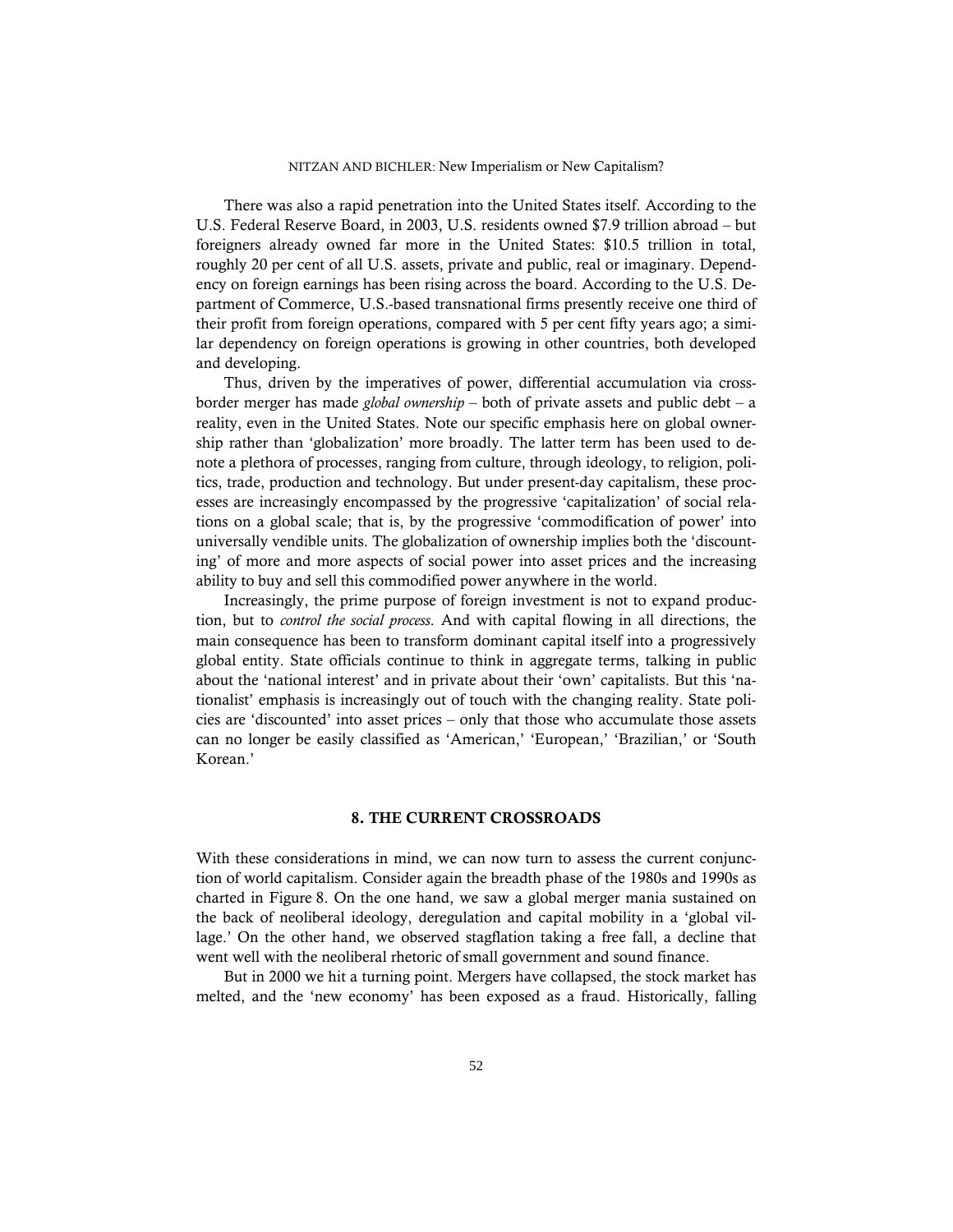mergers have triggered rising stagflation, and Figure 8 indeed suggests that in 2002 the long downtrend of stagflation may finally have bottomed out.

So far, the shift toward higher stagflation has been hesitant. Twenty years of neoliberalism and free trade have created massive excess capacity, huge competitive pressures coming mainly from East Asia, and a capitalist consensus that preaches 'disinflation.' During the 1990s, these developments were warmly welcomed. The policy lingo was anti-inflationary, and 'neoliberal competition' helped reduce inflation. But the process has gone way too far. So much so that in 2003 the chairman of the Federal Reserve Board, Alan Greenspan, spoke of 'an unwelcome substantial fall of inflation.' To our knowledge, that was the first time since the Great Depression that the Fed has made such a declaration. And immediately after Greenspan's statement, U.S. Treasury Secretary John Snow declared the end of a 'strong dollar' policy, which amounted to a similar policy loosening from the fiscal side, with tax cuts and rising spending soon to create America's largest budget deficit ever.

This sudden love for inflation is boosted by an old-new fear: *deflation*. The fear is not unfounded. In 2002, the ratio of total debt to GDP in the United States reached 290 per cent – compared with 165 per cent on the eve of the Great Depression. Under these circumstances, if prices begin falling, firms will be unable to service their debt – and then we face the risk of 'debt deflation,' chain bankruptcies and a total meltdown of accumulation; in other words, the 'China Syndrome' of capitalism.<sup>[32](#page-54-0)</sup> The overall sentiment was summarized in a recent *Financial Times* article by Bill Dudley of Goldman Sacks and Paul McCulley of Pimco: 'Greenspan must go for higher inflation,' they insisted. 'Inflation is too low, rather than too high,' and 'the Fed should welcome a modest rise in inflation.' (Dudley and McCulley 2003).

These considerations point to the emergence of a broad, pro-inflation coalition. The outer perimeter of this coalition is the business sector as a whole that needs inflation in order to avert the prospect of debt deflation. The inner circle of dominant capital wants inflation in order to continue its differential accumulation, now that mergers and acquisitions are in remission. And these forces are supported by central bankers and finance ministers who have been priming the monetary and fiscal pumps, keeping policy on a 'loose' footing.

# Oil prices, Inflation and Profits

 $\overline{a}$ 

But wishful thinking and expansionary policies alone are not enough to kick-start inflation, Japan of the 1990s being a case in point. To ignite inflation you need a 'spark.' And historically – at least over the past thirty years or so – the spark that ignited inflation has always come from the Middle East, and, specifically, from the price of oil.

<span id="page-54-0"></span> $32$  As the Great Depression unfolded, falling nominal GDP caused the debt-to-GDP ratio to soar to over 270 per cent. A similar decline in nominal GDP today would push the debt-to-GDP ratio to over 400 per cent (computations in the paragraph and note are based on data from the Bank Credit Analyst Research Group).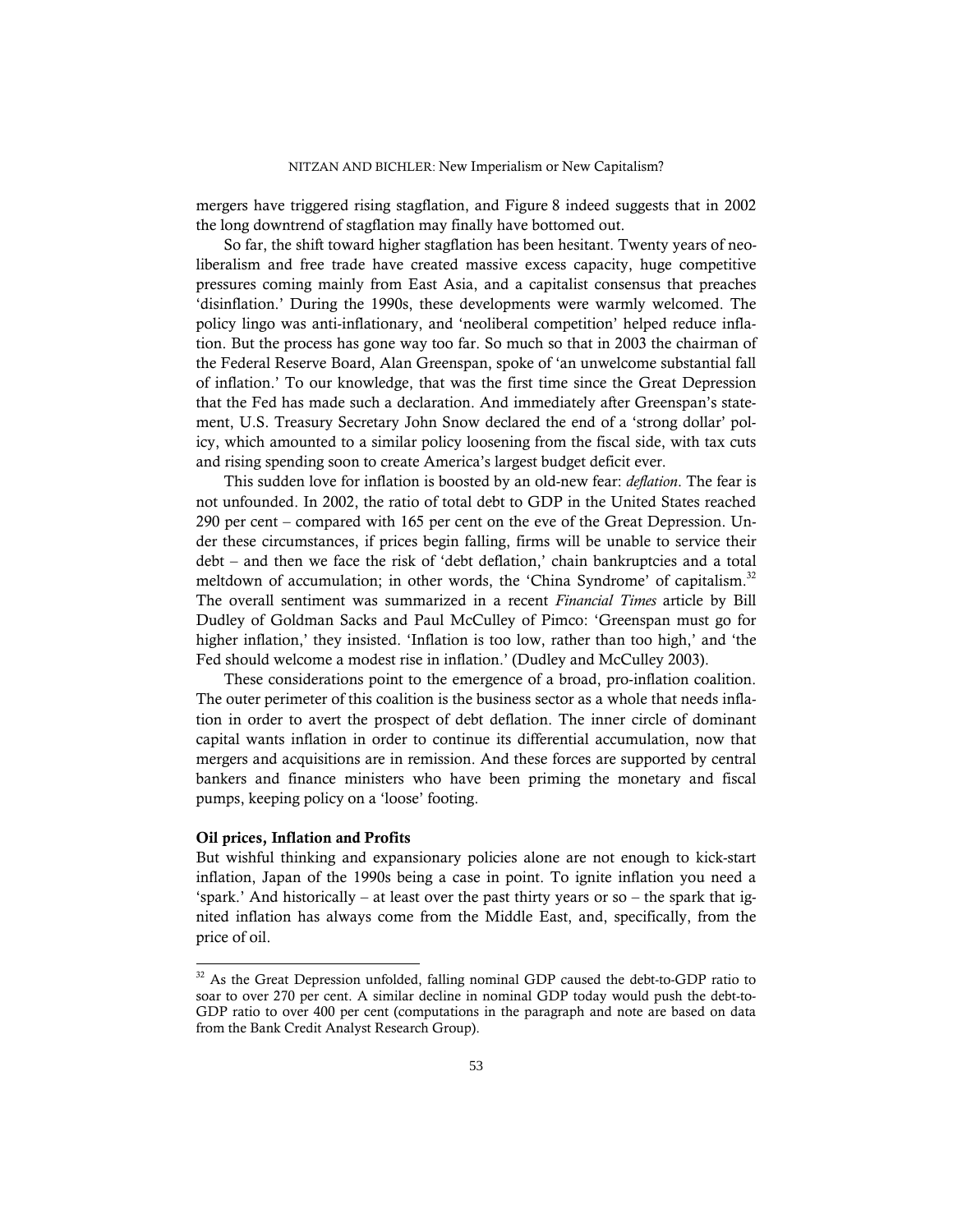

Figure 9 Inflation and the Price of Oil

\* \$ price of crude oil deflated by the U.S. CPI.

 $\overline{a}$ 

*SOURCE*: *International Financial Statistics* through Global Insight (series codes: L64@C110 for CPI in the industrialized countries; L76AA&Z@C001 for the price of crude oil; L64@C111 for the U.S. CPI).

The relationship between oil prices and inflation is illustrated in Figure 9. The thick line in this chart measures the average rate of inflation in the industrialised countries. The thin line shows the 'real' price of oil – in other words, the dollar price deflated by the U.S. CPI. And as the figure shows, since the mid 1970s, oil prices have been a clear 'leading indicator' for inflation.<sup>[33](#page-55-0)</sup>

<span id="page-55-0"></span><sup>&</sup>lt;sup>33</sup> Note that we emphasise here oil prices as a 'leading indicator' rather than a 'direct cause' of inflation. The relationship between oil prices and inflation is only partly anchored in the role of oil as a key production input. (The dollar value of oil produced in 2001 accounted for only 2.1 percent of world GDP, compared to 7.5 percent in 1980 – still a sizable proportion but hardly enough to 'determine' overall inflation.) The more important reason for the correlation is that the leading capitalist groups tend to view the price of oil as a 'barometer' of future inflation and adjust their overall pricing strategies in line with its fluctuations.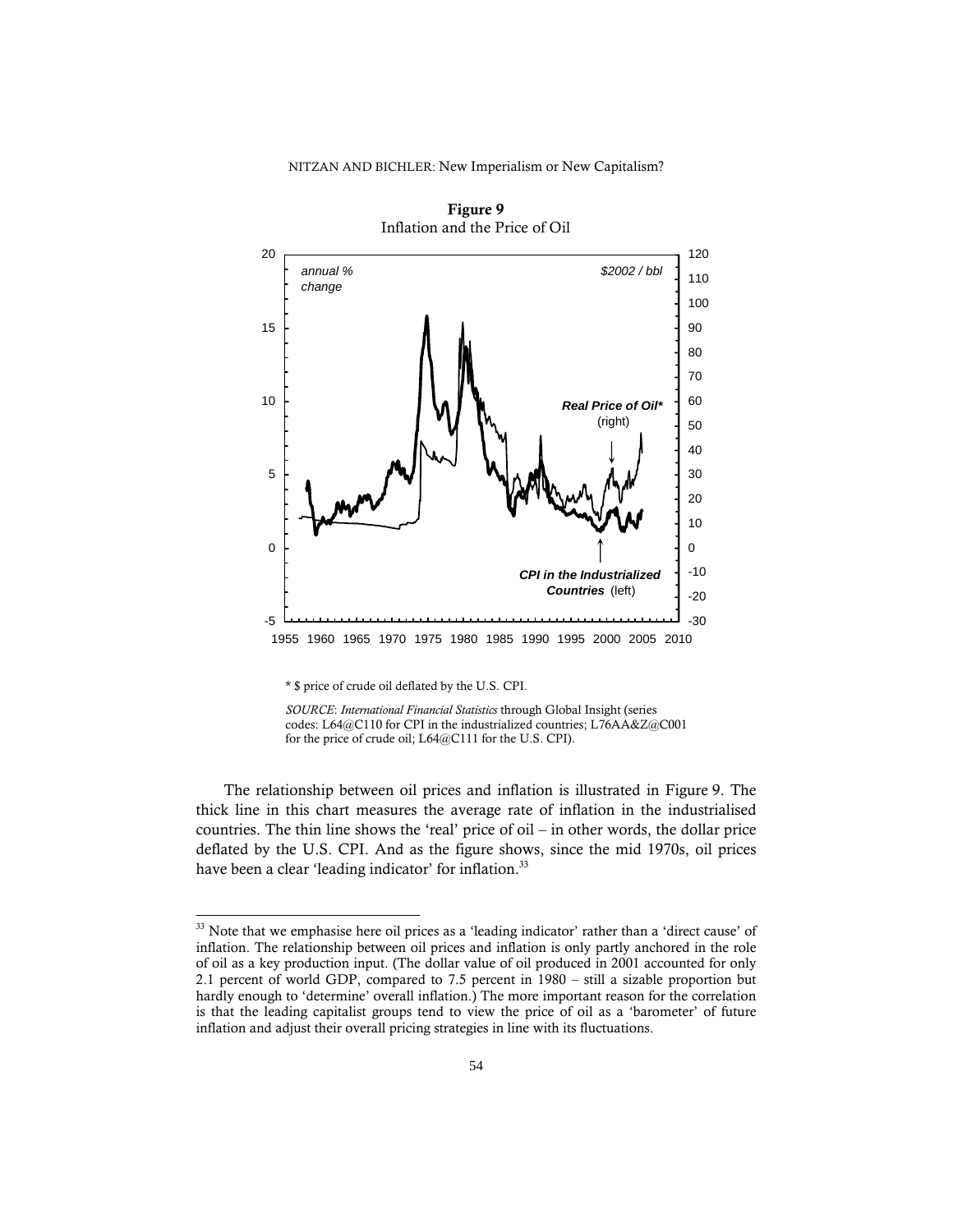Of course, the price of oil does not go up simply because one wants it to rise. Someone – and specifically those who sell and buy oil – must push/pull up this price. Now, everyone knows that crude oil producers, particularly OPEC, benefit from higher oil prices. But apparently not too many people realize that the oil companies – which are the biggest *buyers* of crude oil – are also hooked on high oil prices. The reason for this addiction is simple enough. A rise in the price of crude oil tends to tighten cooperation among oil companies and spread panic among buyers; this sweet combination has the effect of raising markups; and if you multiply higher cost by higher markups, you get much higher profits.

The result is that production volumes are relatively insignificant to oil profit. The key factor is price – and the higher, the better. In this drama, OPEC is a friend, not a foe of the oil companies; certainly there is no need to conquer its oil wells (that is, unless the cartel has neglected its duty and let the price drop to \$10 a barrel, as it did in 1999). The impact of oil prices on the differential accumulation of the oil companies is illustrated in Figure 10. The thin line shows the 'relative' price of oil, com-puted by dividing the dollar price per barrel by the U.S. CPI, and lagged on year.<sup>[34](#page-56-0)</sup> The thick line shows the per cent share of oil companies in global corporate profit. The correlation between the two series is so tight that you can hardly squeeze a pin between them. If you know what happens to the relative price of oil, you know pretty much what happens to the differential profits of the oil companies.<sup>[35](#page-56-1)</sup>

During the oil crisis of the 1970s and early 1980s, the cost of oil shot through the roof. In 1979 a barrel of oil cost over \$90 in today's prices. During those happy stagflationary times, the oil companies pocketed nearly 20 per cent of all global profits. But as differential accumulation moved into breadth, mergers and acquisitions picked up, inflation fell and oil prices dropped even faster. The oil companies' global share of profit collapsed, reaching a mere 3 per cent during Clinton's presidency.

To recap, then, the situation on the eve of the 2001 U-turn was as follows: (1) Firms the world over had become scared of deflation; (2) dominant capital developed a yearning for some inflation, now that mergers had gone into hibernation; (3) central banks started to worry that inflation was 'too low'; (4) and OPEC and the large oil companies witnessed the price of oil slide and their earnings fall to the abyss. At this conjunction, a rise in the price of oil, hopefully feeding into a more generalized inflation, would have made them all heave a sign of relief.

-

<span id="page-56-0"></span><sup>34</sup> Reported corporate earnings represent the moving sum of the past four quarters. The full impact on profit of a change in the price of oil therefore is felt only after a year. 35 The correlation coefficient between the two monthly series measures 0.80 (out of 1) for the

<span id="page-56-1"></span>period since January 1974, and 0.92 for the period since January 1979.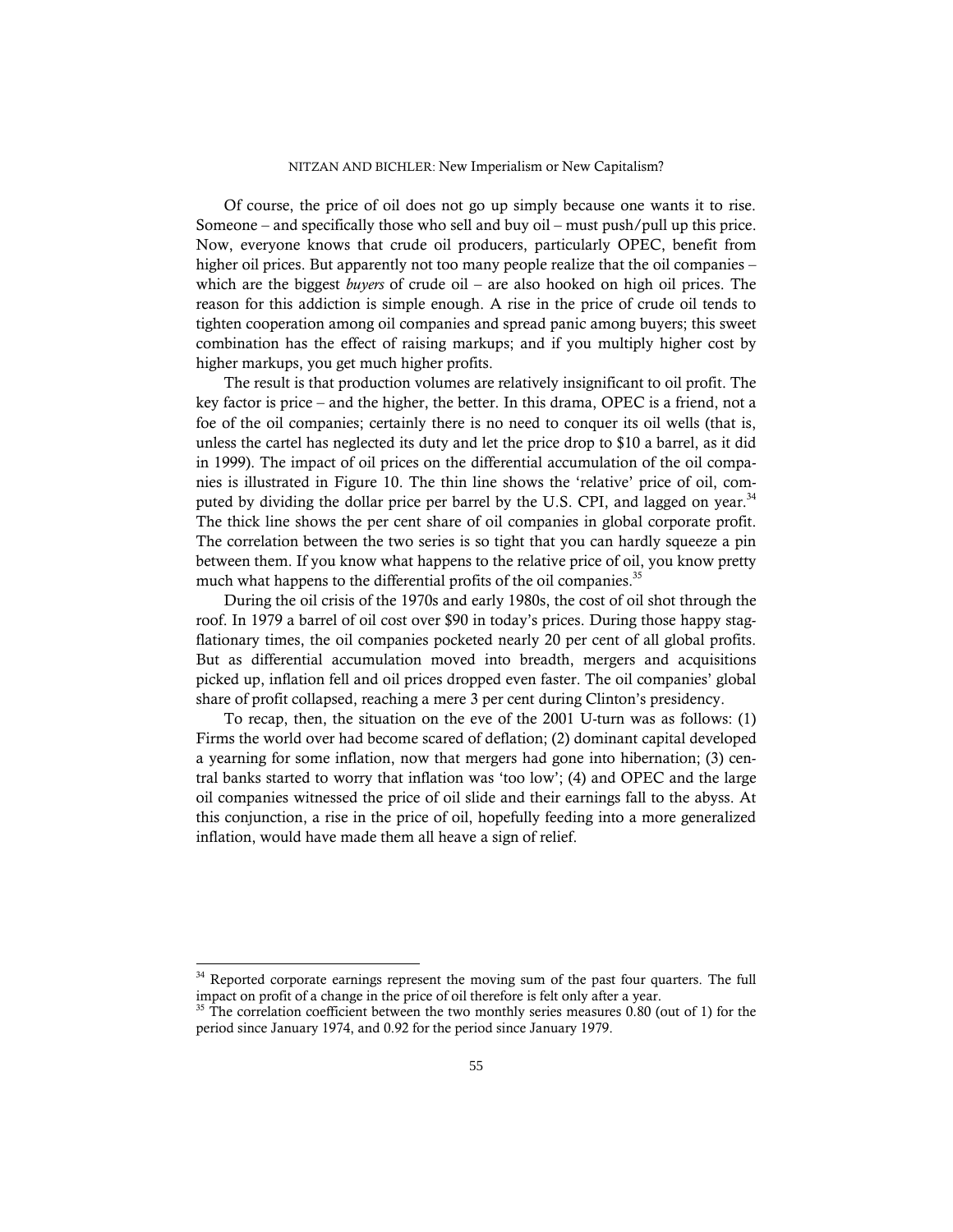

Figure 10 The Price of Oil and the Global Distribution of Profit

*NOTE*: Net profit is computed by dividing market value by the price/earning ratio. Data are restated to reflect changes in the constituent companies in the series. Series are smoothed as 12-month moving averages.

*SOURCE*: Datastream (series codes: OILNWD for the integrated oil companies; TOTMKWD for world total); Global Insight (series codes L76AA&Z@C001 for the price of crude oil; L64@C111 for the U.S. CPI).

# The New Wars

But, then, how do you get oil prices to go up in a world 'drowning in oil,' as the *Economist* of London put it? (Anonymous 1999) The answer is cruel but simple: conflict in the Middle East.

Since the 1960s, Middle East conflicts were closely related to oil in more than one way. Most explanations of this link combine 'realism' with 'economics.' The basic reasoning boils down to an international conflict over raw materials. On the hand, we are told, there are the industrialised countries that 'need' cheap oil in order to sustain their 'growth' and 'expanded accumulation.' On the other hand there are the countries of the Middle East, organized through OPEC, whose intention is to extract from the process as much 'rent' as they can. This broad conflict is complicated by various factors: for example, inter-state rivalry, say between the United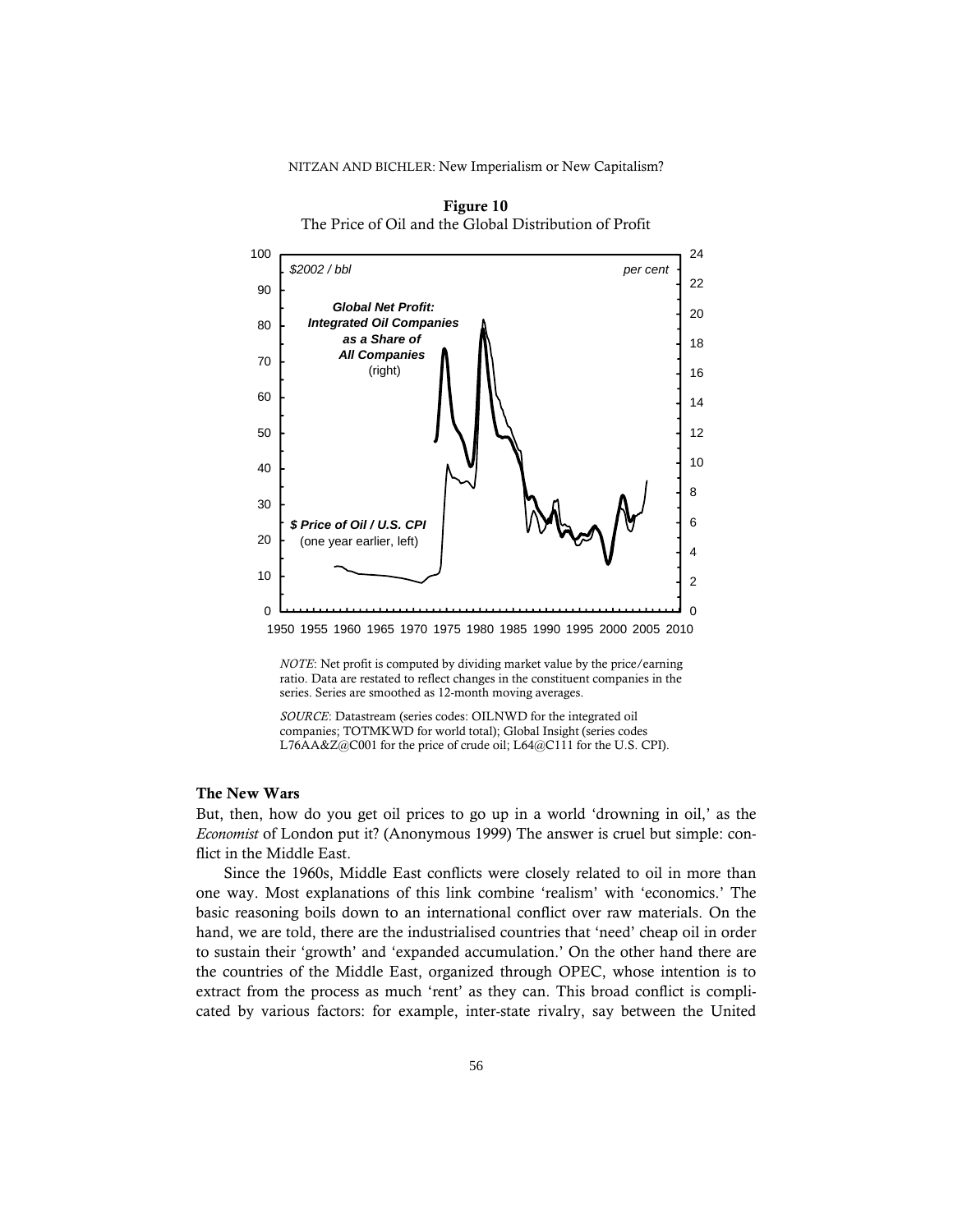States on the one hand, and the Soviet Union (previously) and Europe and Asia (presently) on the other; religion and ethnic hostilities in the Middle East itself; or the interests of various 'sectors' and capitalist 'factions' in the industrialised countries.

In this polemic of high politics and resource economics, few have bothered to break through the aggregate front, fewer have done empirical work, and almost no one has dealt with the question of how exactly accumulation by the oil companies fits into the picture. Figure 11 shows the history of differential accumulation by the 'Petro-Core' of leading oil companies – specifically, BP, Chevron, Exxon, Mobil,



Figure 11 The Petro-Core's\* Differential Accumulation and Middle East 'Energy Conflicts'

\* British Petroleum (BP-Amoco since 1998), Chevron (till 2000), Exxon (ExxonMobil since 1999), Mobil (till 1998), Royal-Dutch/Shell and Texaco (till 2000). Company changes are due to merger.

*NOTE*: Until 1993, the Fortune 500 list included only industrial corporations (firms deriving at least half their sales revenues from manufacturing or mining). From 1994 onward, the list includes all corporations. For 1992-3, data for Fortune 500 companies are reported without SFAS 106 special charges.

*SOURCE*: *Fortune*: Standard & Poor's *Compustat*.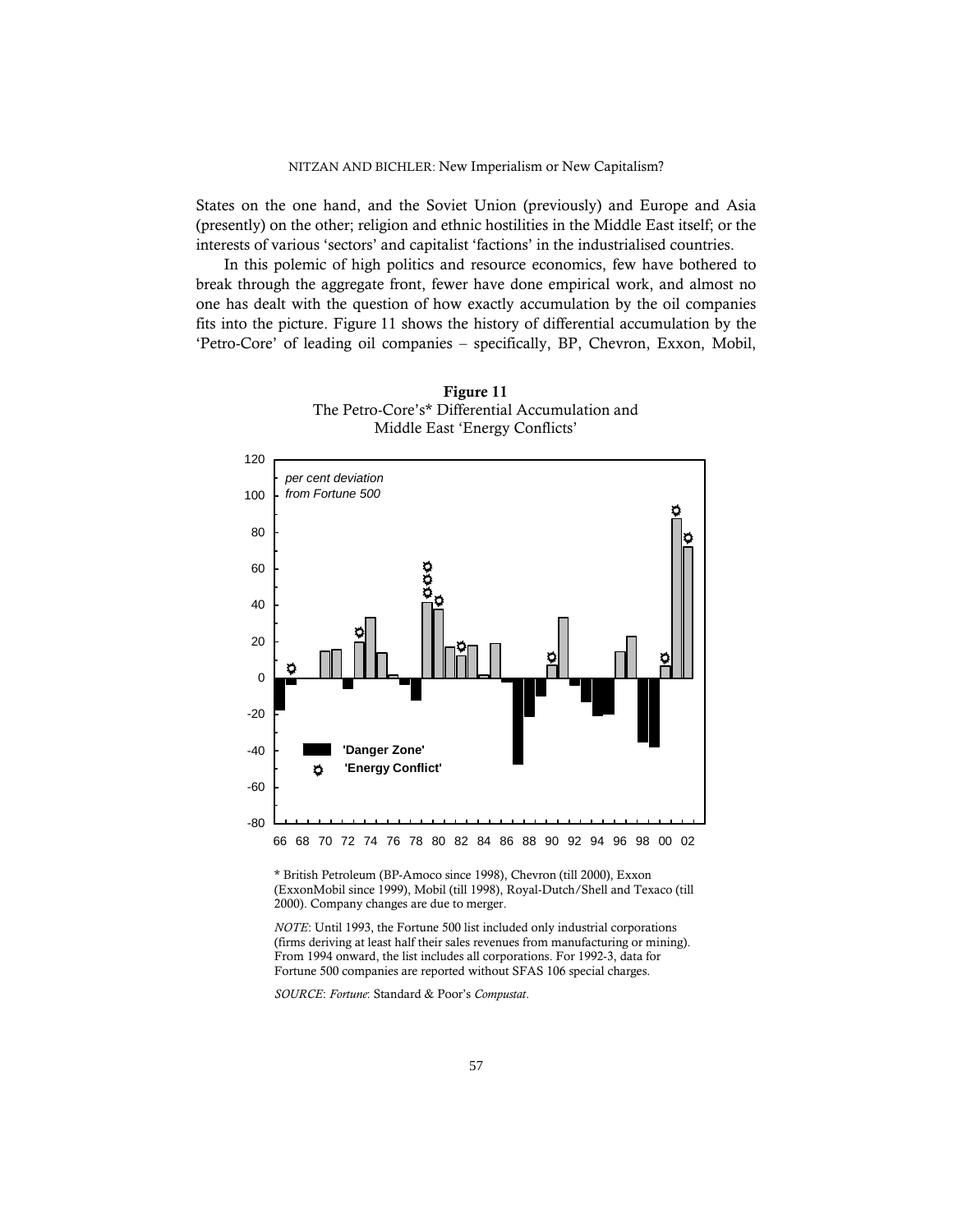Royal Dutch Shell and Texaco.<sup>36</sup> Each bar in the figure measures the difference between the rate of return on equity of these companies and the average rate of return on equity of the Fortune 500 benchmark (with the result expressed as a percent of the average). The grey bars show years of differential accumulation; that is, years in which the leading oil companies beat the average with a higher rate of return. The black bars show periods of differential *de*cumuation; that is, years in which the leading oil companies trailed the average. For reasons that will become apparent in a moment, these latter periods signal 'danger' in the Middle East. Finally, the explosion signs show 'Energy Conflicts' – namely, conflicts that were related, directly or indirectly, to oil.<sup>37</sup> The figure exhibits three related patterns, all remarkable in their persistence:

- First, *every* energy conflict in the Middle East was preceded by a danger zone, in which the oil companies suffered differential *de*cumulation.
- Second, *every* energy conflict was followed by a period during which the oil companies beat the average.
- And, third, with only one exception in 1996-7, the oil companies *never* managed to beat the average without an Energy Conflict first taking place.<sup>38</sup>

This 'if-and-only-if' pattern seems almost too stylized to be true. Is it possible that the *only* thing that makes the oil companies beat the average are wars in the Middle East? And could it be that the *only* 'pre-requisite' for conflict in the Middle East is the 'underperformance' of several oil companies?

Of course not. Human history is always partly a documentary, partly an adventure story. Since the narrative of the story is chosen by those who tell it, the result is inherently controversial (Carr 1961). The important thing about history, though, is not its 'ending' or 'conclusions,' but its very possibility – that is, our ability to conceive a pattern, a logic, a meaningful sequence in human affairs. The particular history examined in this paper derives from and critiques many layers of prior conceptual revolutions – including the invention of history in Ancient Greece (Castoriadis 1991); the mechanical worldview from Ancient Egypt to Kepler, Galileo and Newton (Mumford 1967, 1970); the dialectical method of Hegel and Marx; Gabor's holo-

 $\overline{a}$ 

<span id="page-59-0"></span> $36$  Due to mergers, the data in Figure 11 pertain to British Petroleum till 1997 and for BP-Amoco since 1998; to Chevron and Texaco till 1999 and to Chevron-Texaco since 2000; to Exxon and Mobil till 1998 and to ExxonMobil from 1999; and to Royal-Dutch/Shell throughout.

<span id="page-59-1"></span><sup>&</sup>lt;sup>37</sup> The conflicts include the 1967 Arab-Israeli conflict; the 1973 Arab-Israeli conflict; the 1979 Israeli invasion of Lebanon; the 1979 Iranian Revolution; the 1979 Soviet invasion of Afghanistan; the 1980 beginning of the Iraq-Iran War; the 1990/1 first Gulf War; the 2000 beginning of the second *Intifada*; the 2001 Coalition invasion of Afghanistan; and the 2002 Coalition invasion of Iraq.<br><sup>38</sup> Although there was no 'official' conflict in 1996-7, there was plenty of violence, including an

<span id="page-59-2"></span>Iraqi invasion of Kurdish areas and U.S. cruise missile attacks.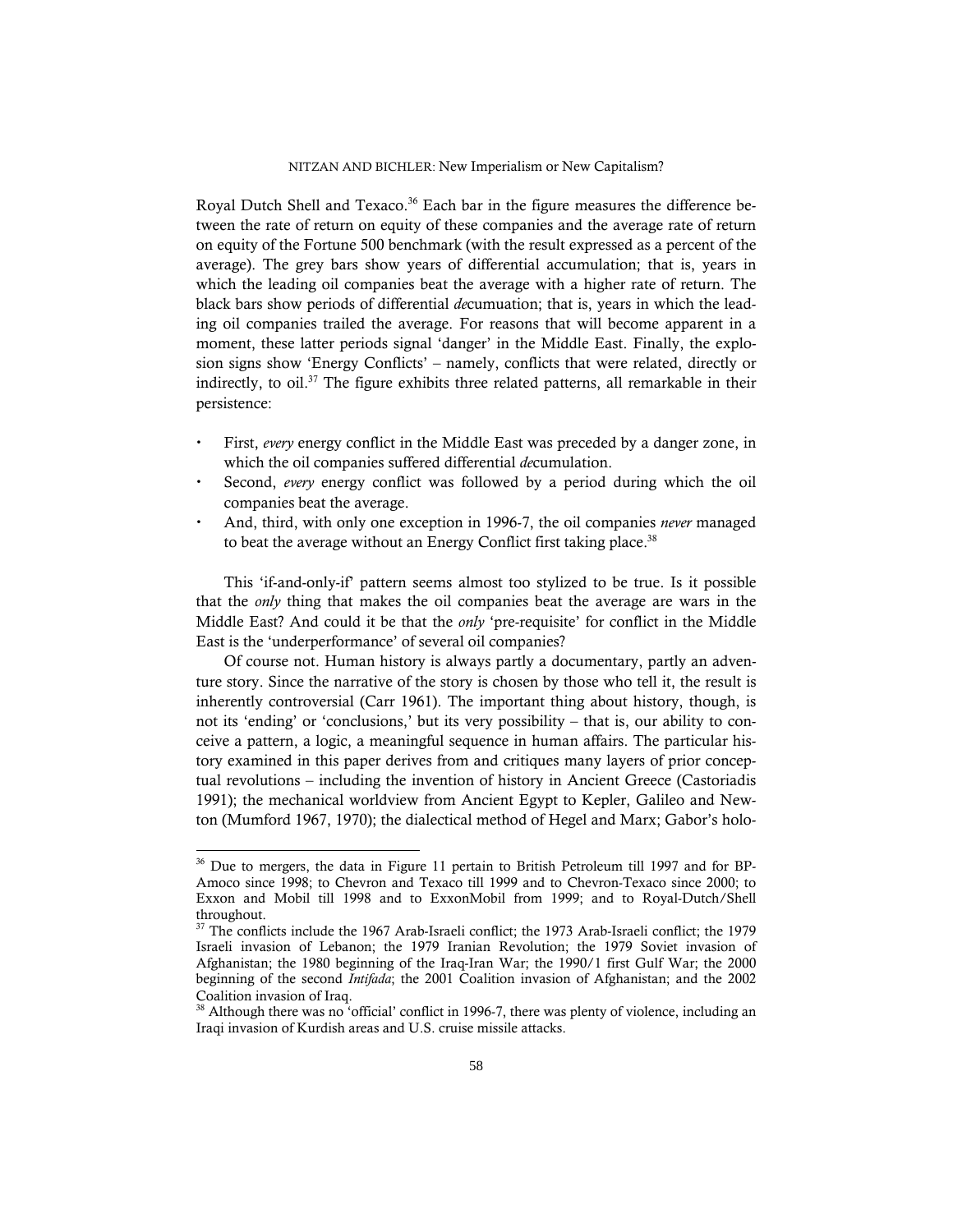gram and its metaphoric derivations from Veblen to Bohm; the notion of a world system (Wallerstein 1987); the post-colonial emergence of 'ethnic analysis.'

Obviously, then, the capitalist history we describe here can never be 'reduced' to a single reason. But to understand this history means to give it a pattern, to assign a hierarchy to the various explanations that constitute its *nomos*, and to be able to use this pattern to make some meaningful 'predictions.'

These predictions, we should emphasize, are not meant as a technical exercise (of the type proposed by Karl Popper). Unlike the ancient wizard, the security strategist and the financial analyst, our goal is not to outguess the future in order to beat the average; we do not wish to anticipate the past by fitting regression models; and we certainly do not mean to imply that history is somehow 'pre-determined' and therefore 'foreseeable.' The purpose is entirely different: it is to light a spark, to create a flash, to enable insight.

Why do we need such a spark? According to Cornelius Castoriadis (1991), every society is constituted and re-constituted by a 'cognitive closure,' a solid wall of beliefs that creates, defines and contains its basic ontology and epistemology – to the exclusion of all alternatives. Every new theory, including our own, has to penetrate this cognitive closure. Taken together, our proposed 'power theory of value' and 'capitalization as power,' our notion of 'capital-state symbiosis,' our concept of 'differential accumulation,' the pattern of stagflation and merger regimes, the role we ascribe to 'energy conflicts,' and our critique of existing views – represent a new approach. This approach presently stands outside and against the cognitive closure. In order to pierce this cognitive closure it needs to be articulated logically and demonstrated historically. But that in itself may not be enough. Logical consistency and historical insight can easily be ignored.

And it is here that prediction serves a role: it grabs attention. By peering into the unknown future, by providing insight into yet unobserved events, by shedding light on previously ignored realities, prediction creates a sense of adventure. It is a flare, a stunt, a spectacle. It is a light beam that lures us, through the cracks in the wall, to look beyond our own closure.

With this in mind, note that the pattern of accumulation and conflict in Figure 11 is not a retroactive 'prediction' of history. We first suggested this pattern in a series of discussion papers in 1980s. These papers predicted the first Gulf War of 1990-1.<sup>39</sup> We then developed the argument further in a two-paper series published in 1995-6. These latter articles predicted the second Gulf War of 2002-3[.40](#page-60-1) 

Note further that this pattern has not been concocted out of thin air. It is not a mere 'correlation' discovered by accident, or through mindless computer simulations. Rather, it emerges from a systematic discussion that begins from a critique of the 'substantive' view of capital and develops an alternative theory of 'capital as

1

<span id="page-60-0"></span><sup>&</sup>lt;sup>39</sup> See Rowley, Bichler and Nitzan (1989); Nitzan, Rowley and Bichler (1989) and Bichler, Rowley and Nitzan (1989).<br><sup>40</sup> See Nitzan and Bichler (1995) and Bichler and Nitzan (1996).

<span id="page-60-1"></span>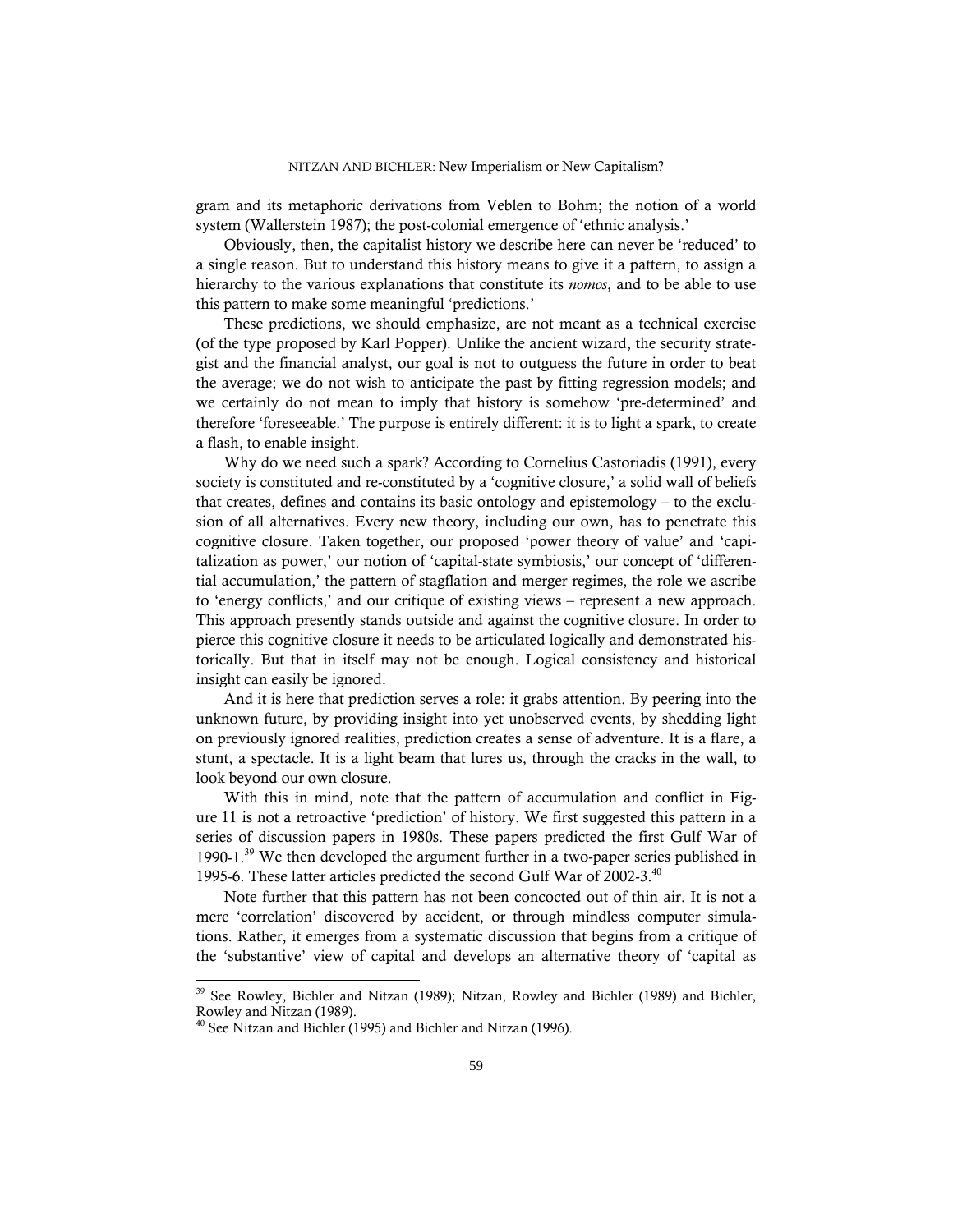



*NOTE*: Net profit is computed by dividing market value by the price/earning ratio. Series denote monthly data smoothed as 12-month moving averages.



power.' This theory then leads us to the concept of differential accumulation by dominant capital, to the growing symbiosis of capital and state, and to the increasing integration of dominant capital and state organs. From there, we develop the logic of differential accumulation regimes, the primacy of corporate merger and stagflation, and the political history of their pendulum. It is within this broader understanding of the capitalist *nomos* that the interaction between the oil companies and international conflict needs to be examined.

The historical pattern in Figure 11, although stylized, is far from uniform. This pattern is mediated by shifts in the nature of global differential accumulation and by inner conflict within dominant capital itself. Specifically, we can identify three distinct periods, each characterized by a different regime of differential accumulation,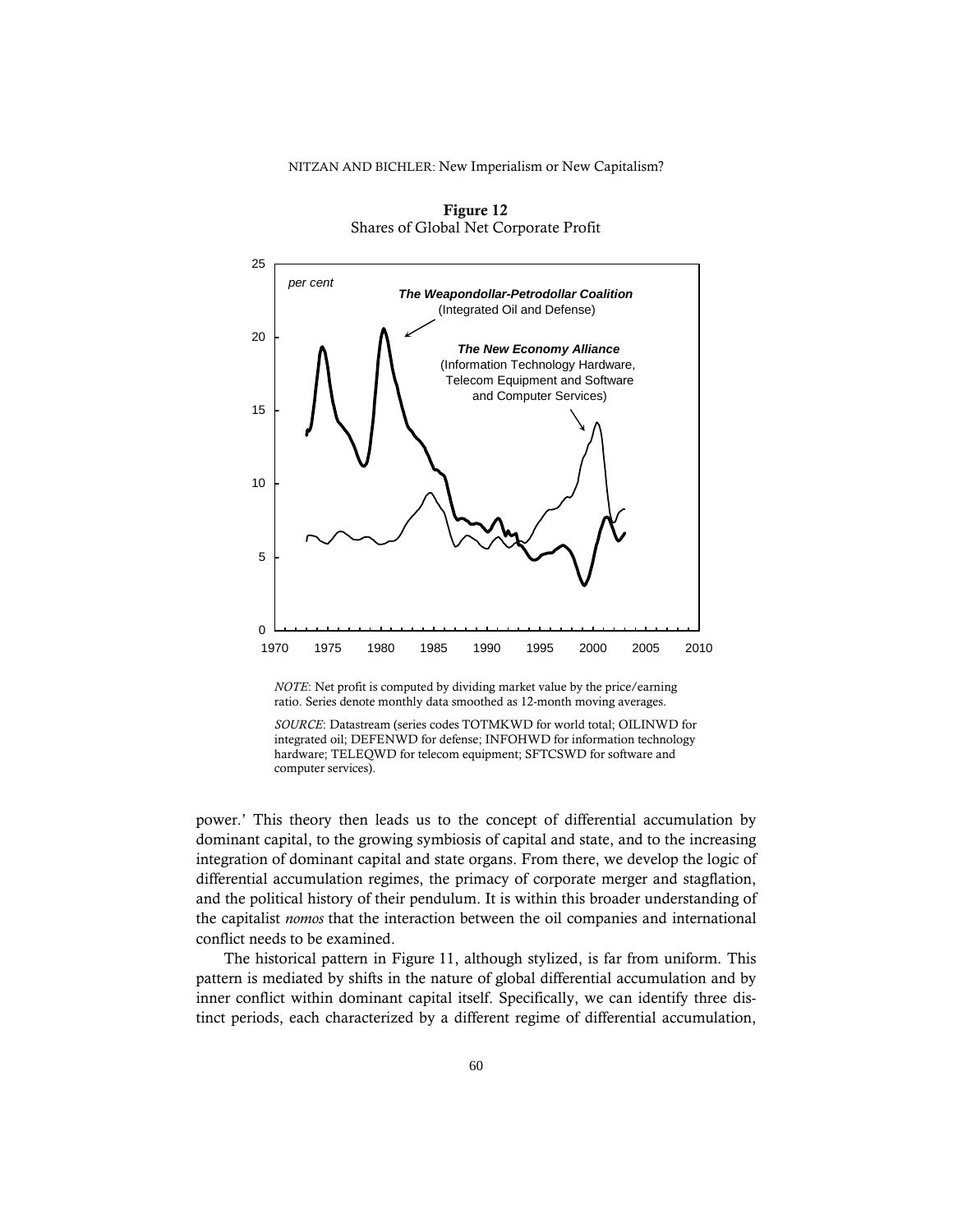and each led by a different subset of dominant capital. Figure 12 shows the changing fortunes of two such coalitions, expressed as the per cent share of each group in global net profit. The first group, which we label the 'Weapondollar-Petrodollar Coalition,' comprises the world's listed armament contractors and oil companies. The second group, the 'New Economy Alliance,' is made of listed hardware and software information technology firms that operate mostly in civilian markets. By comparing the progression of the series in Figure 11 and Figure 12, we can make sense of the broad pattern of global differential accumulation, of the changing role of the two coalitions within dominant capital, and of the troubled history of Middle East 'Energy Conflicts.'

During the 'depth' era of the 1970s and early 1980s, global differential accumulation was fuelled by stagflation, driven by conflict and idealized by superpower confrontation. The leading faction within dominant capital was the 'Weapondollar-Petrodollar Coalition,' whose share of global profits peaked at over 20 per cent (Figure 12). In this context, the oil companies, being politically front and centre, managed to *beat* the average comfortably, with only occasional setbacks that were quickly 'corrected' by Middle East conflicts (Figure 11).

During the 'breadth' period of the late 1980s and 1990s, merger replaced inflation as the main engine of global differential accumulation, superpower confrontation gave way to a 'global village' and war profits made room for peace dividends. The leading faction of the breadth phase was the 'New Economy Coalition,' whose hectic mergers and leveraged hype helped send its global profit share to 14 per cent by the end of the period, while that of the Weapondollar-Petrodollar Coalition sank to an unprecedented low of 3 per cent (Figure 12). Neoliberal rhetoric replaced the welfare-warfare state, conflicts in the Middle East grew fewer and farther between, and the oil companies commonly *trailed* the average (Figure 11).

Events over the past three years suggest that this second period may have come to an end: the long merger boom has collapsed, stagflation has picked up and the global trajectory has shifted from peace dividends back to war profits. Whether these developments represent a mere historical blip or the beginning of a long depth regime, is of course much too early to tell and certainly beyond the scope of this paper. We hope to widen the historical picture in our future work. In the meantime, we restrict ourselves to several 'positivist' propositions about what may lie ahead.

Looking forward, our framework in this paper suggests three possible paths: (1) differential accumulation through renewed breadth, (2) differential accumulation via depth, or (3) differential *de*cumulation. As these lines are being written (late 2004), there are preliminary signs that merger activity has began to revive after three years of sharp declines. If this revival gains momentum, dominant capital will be all too happy to burry the stagflation hatchet. But the merger upswing could falter (as it did in the 1900s, the 1930s and early 1970s; see Figure 4) – and if it does fade, dominant capital will likely prefer stagflation over differential decumulation.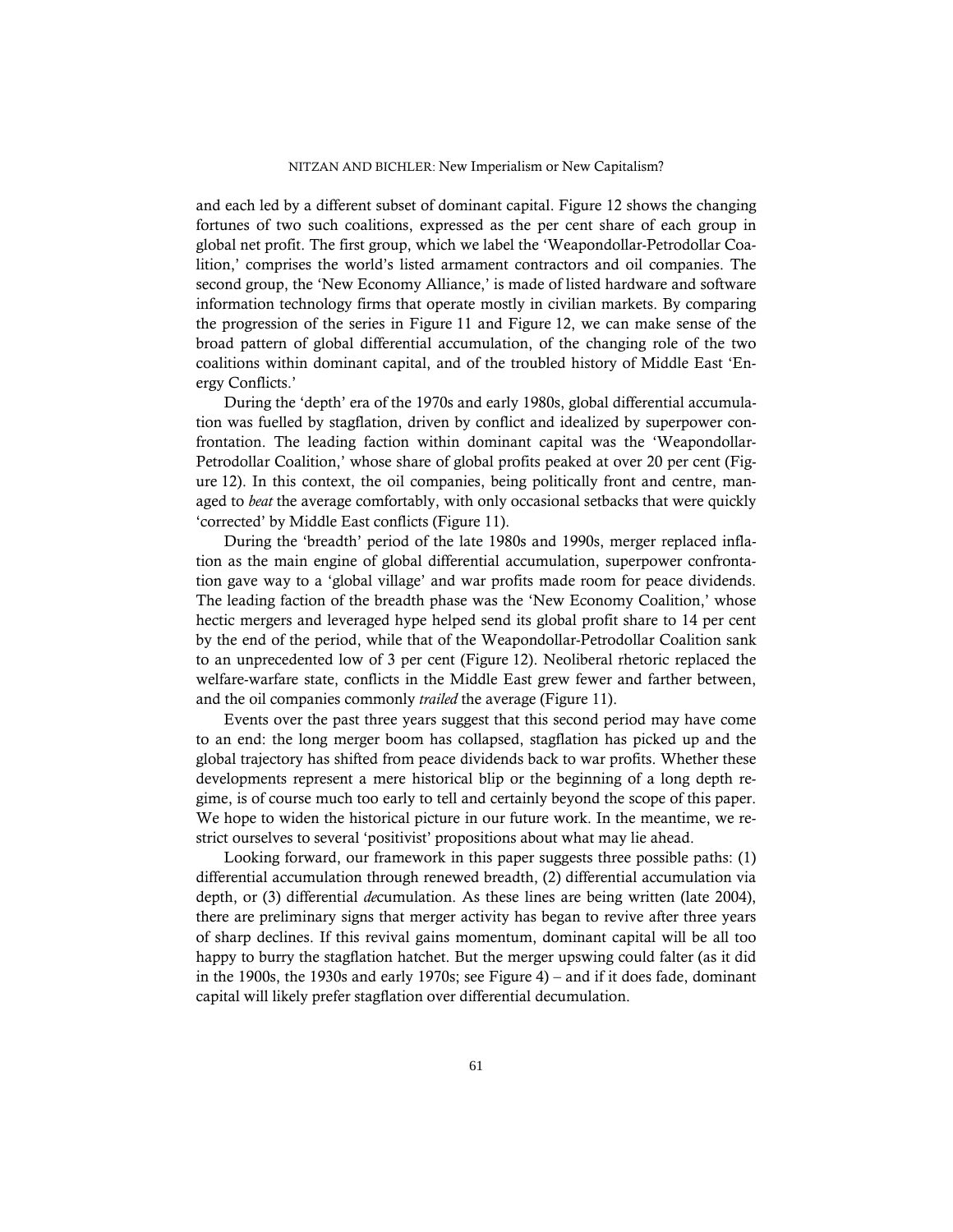The conditions for this latter scenario remain in place. Neoliberal breadth requires relative price stability – but as we have seen, there is now a growing proinflation coalition supported by dominant capital in general and the oil companies in particular, along with accommodative central bankers and finance ministers. For this inflation to take hold oil prices have to go up, and for oil prices to go up there needs to be continued conflict in the Middle East. This conflict, popularly known as the 'infinite war on terror,' is detrimental to capital mobility, the lifeline of global breadth. Finally, the 'war on terror' justifies rising military spending; soaring military expenditures means the end of fiscal 'discipline' and 'lean' government; and policy profligacy makes capitalists think of inflation. If unchecked, these processes will undermine the conditions for renewed breadth; and without the prospect of breadth, the road will be clear for global depth, along with stagflation, instability and conflict.

# New Imperialism or New Capitalism?

The capitalism of our times is certainly oppressive and violent – although probably less so than the capitalist imperialism of the eighteenth and nineteenth centuries, and far less so than the prior, non-capitalist empires of the Orient, Arabia, Europe and the Americas. But oppression and violence alone do not make capitalism imperial, no matter how catchy the term may sound.

The hallmarks of the capitalist imperialism of the eighteenth and nineteenth centuries were pretty specific:

- First, unlike prior 'imperialisms,' this one was clearly capitalist; it was dominated by capitalist owners and driven by the imperative of capital accumulation.
- Second, it was based on a clear statist/geographic distinction between 'core' and 'periphery.'
- Third, it involved territorial conquest in the 'periphery' and conflict between the 'core' states themselves.
- x Fourth, and perhaps most importantly, it was fuelled by the systematic export of capital from the 'core' to the 'periphery' on the one hand, and by the visible 'plunder' and apparent 'exploitation' of the 'periphery' by the 'core' on the other.

Following Hobson, Luxemburg and Hilferding, the theory of Monopoly Capitalism provided a pretty consistent framework for understanding these features. Later, the process of decolonization gave rise to various theories of dependency. But these features themselves have now changed. Furthermore, some of the key categories with which these features were analyzed have become difficult if not impossible to use.

Accumulation today is also capitalistic – but it no longer has the clear hallmarks of *imperialism*. We can certainly speak of the power of capitalists to control and shape society, perhaps more than ever before. But we can no longer easily root that power in the 'exploitation' of workers who are not being paid the 'full' value of their labour. Production certainly is an aspect of capitalist power, yet its pseudo-quantities shed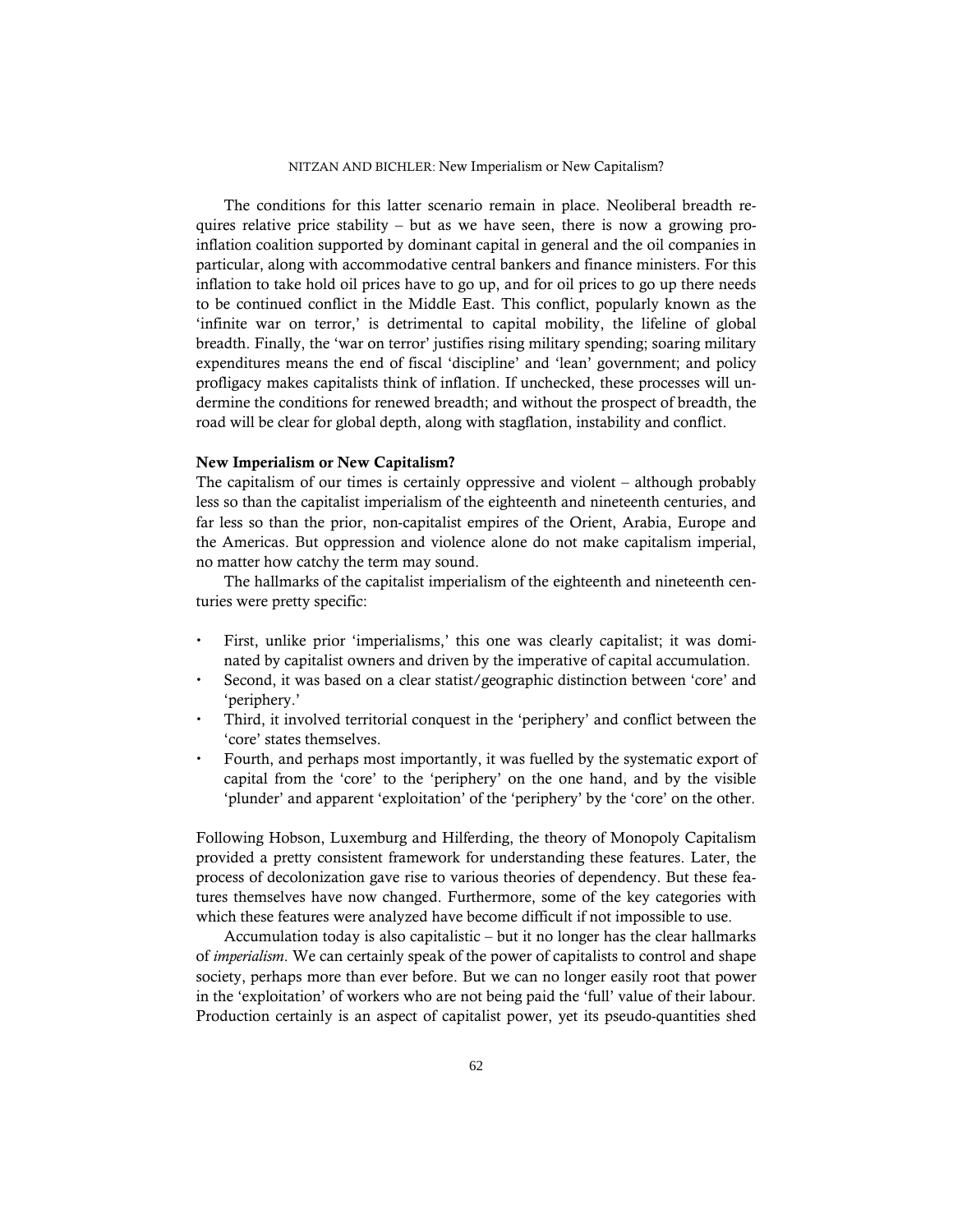no light on the accumulation of such power denominated in money terms. We can quantify the architecture of power, but we cannot denominate this architecture in units of 'abstract labour' and definitely not in units of 'surplus value.' And without abstract labour and surplus value, a whole host of derivative concepts – from 'exploitation,' to 'expanded reproduction,' to 'the falling tendency of the rate of profit,' 'unequal exchange,' 'productive vs. unproductive labour,' etc. – lose their analytical meaning.

The mechanisms of accumulation now go way beyond the so-called 'process of production.' They encompass, in theory as well as practice, the entire gamut of power in society. The 'class struggle' that once seemed centred on the factory floor, has now spread into every aspect of social existence and inexistence. The underlying goal is to produce not more goods and services, but more predictable social subjects – ones whose 'preferences' could be easily moulded and whose 'actions' made predictable with a numerical 'level of confidence.'

Where profits previously seemed to 'spring' out of technological advance, they now evidently hinge on the legal protection of technology and other forms of 'exclusion.' Capital increasingly looks forward, not backwards. It is financial rather than material. It is counted not in productive machines and structures, but in earning power and risk. Accumulation increasingly operates through merger rather than green-field growth; there is no need to conquer with the military what you could easily buy on credit. Profits often benefit greatly from inflation; where previously capitalists needed to sell more, now they can also charge more.

We can clearly identify state organizations; it is far more difficult to separate their logic from that of accumulation. The logos of capital are everywhere – Microsoft, DaimlerCrysler, ExxonMobil – but their owners no longer have a clear 'nationality.' When the U.S. government goes to war  $-$  as well as levies taxes, pays subsidies, devalue the currency, deregulates its business, changes labour laws, scares its population and what not – its actions are discounted not by 'American' capital, but by *global dominant capital*.

Unlike the U.S. military, this dominant capital can, and does, go everywhere. It buys assets in Brazil and Tasmania while selling them, on a moment's notice, in the United States and China. It is affected by global developments often regardless of its 'location' – a rise in oil prices can benefit owners who live in Stockholm, Sao Paulo and London more than those who live in Riyadh, Kuwait or New York. Using transfer prices and tax havens, dominant capital can change its profit without moving at all.

The 'United States' may be strong or weak, but it is not a capitalist empire. The capitalists who happen to live there are decreasingly 'American' in terms of what they own, and many of those who own 'American' assets live elsewhere. The 'United States' has no savings to export; it desperately needs those of others. U.S. based capitalists do not unleash their government against other core countries, and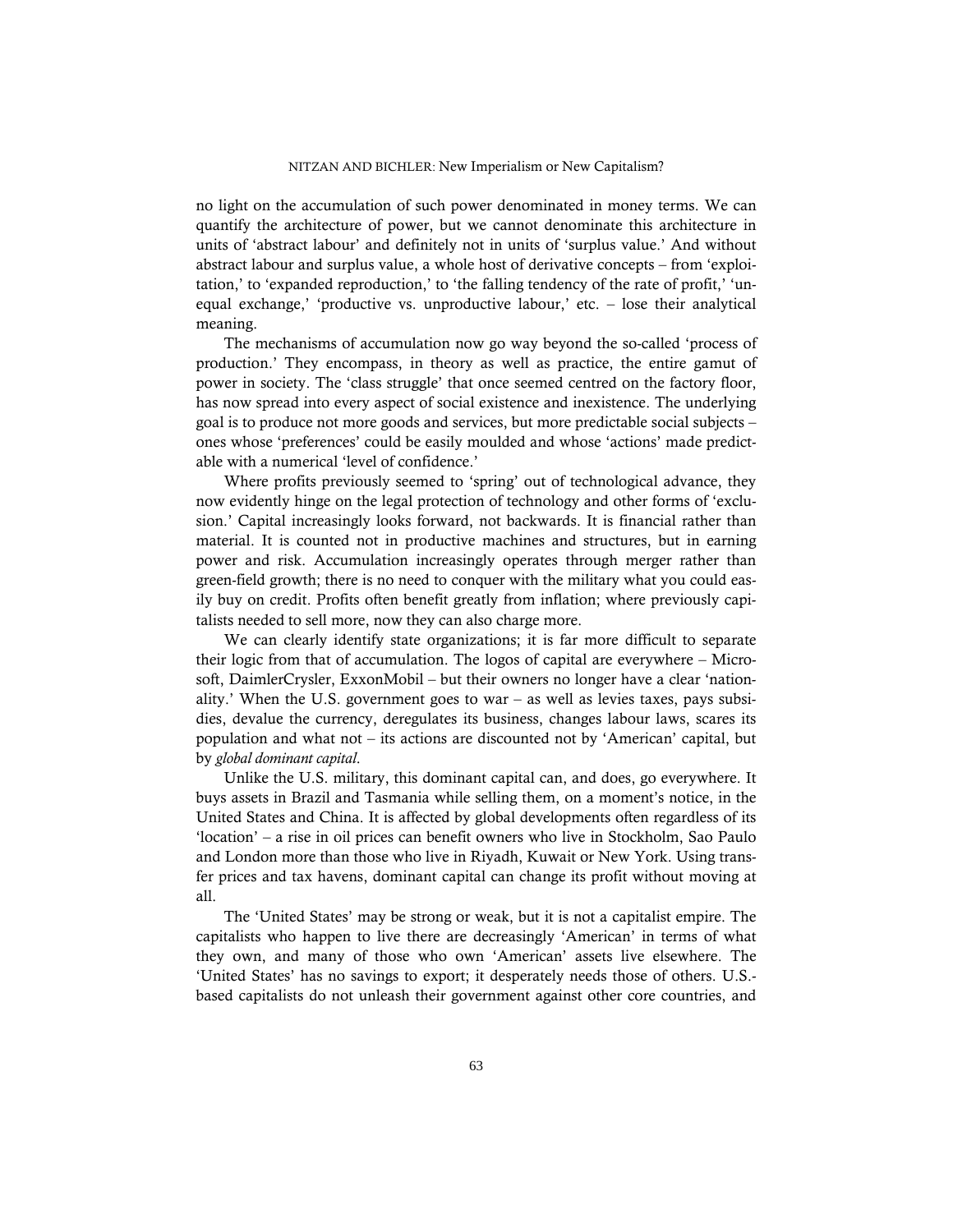when the U.S. does go to war – in Grenada, Panama, Afghanistan or Iraq – the purpose is neither conquest, nor the 'exploitation' of the conquered.

It is not that capitalism has simply grown more 'complicated.' It has become *different*. The capitalist *nomos* has changed. It is time to change our theories.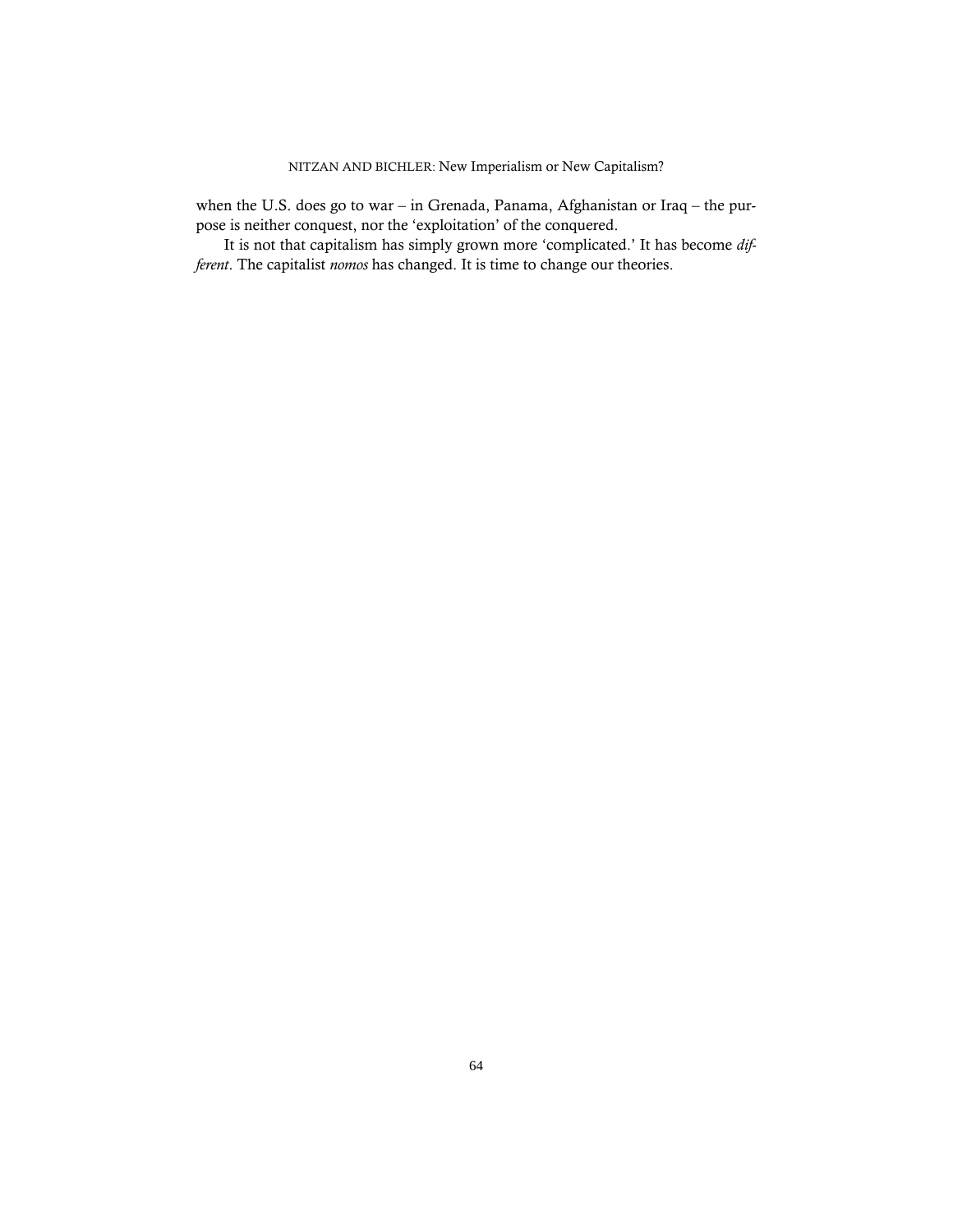# **REFERENCES**

*NOTE*: most of the publications of Shimshon Bichler and Jonathan Nitzan are available from *The Bichler & Nitzan Archives* at [http://www.bnarchives.net](http://www.bnarchives.net/)

- Anonymous. 1968. [1986]. *Paris: May 1968*. Originally published by Solidarity*.* London: Aldgate Press.
- Anonymous. 1999. Drowning In Oil. *The Economist*, March 6, pp. 19.
- Arrighi, Giovanni. 1993. The Three Hegemonies of Historical Capitalism. In *Gramsci, Historical Materialism and International Relations*, edited by S. Gill. Cambridge: Cambridge University Press, pp. 148-185.
- Arrighi, Giovanni, Kenneth Barr, and Shuji Hisaeda. 1999. The Transformation of Business Enterprise. In *Chaos and Governance in the Modern World System*, edited by G. Arrighi and B. J. Silver. Minneapolis and London: University of Minnesota Press, pp. 97-150.
- Arrighi, Giovanni, and Beverly J. Silver, eds. 1999. *Chaos and Governance in the Modern World System*. Vol. 10, *Contradictions of Modernity*. Minneapolis: University of Minnesota Press.
- Baran, Paul. A., and Paul M. Sweezy. 1966. *Monopoly Capital. An Essay on the American Economic and Social Order.* New York: Modern Reader Paperbacks.
- Bichler, Shimshon, and Jonathan Nitzan. 1996. Putting the State In Its Place: US Foreign Policy and Differential Accumulation in Middle-East "Energy Conflicts". *Review of International Political Economy* 3 (4): 608-661.
- Bichler, Shimshon, and Jonathan Nitzan. 2001. The Enigma of Capital. Mimeograph, Political Science, York University, Toronto, pp. 1-33.
- Bichler, Shimshon, and Jonathan Nitzan. 2004. Dominant Capital and the New Wars. *Journal of World-Systems Research* 10 (2, August): 255-327.
- Bichler, Shimshon, Robin Rowley, and Jonathan Nitzan. 1989. The Armadollar-Petrodollar Coalition: Demise or New Order? Working Paper 11/89, Department of Economics, McGill University, Montreal, pp. 1-63.
- Bohm, David. 1983. *Wholeness and the Implicate Order.* London: Ark Paperbacks.
- Bohm, David, and David F. Peat. 2000. *Science, Order, and Creativity*. 2nd ed*.* London and New York: Routledge.
- Braudel, Fernand. 1985. *Civilization & Capitalism, 15th-18th Century*. Trans. from the French and Revised by Sian Reynolds. 3 vols*.* New York: Harper & Row, Publishers.
- Brenner, Robert. 2002. *The Boom and the Bubble. The US in the World Economy.* London and New York: Verso.
- Carr, Edward Hallett. 1961. *What is History?* The George Macaulay Trevelyan lectures delivered in the University of Cambridge, January-March 1961*.* New York: Vintage Books.
- Castoriadis, Cornelius. 1984. Value, Equality, Justice, Politics: From Marx to Aristotle and from Aristotle to Ourselves. In *Crossroads in the Labyrinth*. Brighton, Sussex: The Harvester Press Limited, pp. 260-339.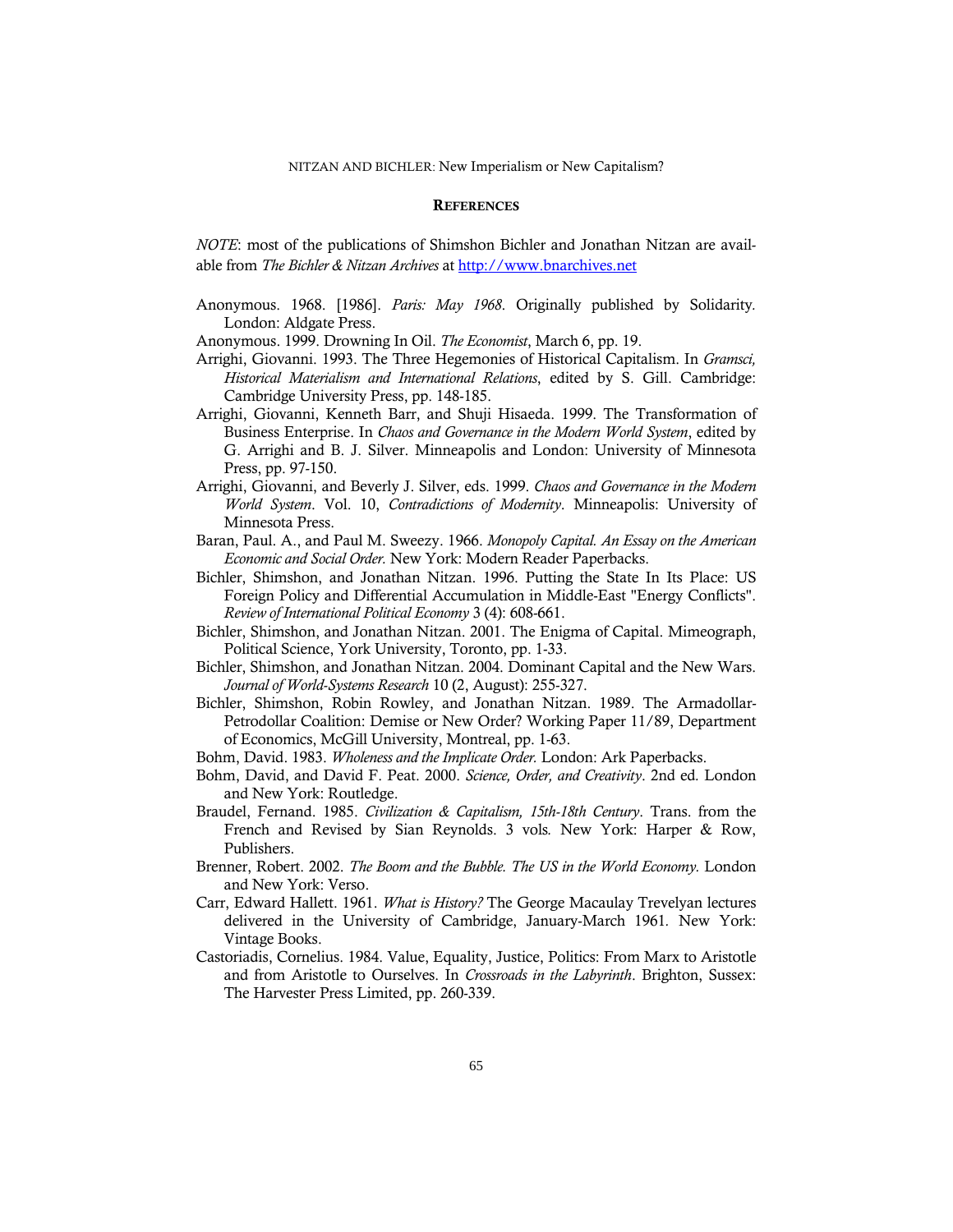- Castoriadis, Cornelius. 1991. The Social-Historical: Mode of Being, Problems of Knowledge. In *Philosophy, Politics, Autonomy*, edited by D. A. Curtis. New York and Oxford: Oxford University Press, pp. 33-46.
- Clark, John Bates. 1899. [1965]. *The Distribution of Wealth.* New York: Augustus M. Kelley.
- Dudley, Bill, and Paul McCulley. 2003. Greenspan Must Go For Higher Inflation. *Financial Times*, April 23, pp. 17.
- Friedman, Thomas L. 1999. *The Lexus and the Olive Tree*. 1st ed*.* New York: Farrar Straus Giroux.
- Gilpin, Robert. 1975. *U.S. Power and the Multinational Corporation: The Political Economy of Foreign Direct Investment.* New York: Basic Books.
- Gilpin, Robert. 1987. *The Political Economy of International Relations.* Princeton, New Jersey: Princeton University Press.
- Harcourt, Geoffrey C. 1969. Some Cambridge Controversies in the Theory of Capital. *Journal of Economic Literature* 7 (2): 369-405.
- Harvey, David. 1982. [1999]. *The Limits to Capital.* London and New York: Verso.
- Harvey, David. 2003. The 'New' Imperialism: Accumulation by Dispossession. In *The New Imperial Challenge. Socialist Register 2004*, edited by L. Panitch and C. Leys. London: Merlin Press, pp. 62-87.
- Kalecki, Michal. 1943a. [1971]. Costs and Prices. In *Selected Essays on the Dynamics of the Capitalist Economy, 1933-1970*. Cambridge: Cambridge University Press, pp. 43- 61.
- Kalecki, Michal. 1943b. [1971]. Political Aspects of Full Employment. In *Selected Essays on the Dynamics of the Capitalist Economy. 1933-1970*. Cambridge: Cambridge University Press, pp. 138-145.
- Kalecki, Michal. 1967. [1972]. Vietnam and U.S. Big Business. In *The Last Phase in the Transformation of Capitalism*, edited by M. Kalecki. New York and London: Modern Reader, pp. 99-104.
- Krasner, Stephen D. 1978. *Defending the National Interest. Raw Materials Investments and US Foreign Policy.* Princeton, NJ: Princeton University Press.
- Magdoff, Harry. 1969. *The Age of Imperialism. The Economics of U.S. Foreign Policy*. 1st Modern Reader ed*.* New York: Monthly Review Press.
- Magdoff, Harry. 1972. Imperialism. A Historical Survey. In *Imperialism: From the Colonial Age to the Present. Essays by Harry Magdoff*. New York: Monthly Review Press, pp. 94-113.
- Marx, Karl. 1909. *Capital. A Critique of Political Economy*. 3 vols*.* Chicago: Charles H. Kerr & Company.
- Means, Gardiner C. 1935. *Industrial Prices and Their Relative Inflexibility*. Senate Document 13, 74th Congress, 1st Session*.* Washington D.C.: GPO.
- Meiksins Wood, Ellen. 2002. Infinite War. *Historical Materialism* 10 (1): 7-27.
- Mumford, Lewis. 1967. *The Myth of the Machine. Technics and Human Development.* New York: Harcourt, Brace & World, Inc.
- Mumford, Lewis. 1970. *The Myth of the Machine. The Pentagon of Power.* New York: Harcourt, Brace Jovanovich, Inc.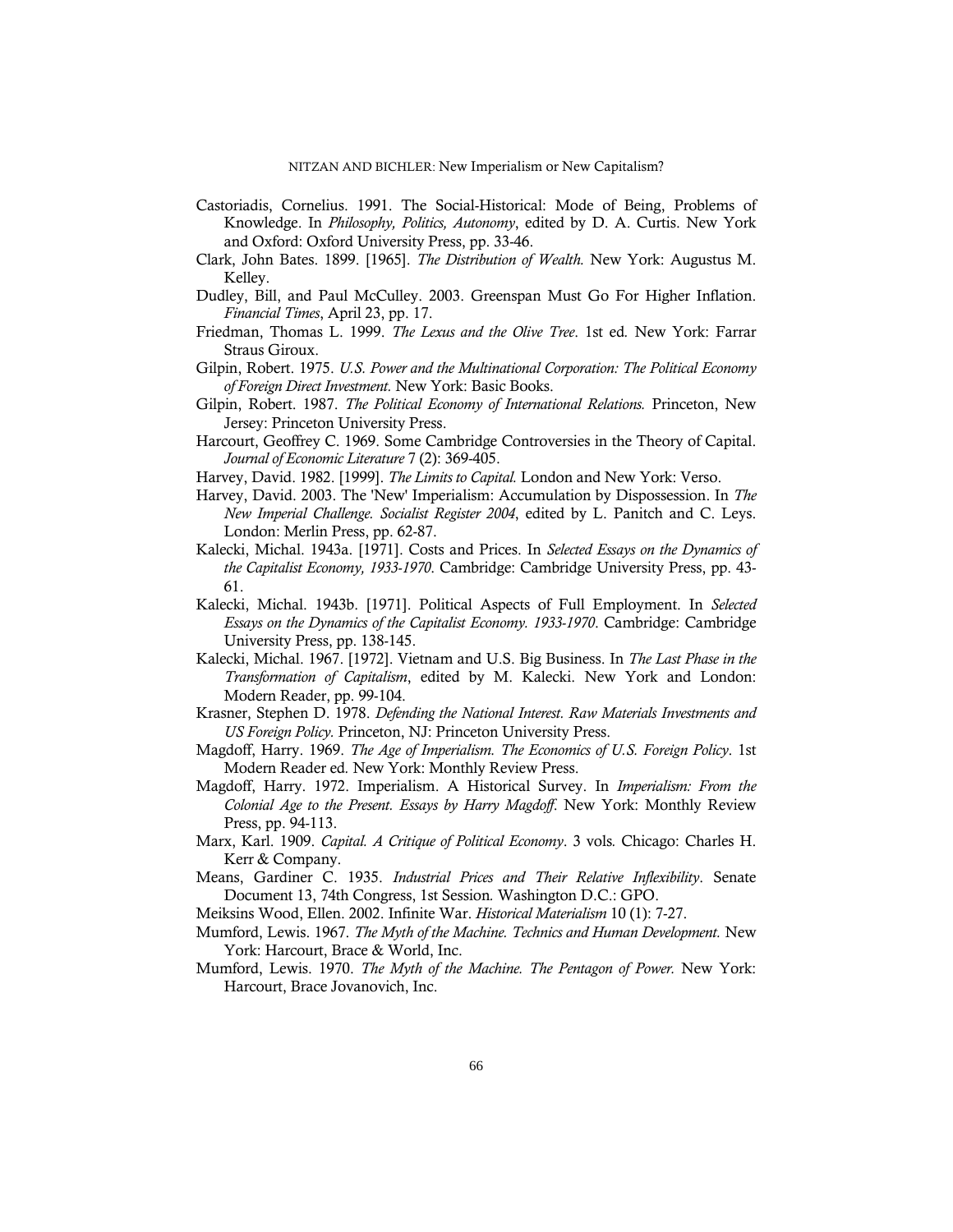- Nitzan, Jonathan. 1989. Price and Quantity Measurements: Theoretical Biases in Empirical Procedures. Working Paper 14/1989, Department of Economics, McGill University, Montreal, pp. 1-24.
- Nitzan, Jonathan. 1995. Breaking Out of Stagflation: Some Regional Comparisons. *Emerging Markets Analyst* 3 (9, January): 7-8.
- Nitzan, Jonathan. 1996. US-Based Transnational Corporations and Emerging Markets. *Emerging Markets Analyst* 5 (3, July): 13-24.
- Nitzan, Jonathan. 1999. Will the Global Merger Boom End in Global Stagflation? Differential Accumulation and the Pendulum of 'Breadth' and 'Depth'. Paper read at International Studies Association Meetings, at Washington D.C.
- Nitzan, Jonathan. 2001. Regimes of Differential Accumulation: Mergers, Stagflation and the Logic of Globalization. *Review of International Political Economy* 8 (2): 226- 274.
- Nitzan, Jonathan, and Shimshon Bichler. 1995. Bringing Capital Accumulation Back In: The Weapondollar-Petrodollar Coalition -- Military Contractors, Oil Companies and Middle-East "Energy Conflicts". *Review of International Political Economy* 2 (3): 446-515.
- Nitzan, Jonathan, and Shimshon Bichler. 2000. Capital Accumulation: Breaking the Dualism of "Economics" and "Politics". In *Global Political Economy: Contemporary Theories*, edited by R. Palan. New York and London: Routledge, pp. 67-88.
- Nitzan, Jonathan, and Shimshon Bichler. 2001. Going Global: Differential Accumulation and the Great U-turn in South Africa and Israel. *Review of Radical Political Economics* 33: 21-55.
- Nitzan, Jonathan, and Shimshon Bichler. 2002. *The Global Political Economy of Israel.* London: Pluto Press.
- Nitzan, Jonathan, Robin Rowley, and Shimshon Bichler. 1989. Changing Fortunes: Armaments and the U.S. Economy. Working Paper 8/89, Department of Economics, McGill University, Montreal, pp. 1-27.
- Obstfeld, Maurice, and Alan. M. Taylor. 2004. *Global Capital Markets: Integration, Crisis and Growth.* Cambridge: Cambridge University Press.
- Orr, Akiva. 2003. *From Protest to Revolution*. Hebrew*.* Herzlia: Self Publishing.
- Panitch, Leo, and Sam Gindin. 2003. Global Capitalism and American Empire. In *Socialist Register 2004. The New Imperial Challenge*, edited by L. Panitch and C. Leys. London: The Merlin Press, pp. 1-42.
- Panitch, Leo, and Sam Gindin. 2004. Finance and American Empire. Paper read at Congrès Marx International IV, September 28 - October 2, at Paris.
- Robinson, Joan. 1953-54. The Production Function and the Theory of Capital. *Review of Economic Studies* 21 (2): 81-106.
- Rousseau, Jean-Jacques. 1754. [2001]. *A Discourse Upon the Origin and the Foundation of the Inequality Among Mankind*. Series Edited by C. W. Eliot. Vol. 34, Part 3, *The Harvard Classics.* New York: P.F. Collier & Son and Barleby.com <http://www.bartleby.com/34/3/2.html>.
- Rowley, Robin, Shimshon Bichler, and Jonathan Nitzan. 1989. The Armadollar-Petrodollar Coalition and the Middle East. Working Paper 10/89, Department of Economics, McGill University, Montreal, pp. 1-54.